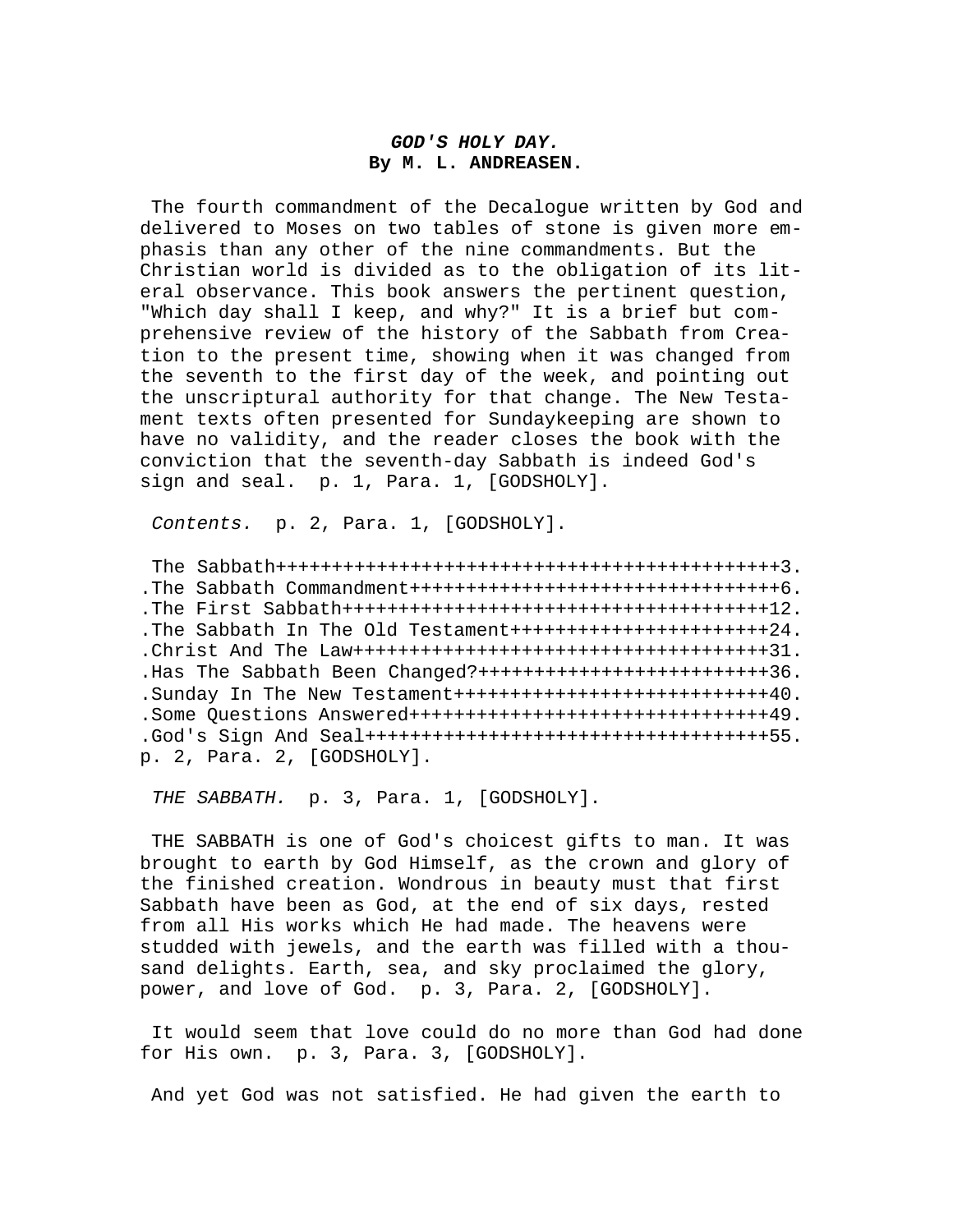the children of men; now He added a bit of heaven. Once a week the Sabbath was to come to earth; once a week God would in a special manner meet with His children; once a week heaven's peace would rest on the whole creation. Coming down from God out of heaven, the Sabbath would descend with healing in its wings, bringing to man rest, peace, and blessing, yea, God Himself. Thrice blessed, it was the golden clasp that bound earth and heaven together, the golden chain that bound the soul to God. As God and man communed together that first Sabbath on earth, the morning stars sang together, and all the sons of God shouted for joy (Job 38:7). p. 3, Para. 4, [GODSHOLY].

 But sin and sorrow came in and marred God's perfect creation. Long has evil prevailed, and at times it has seemed that God has forsaken man and left him to his own folly and destruction. From the anguished hearts of millions has ascended the cry to God, "How long, O Lord, how long!" Yet God has not left the earth, nor man. He still meets with His own; He still sends them the holy Sabbath with balm for the weary, quiet for frayed nerves, comfort for distressed hearts, peace for anxious and troubled souls. God is still on the throne. At the determined time He will speak, and will not keep silence. Men shall still hear His voice. p. 3, Para. 5, [GODSHOLY].

 If ever the Sabbath was needed, it is needed now. Amid the tumult of nations, amid the clash of arms, God's voice is heard calling men to worship, to communion, to the Sabbath rest that remains for the people of God. The time has come, and is long overdue, for a Sabbath restoration and reformation. The evil one has almost succeeded in depriving men of God's Sabbath gift, and the church is apathetic. It is time for the Christian, for the church, to awake, and go out to battle for the faith once delivered to the saints. It is for all to "remember the sabbath day, to keep it holy." p. 4, Para. 1, [GODSHOLY].

THE SABBATH. p. 4, Para. 2, [GODSHOLY].

 The Sabbath commandment, by its very nature, underlies all the other commandments; in fact, it is fundamental to religion itself. It is the one commandment which provides time for worship, for contemplation, for communion with nature and with God. p. 4, Para. 3, [GODSHOLY].

Were there no Sabbath, every day would be a day of labor,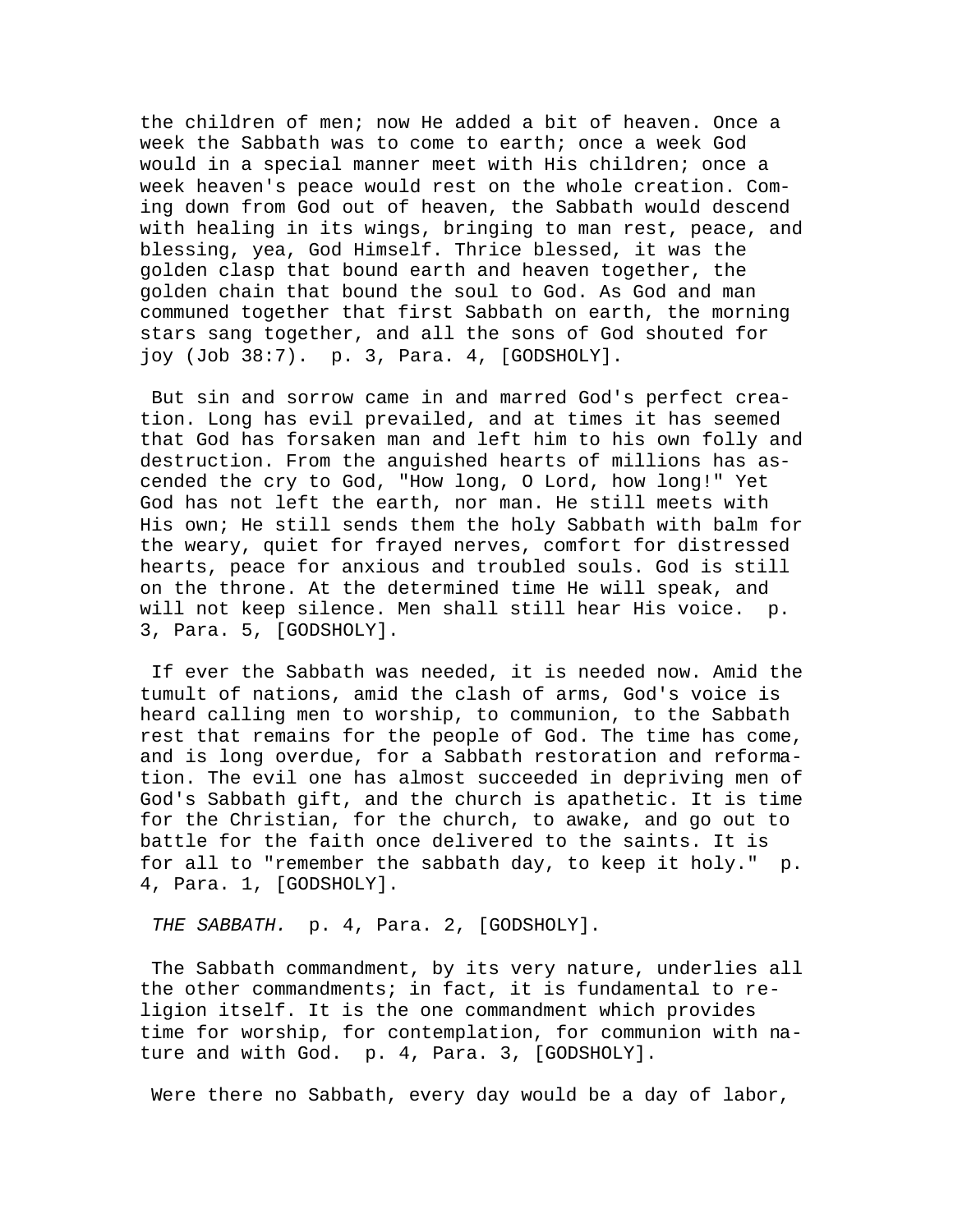and life a continuous round of secular pursuits. Nature, as such, knows no Sabbath. The corn grows every day; so do weeds. The storms, rains, hail, observe no Sabbath. Disasters occur, fires rage, accidents happen, regardless of the day of the week. Multitudinous secular duties call for constant attention, and even seven days a week at times seem not enough to do all the work that demands to be done. Were it not for the Sabbath, men would labor every day and yet not get their work done. p. 4, Para. 4, [GODSHOLY].

 But God recognizes the need of rest, spiritual and physical. In the midst of life's pressing demands He calls a halt and bids men cease their activity and give attention to the things of the spirit. To their astonishment, men find that taking time for spiritual duties does not hinder but rather helps in temporal affairs; that the physical rest on the Sabbath does not delay their work but gives them added zest and strength for their common pursuits on the other days of the week. They have found that resting on the Sabbath enables them to do as much work in six days as they formerly did in seven. But over and above any physical gain is the invigoration that comes to the soul through time spent in contemplation, as man in worship comes face to face with himself and with his Maker, and considers the vital themes of life--death, heaven, eternity, duty, and privilege--and probes the depth of his own existence as related to the plan of God. p. 4, Para. 5, [GODSHOLY].

 *Spiritual Service.* p. 5, Para. 1, [GODSHOLY].

 The Sabbath raises man from the level of earthly existence to the plane of the spirit. Six days man toils to provide the needed food, clothing, shelter, and protection against possible contingencies. On the Sabbath he is lifted above all earthly considerations, and communes with his God. On that day he takes his rightful place in creation, lifts his mind to things above, lays aside all that binds him to earth, and enters into the heavenly rest. He meets with those of like precious faith, partakes of the bread which came down from heaven, sits at table with his Lord, and receives His parting blessing as he turns again to his earthly pursuits for another week. p. 5, Para. 2, [GOD-SHOLY].

 The Sabbath provides the occasion for spiritual service and contemplation. On that day man may consider the marvelous things out of God's law; he may view the glory of God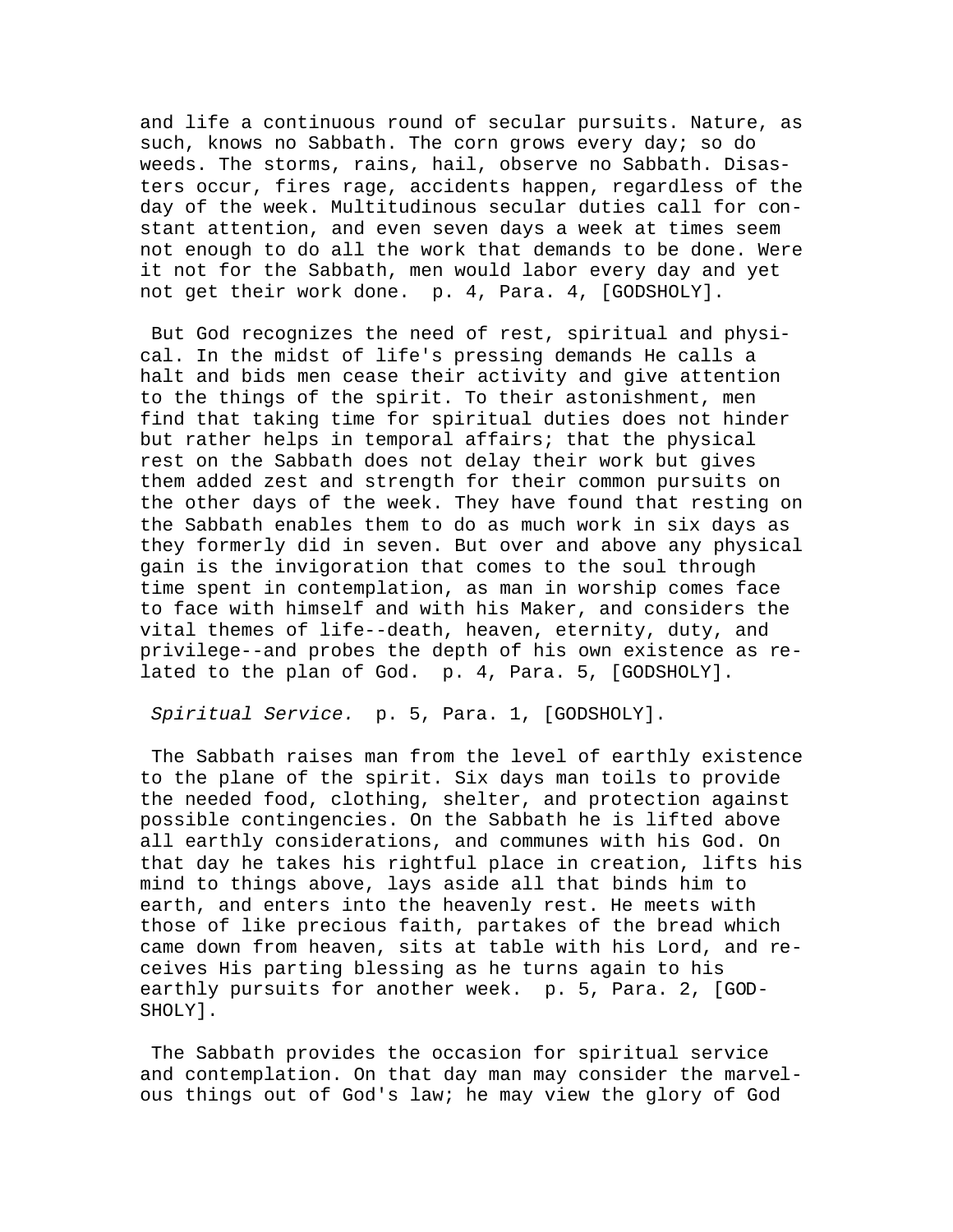in the heavens above and the earth beneath; he may commune with God and his own soul. Were it not for the time thus provided, man would sustain an irreparable spiritual loss. The Sabbath gives the needed time for contemplation of life and its duties, for God, heaven, and religion. Take the Sabbath away, and the foundation of the other commandments is removed; there would be no stated time for worship, no time dedicated to the consideration of our responsibilities to God and man. Without the Sabbath life would be neglected, and man's highest end would not be attained. If there is to be religion at all, God must provide time for it. This God has done. p. 5, Para. 3, [GODSHOLY].

 The Sabbath command is central in the law of God, the most precious document in the possession of mankind. This law was spoken by God Himself in majesty upon Mount Sinai, confirmed by Christ while on earth, and given to the church and the world as a guide of life and standard of conduct. Its clear, crisp, decisive commands comprehend the whole duty of man. In its original form it is the constitution of the universe; as adapted to man it defines his every duty. It is the foundation of all human law, the bulwark of society and civilization, the protector of liberty, the guardian of morality, the preserver of the home, the security of the state. Obeyed, it brings sorrow, disaster, and chaos. Men and nations have disregarded it, pew and pulpit have attempted to disannul it; evil men and seducers have violated it; society has flouted it; yet it remains the one accepted standard of conduct. It is a builder of character, a reprover of sin, a guide of life. p. 5, Para. 4, [GOD-SHOLY].

 *THE SABBATH COMMANDMENT.* p. 6, Para. 1, [GODSHOLY].

 REMEMBER THE sabbath day, to keep it holy. Six days shalt thou labour, and do all thy work; but the seventh day is the sabbath of the Lord thy God: in it thou shalt not do any work, thou, nor thy son, nor thy daughter, thy manservant, nor thy maidservant, nor thy cattle, nor thy stranger that is within thy gates; for in six days the Lord made heaven and earth, the sea, and all that in them is, and rested the seventh day; wherefore the Lord blessed the sabbath day, and hallowed it" (Exodus 20:8-11). p. 6, Para. 2, [GODSHOLY].

 The first word in this commandment, "remember," sets it apart from the other commandments and lends it distinction.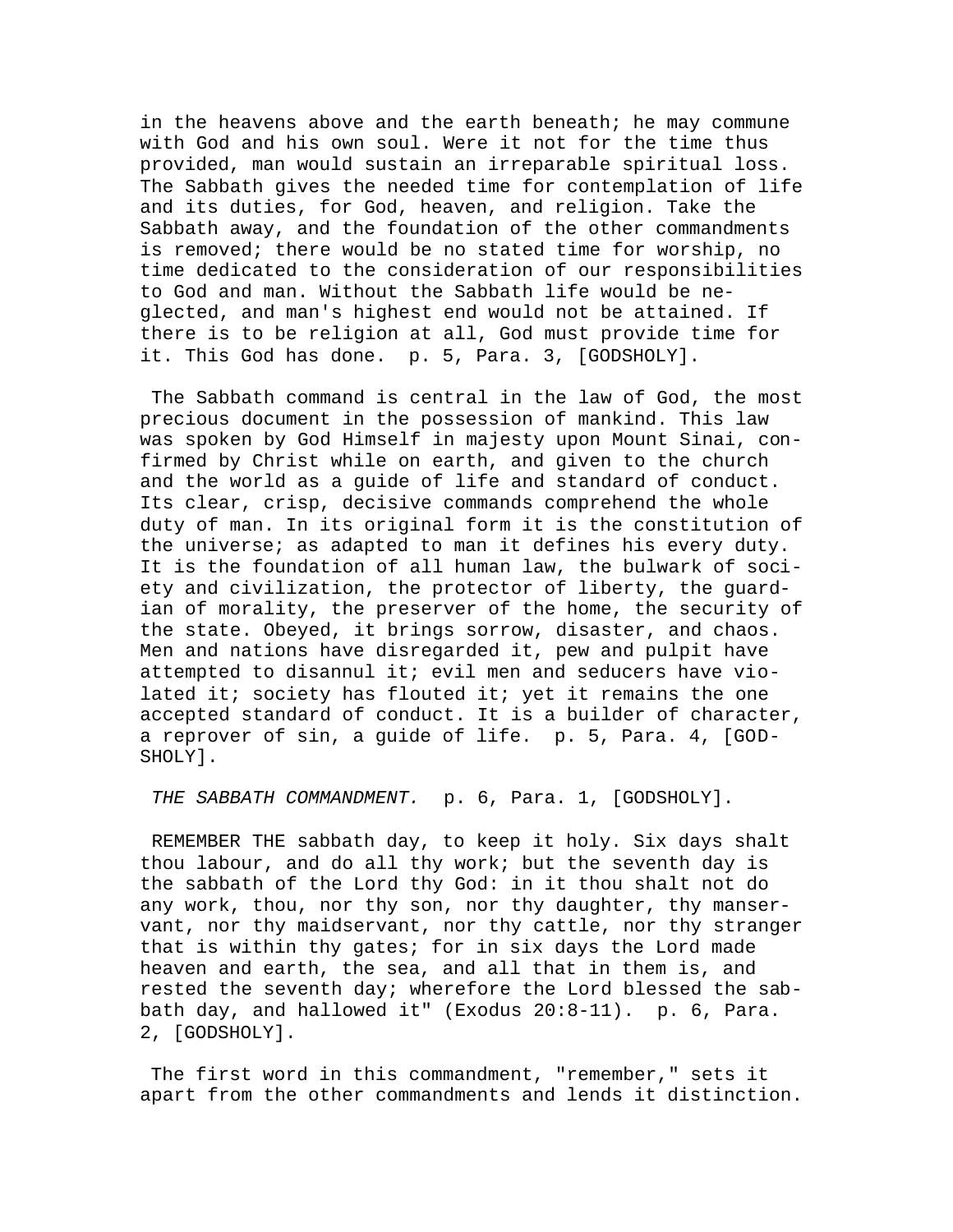When God gave the Sabbath to man He knew the great value of His gift, and He also knew of the widespread disregard into which it would fall. He knew that Satan would use this commandment as his special point of attack upon the church, and would do everything in his power to cause men to forget the Sabbath. He knew that in time men would lose the sense of the sacredness of the day, and ignore its binding obligation. For these reasons God called special attention to the Sabbath when He announced the law of Sinai, and asked that it be particularly kept in mind. All the commandments of God are vital, and none is to be neglected. But to one He gave distinction above the rest, asking His people not to forget it. p. 6, Para. 3, [GODSHOLY].

 Because of its unique character this commandment has been broken--by saint and sinner alike--more than any other commandment. Men who would never think of being dishonest or telling a falsehood, who would never knowingly break any of the other commandments, think nothing of breaking the Sabbath of the Lord. They ignore entirely the fact that the Lord blessed this day above others days, that He made it for man, and that He has never revoked the blessing with which He once invested it, nor has He taken back His gift. Men forget that in rejecting the gift, they wound the Giver. p. 6, Para. 4, [GODSHOLY].

 Breaking the fourth commandment is not like breaking some of the other commandments. A man may kill another in a fit of anger; he may rashly take the name of God in vain; or he may suddenly be overcome by a great passion. But not so with failure to keep the fourth commandment. Sabbathbreaking does not have the excuse of sudden passion or of inordinate desire. It is not like a great sin or a destructive habit. It is rather a symptom of spiritual decline, of departure from God, of estrangement from the promise, of a sickly Christian experience. Let this be emphasized; it is a symptom indicative of disease, and reveals an inward condition of apostasy from God. p. 7, Para. 1, [GODSHOLY].

 He who takes the Sabbath away, takes worship away, closes one of the doors of heaven and greatly impoverishes spiritual life. The Sabbath stands for worship, meditation, reflection, study, prayer, communion, fellowship. If these are neglected or seriously interfered with, religion ceases to be effective, and worldliness takes the ascendancy. For this reason Satan considers the overthrow of the Sabbath one of his best means of causing men to forget God, and of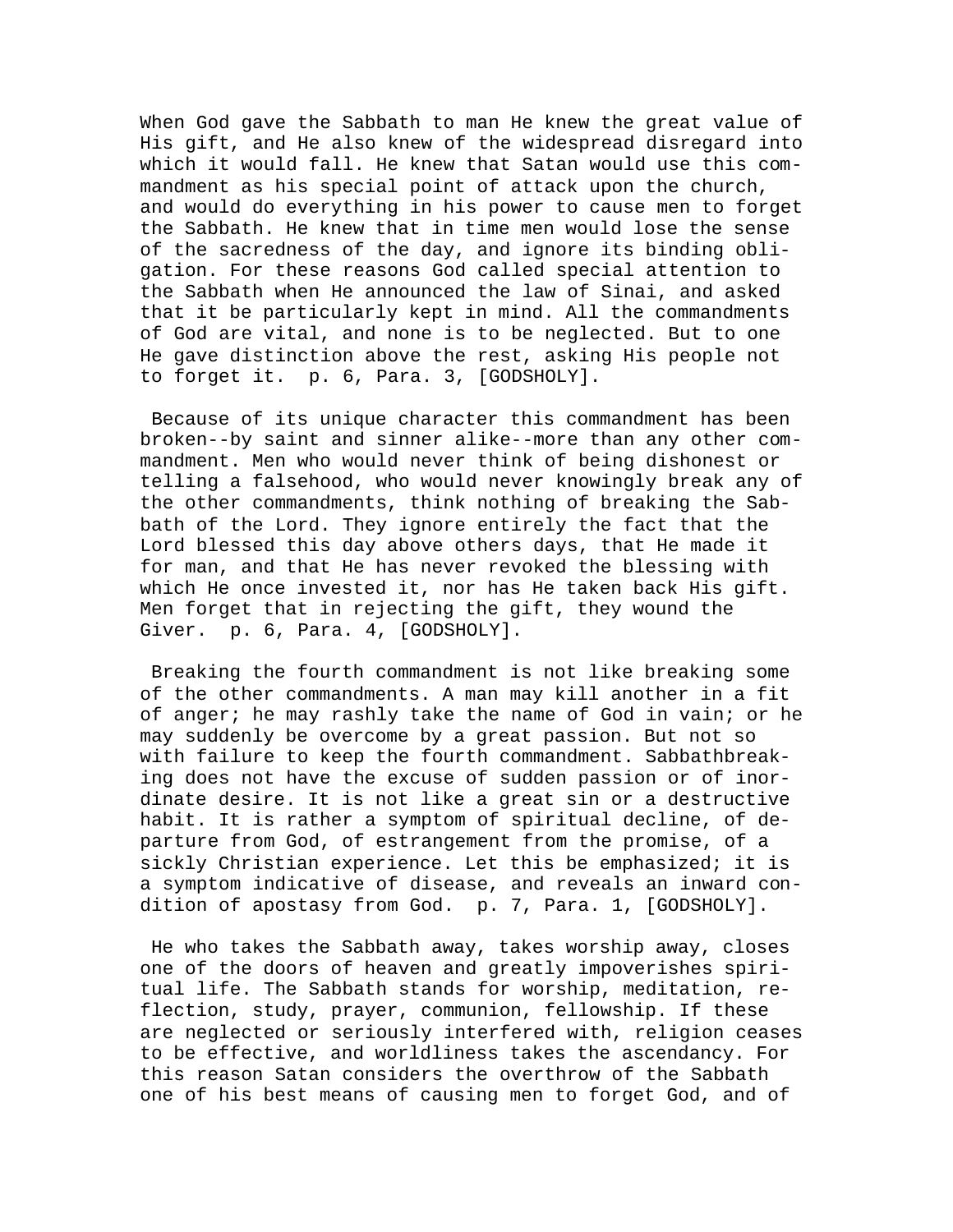lowering the spiritual tone of the people. As men forget the Sabbath they forget God. As they become careless in Sabbathkeeping they become careless in other religious duties. Sabbathkeeping is an accurate barometer of spiritual life. p. 7, Para. 2, [GODSHOLY].

 *THE PLACE OF THE SABBATH.* p. 7, Para. 3, [GODSHOLY].

 The Sabbath commandment occupies an interesting position in the law of God. Three great commandments that deal with God precede it, and six that deal with man follow it. The Sabbath command belongs to both tables of the law and partakes of the nature of both. It has a Godward and a manward aspect. It is God's Sabbath, but we, men, are to keep it. It combines in a unique way the sacred and the common, outlining our duty to God and man. It divides all time into secular and holy time, and defines man's duty to each. It commands labor and it commands rest, giving to each its allotted share in the plan of God. p. 7, Para. 4, [GOD-SHOLY].

 Men need a Sabbath. The world is too much with us. We are rushed with so many things that we fail to take time to think. We have no leisure, no time for spiritual exercise, no time for study, reflection, or meditation, only as we deliberately set aside a time for it. This God wants us to do. And He wants us to choose the time He has chosen. He wants us to "remember the sabbath day, to keep it holy." p. 7, Para. 5, [GODSHOLY].

 As it would be quite impossible for a little girl to keep her dress clean if she should play in the mud and get her hands soiled, so it is quite impossible for us to keep the day holy unless we refrain from sin and evil and all that defiles. If her little hands were soiled, it would not be long until her dress would be soiled. The only hope of keeping her dress clean would be to stay away from all that is unclean--all that defiles. Only as she kept herself clean could she keep her garments clean. p. 8, Para. 1, [GODSHOLY].

 The parallel is plain. God's Sabbath day is holy. It is a sanctified day. It is God's holy rest. We are not to regard it lightly. We are not to trample it underfoot. We are not to do our own pleasure on it. We are not to speak our own words. We are not to pollute it. We are to keep it holy (Isaiah 58:13; Ezekiel 20:13, 21). This can be done only as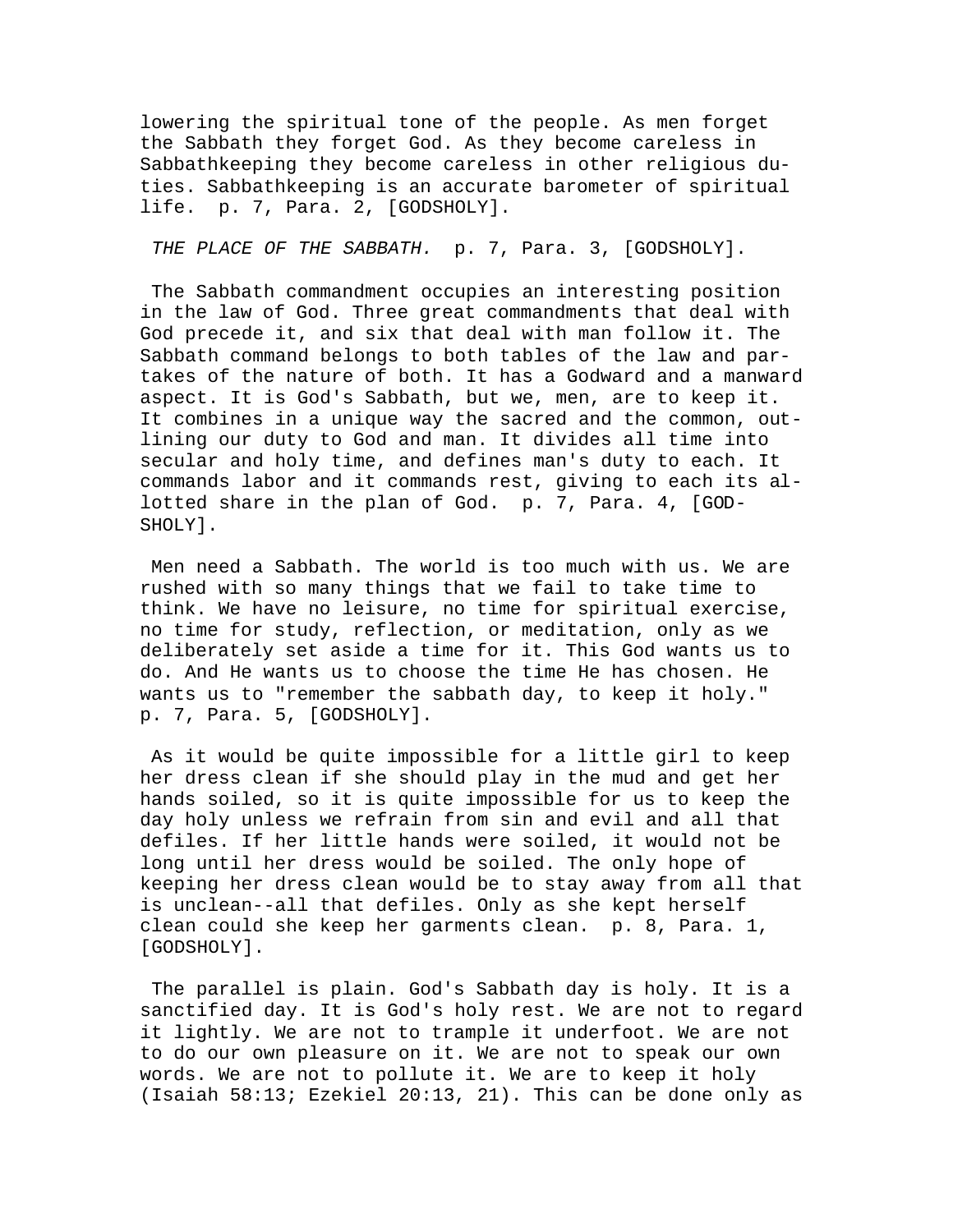we ourselves are holy and keep away from all that defiles and pollutes. p. 8, Para. 2, [GODSHOLY].

 *Sabbath Rest.* p. 8, Para. 3, [GODSHOLY].

 Read again the fourth commandment quoted at the beginning of this chapter: p. 8, Para. 4, [GODSHOLY].

 "Six days shalt thou labour, and do all thy work, *but*--" Note that "but." It is well to work, *but.* some are so interested in work that they cannot stop. Work is their life. From early morning till late at night they work. They hardly take time to eat or sleep. p. 8, Para. 5, [GOD-SHOLY].

 To such God says: "It is well that you work, *but* you must not forget that I have other claims upon you. Work is not all. I have appointed a day upon which you are not to do your own work. On that day you are to rest and refresh yourself. You are to turn away from secular things and commune with Heaven. You are to remember the Sabbath day to keep it holy. It is My day, and I want you to share My rest." p. 8, Para. 6, [GODSHOLY].

 The reason given in the commandment for observing the Sabbath is not that of our physical well-being, as is popularly supposed. It is true that man requires physical rest to refresh his body. But needful as such rest may be, *that* is not the reason given in the commandment. The reason there given is the example of God. He rested, and so we are to rest. Note the wording: "Six days shalt thou labour, and do all thy work: but the seventh day is the sabbath of the Lord thy God: . . . for is six days the Lord made heaven and earth, . . . and rested the seventh day." That is: God worked, and therefore we are to work; God rested, and therefore we are to rest. It is a matter of example; only later did it become a matter of command. Example is enough; that is what Adam had in the Garden of Eden. Later, because of laxity, it became necessary to add the command. p. 8, Para. 7, [GODSHOLY].

 The Sabbath command is the only commandment in the observance of which God can join man. It would be highly improper to speak of God as keeping the first commandment, "Thou shalt have no other gods before me." So it is with the second and the third. Again it would be highly irreverent to speak of God as keeping the last six commandments. A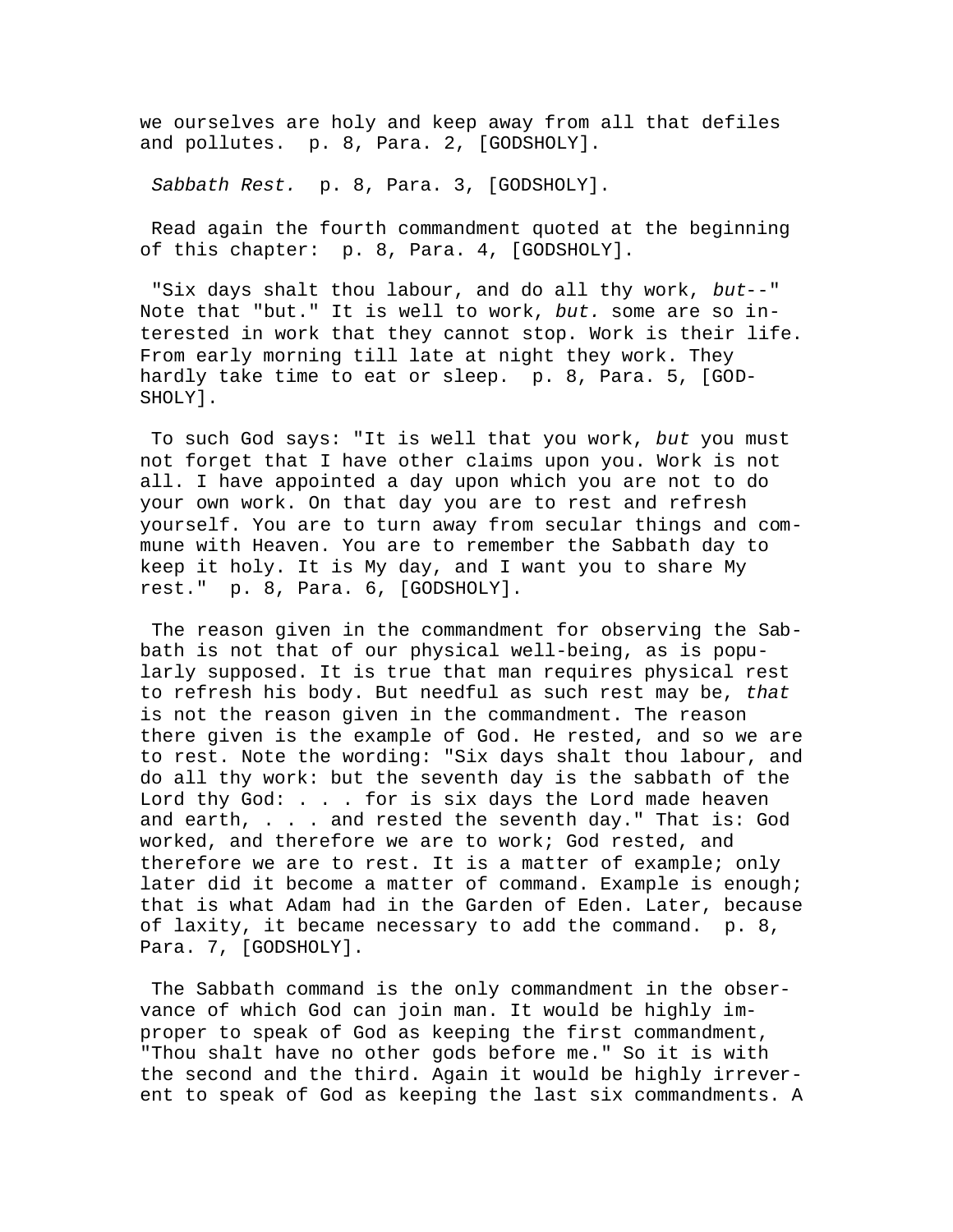moment's reflection will make this clear. Stealing, lying, adultery--all these have no place with reference to God. But there is one commandment in the observance of which God can keep it. Thus the Sabbath is the meeting place of God and man. In the Garden of Eden divinity and humanity joined in its observance. It was the golden clasp that united heaven and earth then; it will again serve that purpose in the earth made new. When God deigned to come to this earth and meet with Adam and Eve, He instituted the Sabbath, blessed and sanctified it, and gave it as a gift to man. The Sabbath is a bit of heaven, God's own gift. Let us take heed, lest we refuse this blessed gift of God. p. 9, Para. 1, [GODSHOLY].

 "The sabbath was made for man" (Mark 2:27), and is called "a sign between me and them, that they might know that I am the Lord that sanctify them" (Ezekiel 20:12). On this basis He invites us to join Him in His regard for the Sabbath, and promises that those "that keep my sabbaths, and choose the things that please me, and take hold of my covenant; even unto them will I give in mine house and within my walls a place and a name better than of sons and daughters: I will give them an everlasting name, that shall not be cut off" (Isaiah 56:4, 5). No promise could be of wider import or of greater significance. It indicates strongly what has been mentioned before, that true Sabbathkeeping is indicative of holiness of life, of sanctification, of communion with God, and that the Lord considers it a sign of union with Him. p. 9, Para. 2, [GODSHOLY].

 *The Observance of the Sabbath.* p. 9, Para. 3, [GODSHOLY].

 In regard to the outward observance of the Sabbath, what does the Lord require? First, "In it thou shalt not do any work." This is defined to refer to our own work and pleasure. "If thou turn away thy foot from the sabbath, from doing thy pleasure on my holy day: and shalt honour him, not doing thine own ways, nor finding thine own pleasure, nor speaking thine own words: then shalt thou delight thyself in the Lord; and I will cause thee to ride upon the high places of the earth, and feed thee with the heritage of Jacob thy father: for the mouth of the Lord hath spoken it" (Isaiah 58:13, 14). Note the words: "Not doing thine own ways, nor finding thine own pleasure, nor speaking thine own words." This, then, forbids selfish observance of the day; it forbids using it as a day to please ourselves. This is the negative side of the commandment. p. 9, Para. 4,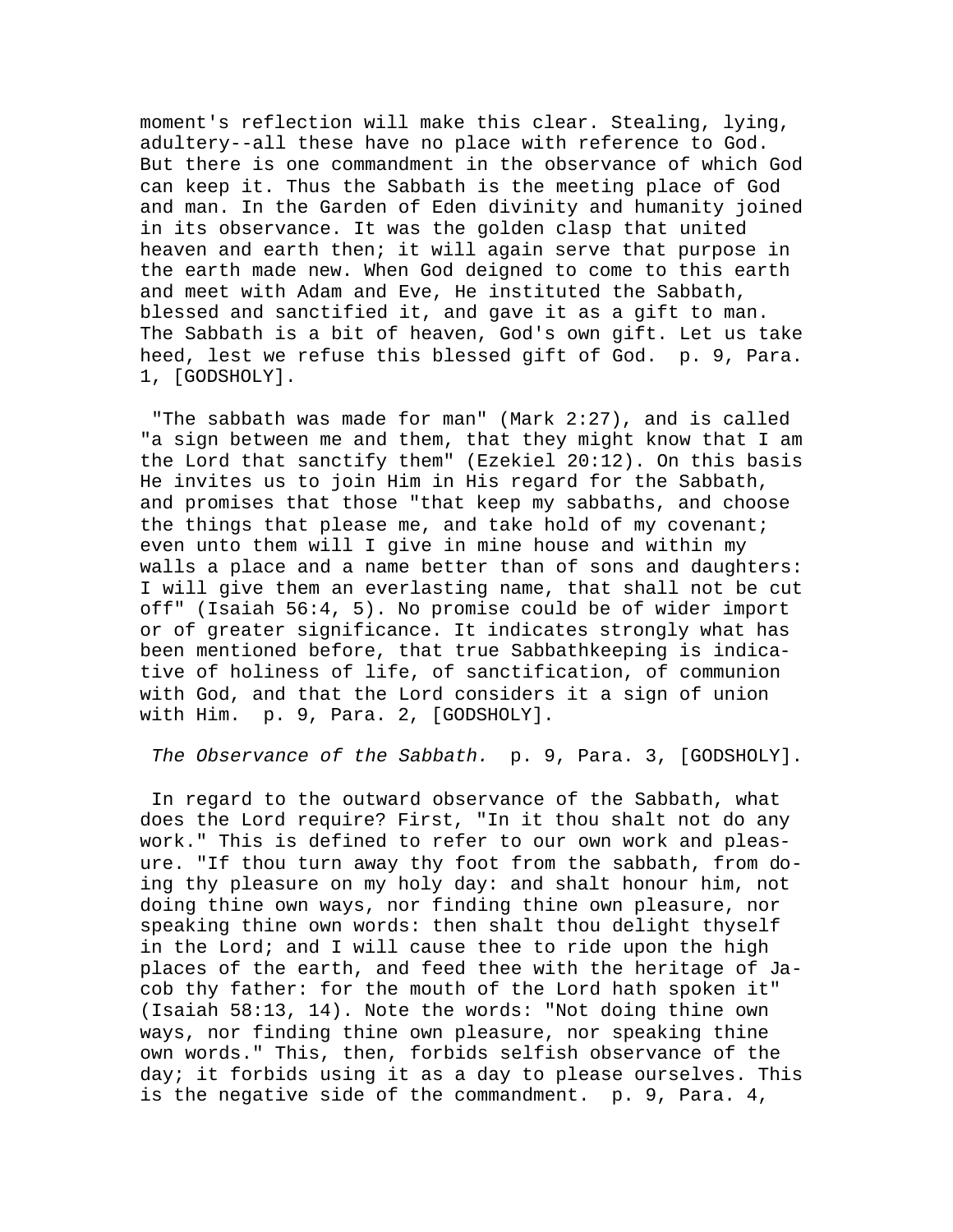[GODSHOLY].

 For the positive observance of the day, we must go to the example of our Lord and Saviour when He was here on earth. Christ is "Lord also of the sabbath" (Mark 2:28). "All things were made by him; and without him was not any thing made that was made" (John 1:3). If "all things" were made by Christ, if the Sabbath "was made" (Mark 2:27), then Christ made it. Being thus closely connected with it, He knows how it should be observed, and we may safely follow His example. He will not lead us astray. p. 10, Para. 1, [GODSHOLY].

 *Christ's Sabbathkeeping.* p. 10, Para. 2, [GODSHOLY].

 How did Christ observe the day? "As his custom was, he went into the synagogue on the sabbath day, and stood up for to read" (Luke 4:16). Christ went to church on the Sabbath. This was no spasmodic or occasional attendance. It was "his custom" to do so. He had a part in the service. He "stood up for to read." It was the custom in those days to invite those who were capable of reading or speaking to lead out in the service. Christ did not draw back when He was so invited. He stood up to read. p. 10, Para. 3, [GOD-SHOLY].

 But Christ did more than go to church on the Sabbath. He went about doing good. He healed and helped wherever He could. Often, upon coming out of the synagogue, He would accept an invitation to go to a home, as in the instance recorded in Luke 4:38, 39. On that occasion "he arose out of the synagogue, and entered into Simon's house." Here He found one sick, "taken with a great fever. . . . And he stood over her, and rebuked the fever; and it left her." p. 10, Para. 4, [GODSHOLY].

 At times this healing was done in the synagogue itself. On one occasion there was a man with a withered hand, and His enemies "watched . . . whether he would heal him on the sabbath day" (Mark 3:1-5). They did not have long to wait. To the man He said, "Stretch forth thine hand. And he stretched it out: and his hand was restore whole as the other." p. 10, Para. 5, [GODSHOLY].

 It was at this time that Christ asked the question which throws light on the meaning of true Sabbathkeeping. The Pharisees were watching Him. He knew that they were ready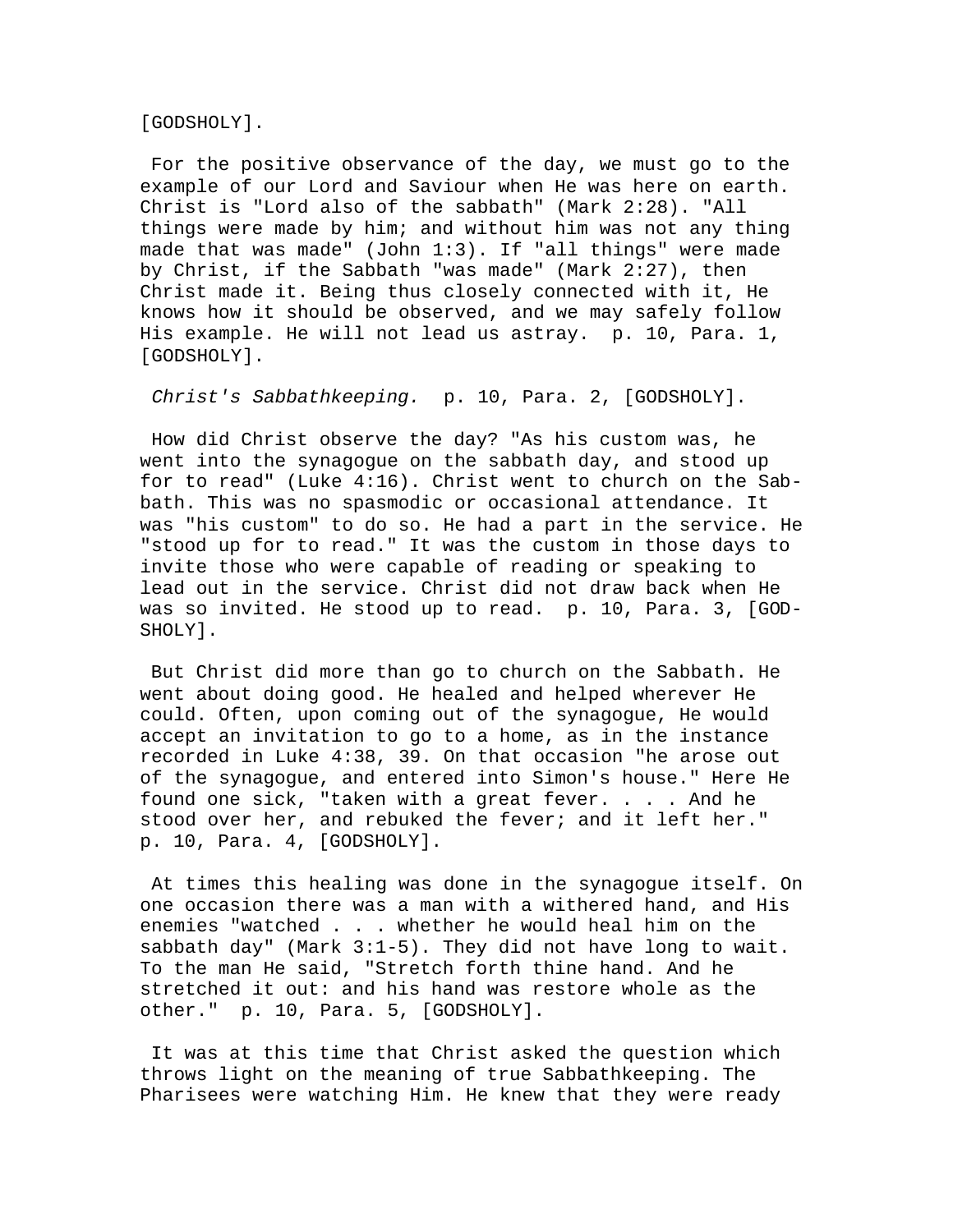to take "counsel with the Herodians against him, how they might destroy him" (Mark 3:6). But He had a work to do. He must be true to Himself and to His heavenly Father, though it might mean losing His life. So "he saith unto them, Is it lawful to do good on the sabbath days, or to do evil? to save life, or to kill? But they held their peace." p. 10, Para. 6, [GODSHOLY].

 The Sabbathkeeping of the Pharisees was mostly negative. They had numerous rules in regard to what must not be done. With them it was always, You must not do this; you must not do that. Christ was positive. His conclusion was, It is lawful to do good on the Sabbath day. p. 11, Para. 1, [GODSHOLY].

 When we sum up what we know concerning the manner in which Christ spent the Sabbath, we find that He went to church, that He preached and healed, that He took walks in the fields, that He studied, prayed, and meditated. Christ was not a recluse, keeping to Himself and withholding from the world His presence and His service. He love to mingle with the people. He even accepted invitations on the Sabbath to dine with Pharisees where others were present, and He used these occasions to bring out some of His most pertinent lessons for them and for all. p. 11, Para. 2, [GODSHOLY].

 As we understand it, Sabbath observance is to be a demonstration of the gospel in operation. When God commands us to remember the Sabbath day to keep it holy, He is in that command providing not only for the observance of a day for our benefit, but also for giving the world an object lesson in applied Christianity. The Sabbath was given not only *to* man but *for* man. Rightly observed and used, it is a mighty means for the proclamation of the true gospel in a way that all can understand. As Christ was the word made flesh, so the Sabbath is heaven transplanted, a day given to man as a reminder of that which once was and which again shall be. It came from God, and it is to be given back to Him again in service. p. 11, Para. 3, [GODSHOLY].

 As we review the Sabbath commandment we notice that its chief demand is holiness. "Remember the sabbath day, to *keep it holy."* Cessation from labor is commanded, but this is no means all. He who abstains from work does not by that fact become a Sabbathkeeper and an heir of the promise. He may not do any work on God's day, but this is merely and at best a negative virtue. he is to keep the day *holy.* This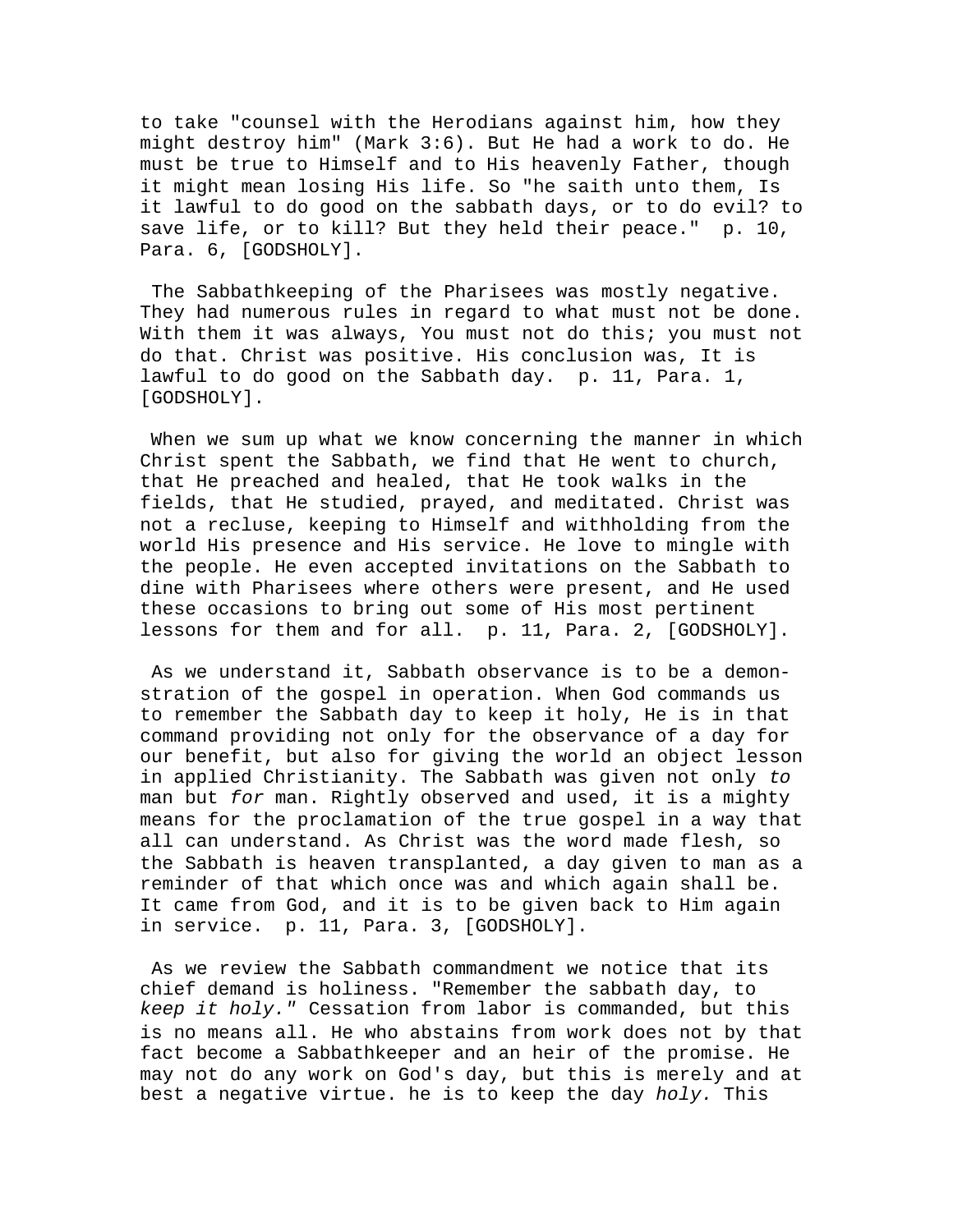means positive goodness. To the writer of Hebrews it means that man is to cease "from his own works, as God did from his" (Hebrews 4:10). The man who ceases from his own works, ceases from sin. Only such a man can keep the Sabbath as God wants it kept. Only he who is truly holy can keep the Sabbath holy. p. 11, Para. 4, [GODSHOLY].

 *The First Sabbath.* p. 12, Para. 1, [GODSHOLY].

 THE FIRST sunset Adam ever saw was a Sabbath sunset. Thousands of years have passed since then, and tens of thousands of sunsets have testified to the fact that our God is a lover of glory and beauty. Men have again and again witnessed the miracle of night turning into day, and day into night, and have marveled at the exquisite beauty of the scene. They have, in the sunset, seen the wonder, the terror, the majesty, of Sinai; they have seen a replica of Golgotha as heavy clouds gathered about one space of clear, settled glory; they have seen the heavens bathed in the seraphic, wondrous beauty of Paradise as the color harmonies slowly changed from glory into glory, recording in the heavens a picture of unsurpassed loveliness and harmony, and in the soul a token of that peace which passes understanding. Yet with all this it is doubtful that there has ever been a sunset comparable to that first sunset, when God and man together witnessed the ushering in of the first Sabbath on earth. p. 12, Para. 2, [GODSHOLY].

 God could have done many things differently, had His purpose in creation been merely utilitarian. When men want light or darkness they turn a switch on or off, and the desired effect is immediately accomplished. God could have done the same. But He chose another way, the slower way, the way of beauty and wonder. Slowly He cause the light to fade, and the heavenly Artist shows what can be done with the dust of the earth, the mists of heaven, and the light from His appointed luminaries, as He mixes these ingredients in His laboratory, and displays the result to man in the sunset. The God who causes a million flowers to bloom unseen, who places the pearl in the ocean and the amethyst among the rocks, must be a lover of beauty. Whatever God does He accomplishes in the most exquisite and beautiful way. No wonder that man is asked to worship Him not only in holiness but "in the *beauty* of holiness" (Psalm 29:2). p. 12, Para. 3, [GODSHOLY].

Men have sinned and defaced the image of God. The earth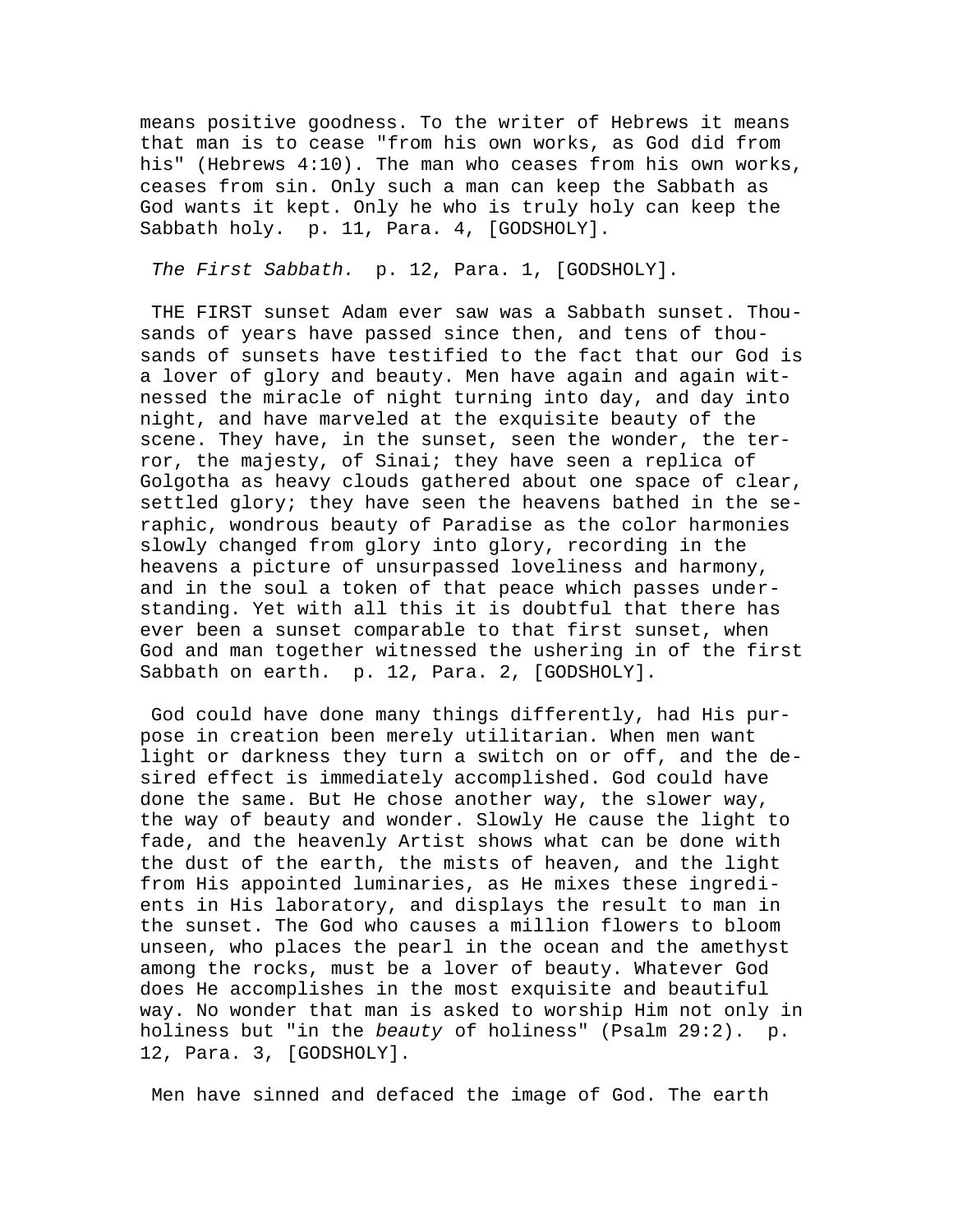itself is gradually being transformed, by the wickedness of men, from its original beauty into a shambles of horror and ugliness. But still "the heavens declare the glory of God; and the firmament sheweth his handiwork. Day unto day uttereth speech, and night unto night sheweth knowledge. There is no speech nor language, where their voice is not heard. Their line is gone out through all the earth, and their words to the end of the world. In them hath he set a tabernacle for the sun." (Psalm 19:1-4). p. 13, Para. 1, [GODSHOLY].

 Desolation may reign in the earth, death may stalk the highways, but God still speaks in and through nature, the heavens still declare the glory of God, and the sunsets still call men to worship the God of beauty, of peace, of love. p. 13, Para. 2, [GODSHOLY].

 "The sabbath was made for man" (Mark 2:27). It was made differently, however, from the way in which other things were made. Of the rest of creation it is stated, "he spake, and it was done; he commanded, and it stood fast." By divine fiat the world and the things that are therein were called into existence. But not so with the Sabbath. God did not say, "Let there be a Sabbath," and there was a Sabbath. The Sabbath was not made in a minute, or by divine fiat only. Three distinct acts of God are recorded as being requisite to the making of the Sabbath. p. 13, Para. 3, [GOD-SHOLY].

 *The First Step.* p. 13, Para. 4, [GODSHOLY].

"On the seventh day God ended his work which he had made; and he rested on the seventh day from all his work which he had made. And God blessed the seventh day, and sanctified it: because that in it he had rested from all his work which God created and made" (Genesis 2:2, 3). p. 13, Para. 5, [GODSHOLY].

 First, God rested. This rest was a matter of example, for, as already noted, God was not weary. Yet resting was a necessary part in the making of the Sabbath. As God's rest was an example for man to follow, it was necessary that He rest as long as He expected man to rest; that is, not merely part of the day, but the whole day. Hence the statement is made that God rested not merely *on* or *in* the seventh day, but that He "rested *the* seventh day" (Exodus 20:11). p. 13, Para. 6, [GODSHOLY].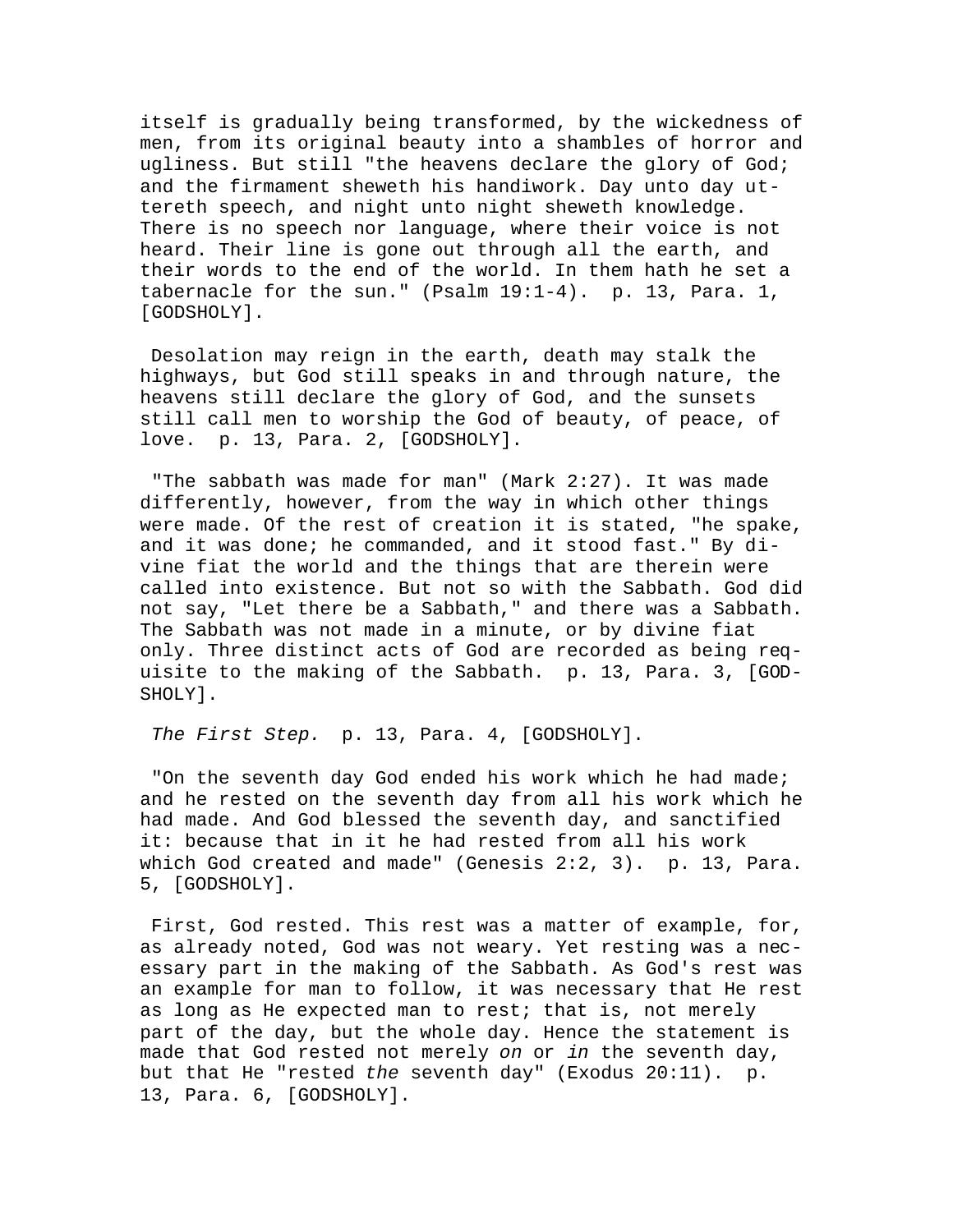If God rested on the seventh day, how are we to understand the statement that "on the seventh day God ended his work which he had made" (Genesis 2:2, 3)? Should not the record read that God ended his work on the *sixth* day rather than on the *seventh?* We think not. The statement that the heavens and the earth were finished in six days is true; and so is the statement that God ended His work on the seventh day. The heavens and the earth were indeed finished, but God's work was not ended. He had yet to make the Sabbath, and this He could do only on the Sabbath. And so God made the Sabbath on the Sabbath, and He made it by resting. That *ended* His work. The Sabbath was the finishing touch. Only when He had made the Sabbath was His work done. p. 13, Para. 7, [GODSHOLY].

 It is eminently fitting that God should end His work on the seventh day, thus making the Sabbath a definite part of creation, a part which cannot be detached or separated from the rest. Had God ended His work on the sixth day, some might think that the Sabbath was not part of God's original plan, and that hence it might safely be ignored. Whoever believes in a finished creation must of necessity believe in the Sabbath; and conversely, whoever does not believe in the Sabbath does not believe in a finished creation of God. To this the writer of Hebrews has reference when he speaks of the seventh day, and notes that "the works were finished from the foundation of the world" (Hebrews 4:3). God completed His work of creation on the seventh day by making the Sabbath on that day. The record reads, "God blessed the seventh day, and sanctified it" (Genesis 2:3). p. 14, Para. 1, [GODSHOLY].

 God did not bless the Sabbath in *general,* nor did He bless *a* Sabbath, nor even *the* Sabbath, but the Sabbath *day,* and this Sabbath day is the *seventh* day. Doubtless these statements are so very precise and definite for a reason. God wanted no misunderstanding or dispute in regard to what he said or meant. He has done all that could be done to make the matter clear. He could not have been more specific. p. 14, Para. 2, [GODSHOLY].

 *The Second Step.* p. 14, Para. 3, [GODSHOLY].

 We can understand how God can bless human beings. We can even understand how He can bless animals and give them their work to do in carrying out God's purpose; but how can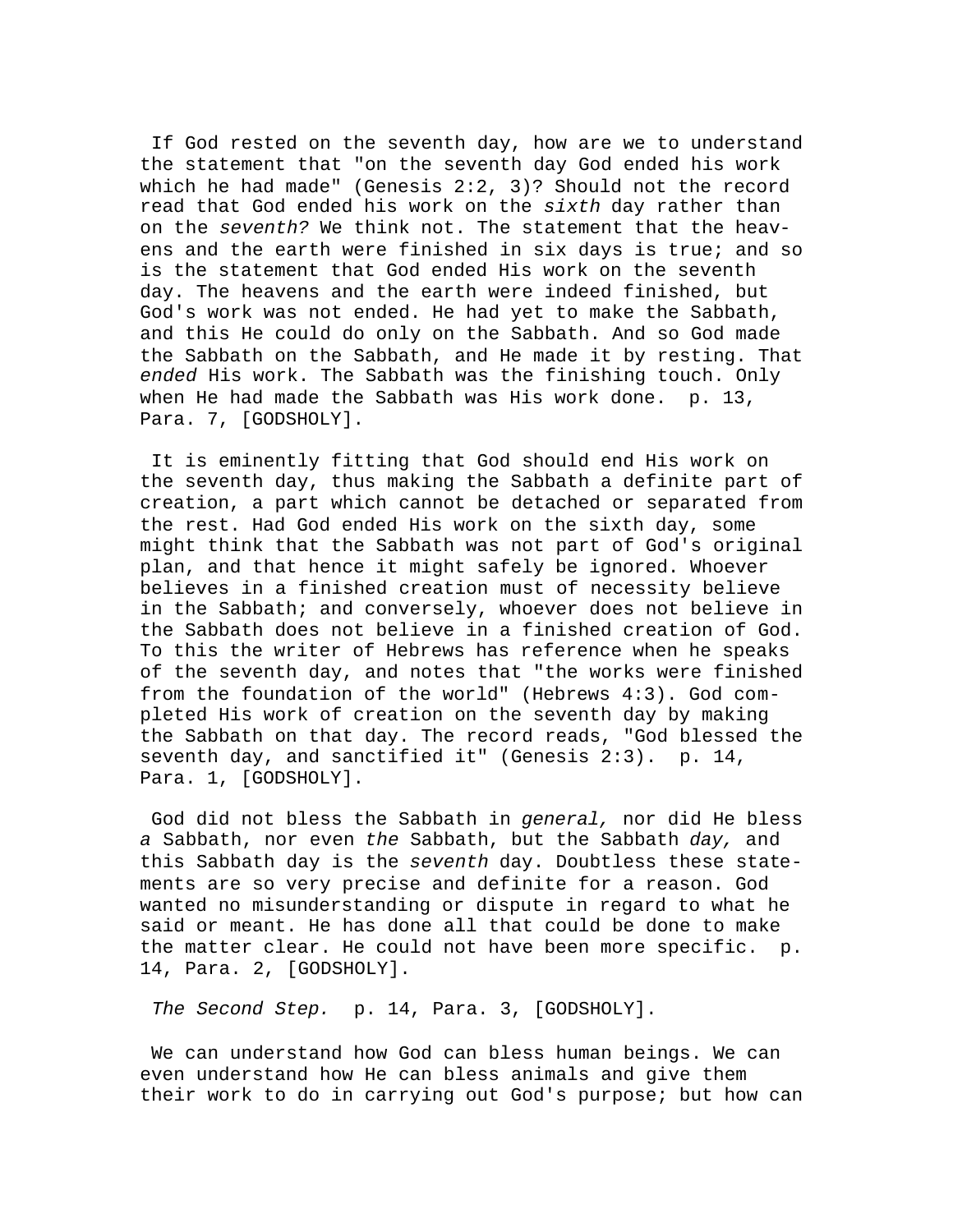God bless a *day,* a division of time, neither animate nor inanimate, not alive or dead, a thing without substance, a conception rather than a reality; time, which defies definition, though all mankind is aware of its existence and reality? How can time be blessed so as to be a blessing to man? p. 14, Para. 4, [GODSHOLY].

 Though time and space are beyond human comprehension, each is helpful in understanding the other. Our conception of space helps us to understand time better, and how it is possible for God to bless time. p. 14, Para. 5, [GOD-SHOLY].

 We go to church to worship God, and enter the edifice dedicated to Him. The church building is merely four walls enclosing a part of space. The space within the walls does not appear different from the space outside. And yet there is a difference. Something has happened to it. It is holy space, space dedicated to the service of God. He is present in the building in a sense in which He is not present outside. God has divided space from space--one is holy; the other is not. p. 15, Para. 1, [GODSHOLY].

 As God can set aside a part of space where He chooses to reveal Himself in s special manner, so God can set aside time. Out of the vast ocean of time, as out of space, He chooses a portion, blesses it, and turns it over as blessed time for man to use as He directs. It appears to be the same kind of time as other time, but it is not. It is blessed time, and is not to be used for common purposes though these in themselves may be worthy. As we would not use a dedicated cathedral for common business purposes, so we are not to use God's holy time for common pursuits, however legitimate they might be in themselves. When God's true worshipers meet together on the Sabbath, they are thrice blessed: they worship a holy God at a holy time in a holy place. p. 15, Para. 2, [GODSHOLY].

 *The Third Step.* p. 15, Para. 3, [GODSHOLY].

 "God blessed the seventh day, and sanctified it." The sanctification of the seventh day is the third step in the making of the Sabbath. p. 15, Para. 4, [GODSHOLY].

 Genesis 2:3 states that God "blessed the seventh day, and sanctified it: because that in it he had rested from all his work which God created and made." We notice that the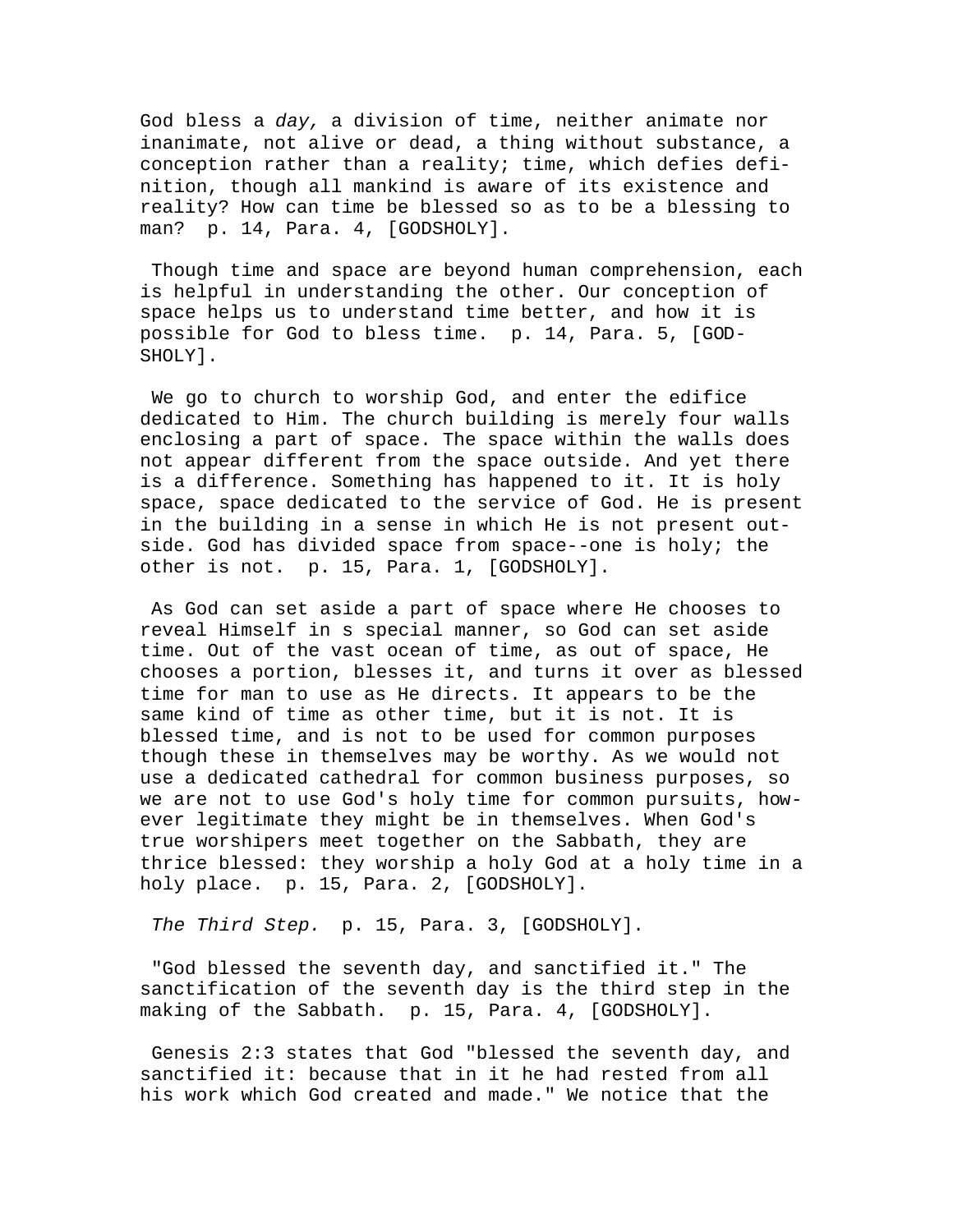reason given for God's blessing and sanctifying the seventh day is *"because* that in it he had rested." Man is not here mentioned. Man had not worked; he had been brought into existence on the sixth day, and had had no opportunity to work. But God had worked. He had worked six days, and had rested the seventh. Having finished both His labor and His rest, He blessed and sanctified the Sabbath. p. 15, Para. 5, [GODSHOLY].

 There can be no purpose in God's blessing a day for His own use. His blessing and sanctification must of necessity be for someone else's sake. God is holy; He is always holy; He is no more holy at one time than at another. His holiness does not admit of degrees. But this is not so with men and places. They are holy in proportion to their nearness to God. p. 15, Para. 6, [GODSHOLY].

 To sanctify, according to Webster, means "to make sacred or holy; to set apart to a sacred office or to religious use; . . . to hallow." As it is impossible to impart moral qualities to insensate things, sanctification, as applied to the seventh day, must mean the same as sanctification in the case of the tabernacle and its furniture; set apart, dedicated to a holy use. p. 16, Para. 1, [GODSHOLY].

 As a religious edifice is dedicated and set apart for religious purposes, so the Sabbath was dedicated, sanctified, and set apart. The sanctification, of course, had reference to the future, and not to the past. The dedication of a church edifice takes place at a definite time, but its effect is pointed toward the future. The ordination of a minister to the sacred work of God is a definite act looking to his future usefulness in God's cause, and so the sanctification of the Sabbath was a forward-looking act, having the good of mankind in view. p. 16, Para. 2, [GODSHOLY].

 I emphasize this matter, which indeed is self-evident, for the reason that there are those who insist that the blessing and sanctification of the seventh day had reference to the original Sabbath, and to that Sabbath only, and not to succeeding ones. Such a statement seems altogether unwarranted, and even absurd. As well claim that the dedication of a church, the sanctification of holy utensils, the setting apart of a man to the holy work of the ministry, are acts that refer to that particular moment only, and immediately thereafter become of none effect. p. 16, Para. 3, [GODSHOLY].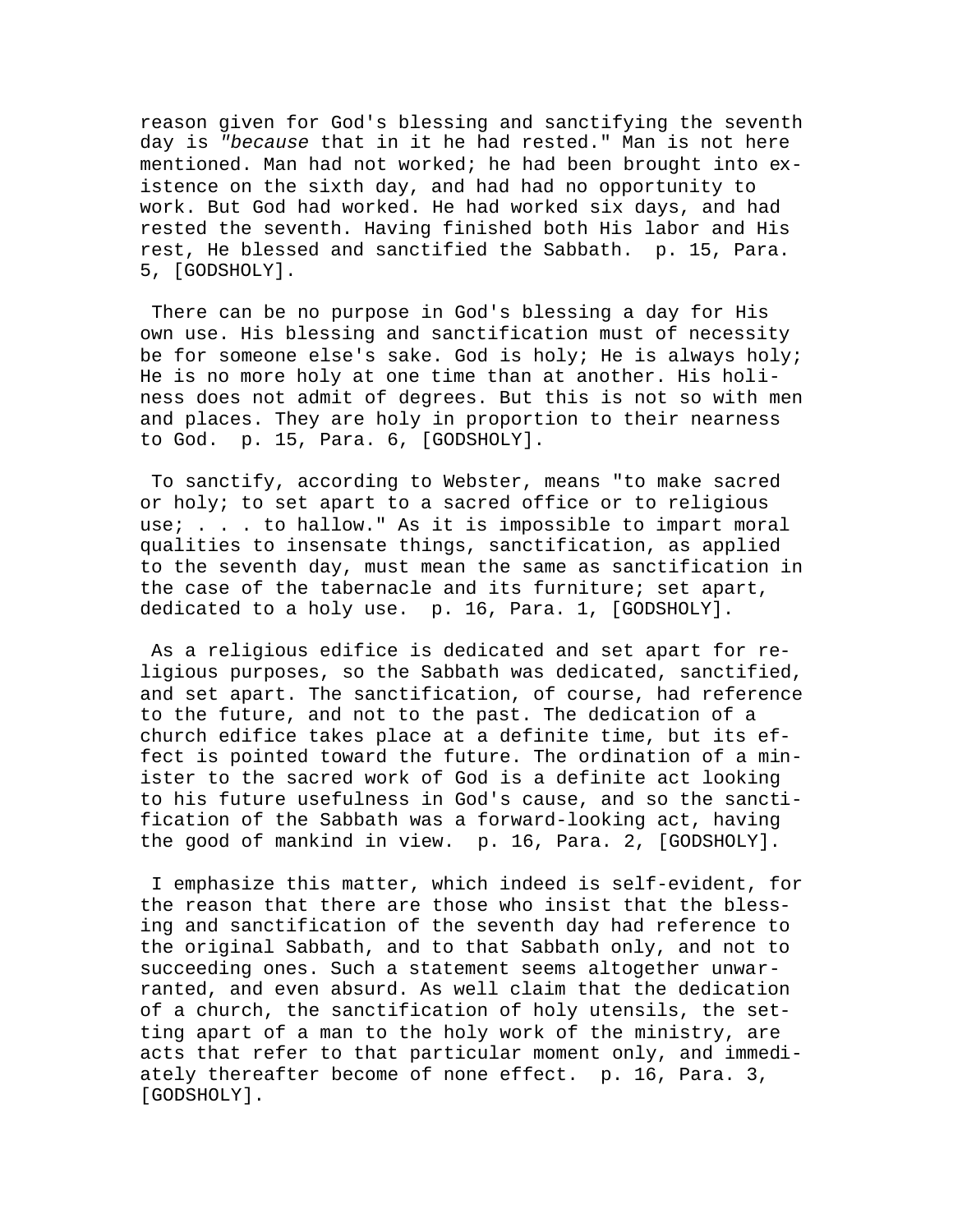*The Sabbath Made for Man.* p. 16, Para. 4, [GODSHOLY].

 "The sabbath was made for man" (Mark 2:27). It was not made for God or for the angels, good or bad; it was not made for any particular class or race of men, not made for Jew or Gentile; it was made for man, mankind, the whole human race. Adam and Eve constituted the whole of mankind in the beginning; hence the Sabbath was made for them, for their children, and for their children's children. Only in this way could the Sabbath be said to be made for man. p. 16, Para. 5, [GODSHOLY].

 If only the original creation Sabbath was blessed and sanctified, there would be little point to the statement that the Sabbath was made for man; nor could it in any way be a blessing to man. It would merely be a historical fact, a constantly receding point in time, ever growing smaller. p. 16, Para. 6, [GODSHOLY].

 One time Christ and the disciples were walking through the fields on the Sabbath day. The disciples were hungry and plucked some of the corn, and act which was considered lawful on other days, but which the Pharisees did not permit on the Sabbath. Always on the alert to find some cause for complaint against Christ, the Pharisees immediately went to Him, saying, "Behold, why do they on the sabbath day that which is not lawful?" (Mark 2:24). p. 16, Para. 7, [GOD-SHOLY].

 Christ was not slow in defending what they had done. He told the Pharisees that the Sabbath was intended to be a blessing to mankind, not a burden or a yoke. It was lawful to do well on the Sabbath; it was lawful to minister to the needs of mankind; and, citing David, he tells them that it was lawful to do what the disciples had done. Then He announces the true principle of Sabbathkeeping: "The sabbath was made for man, and not man for the sabbath" (Mark 2:27). To this He adds the significant words, "Therefore the Son of man is Lord also of the sabbath" (verse 28). p. 17, Para. 1, [GODSHOLY].

 Christ had a particular reason for declaring Himself Lord of the Sabbath. He considered the Sabbath a vital factor in religion, directed its proper observance, and proclaimed Himself Lord of it. To Him it was more than a historical fact. He considered it a living reality, an institution to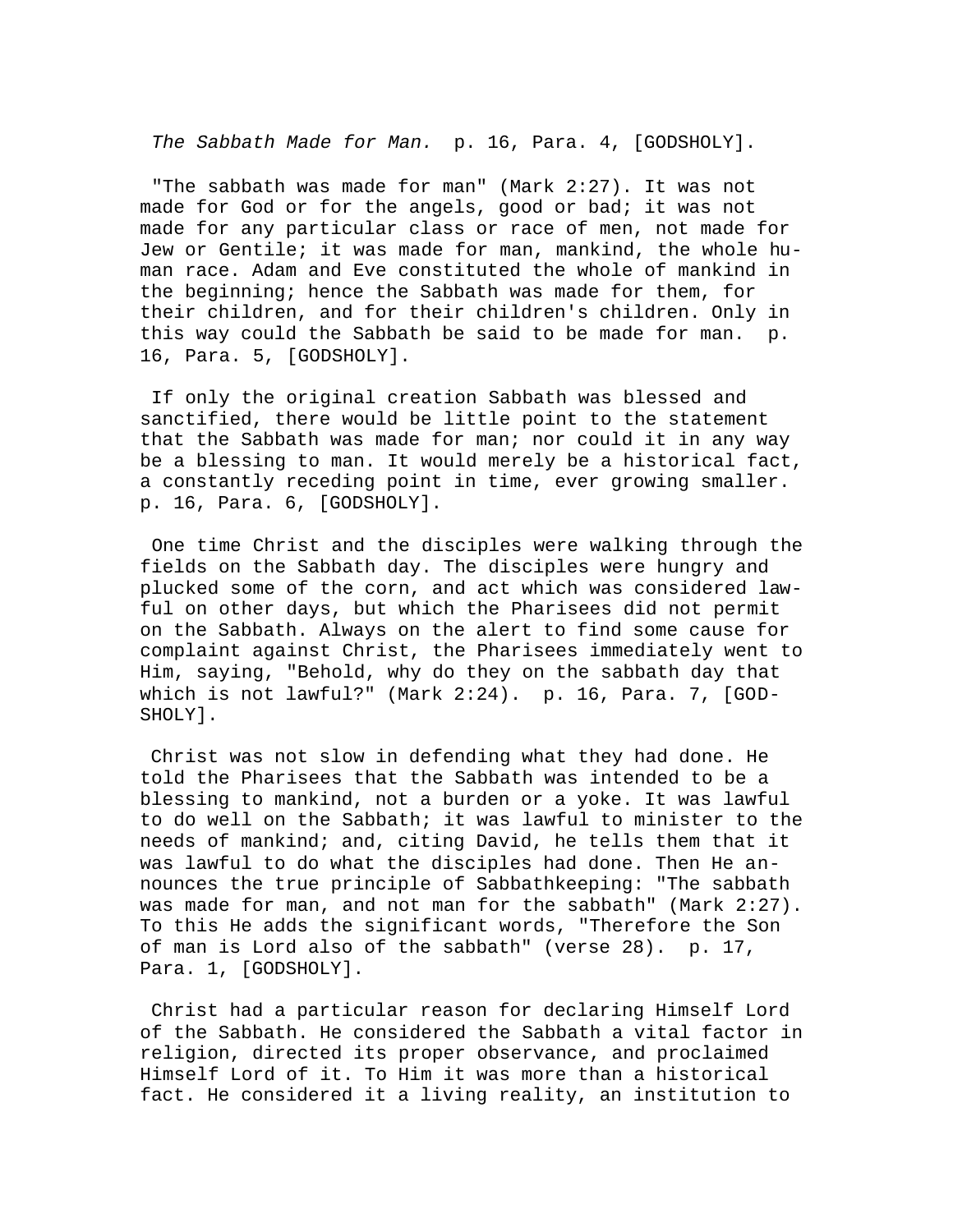be defended from Pharisaical intrusion, an institution of which He was Lord. p. 17, Para. 2, [GODSHOLY].

 The Hebrew word for *sanctify* is generally so translated throughout the Old Testament. There are a few exceptions, however. Two of these we notice as we close this study. p. 17, Para. 3, [GODSHOLY].

 When the cities of refuge were selected as places to which a manslayer might flee to escape the wrath of the avenger of blood, "they appointed Kedesh in Galilee" (Joshua 20:7). The word here translated "appointed" is the same word that is elsewhere used for *sanctify,* as the marginal reading confirms. p. 17, Para. 4, [GODSHOLY].

 The other translation of the word is found in 2 Kings 10:20, where "proclaim" is found. "Jehu said, Proclaim a solemn assembly for Baal." p. 17, Para. 5, [GODSHOLY].

 From these Biblical uses of the word we are warranted in affirming that when God sanctified the seventh day He set it apart for a holy use, He appointed it as the Sabbath, He proclaimed it a holy day. As Lord of the Sabbath, Christ announced that He made it for man, to be a blessing and a help to him, to serve as a reminder of creation and His love to man. It is His special gift to mankind, who need it even more than did the holy pair in the Garden. p. 17, Para. 6, [GODSHOLY].

 *The Sabbath at Sinai.* p. 18, Para. 1, [GODSHOLY].

 *The Sabbath Before Sinai.* p. 18, Para. 2, [GODSHOLY].

 WHEN GOD had delivered His people from Egyptian bondage and brought them into the wilderness. He made known to them the conditions upon which they might expect His continued blessing and protection. Said God: "If thou wilt diligently hearken to the voice of the Lord thy God, and wilt do that which is right in his sight, and wilt give ear to his commandments, and keep all his statues, I will put none of these diseases upon thee, which I have brought upon the Egyptians: for I am the Lord that healeth thee" (Exodus 15:26). This promise was given to them on the condition that they "give ear to his commandments, and keep all his statues." p. 18, Para. 3, [GODSHOLY].

The bread which the people had brought with them from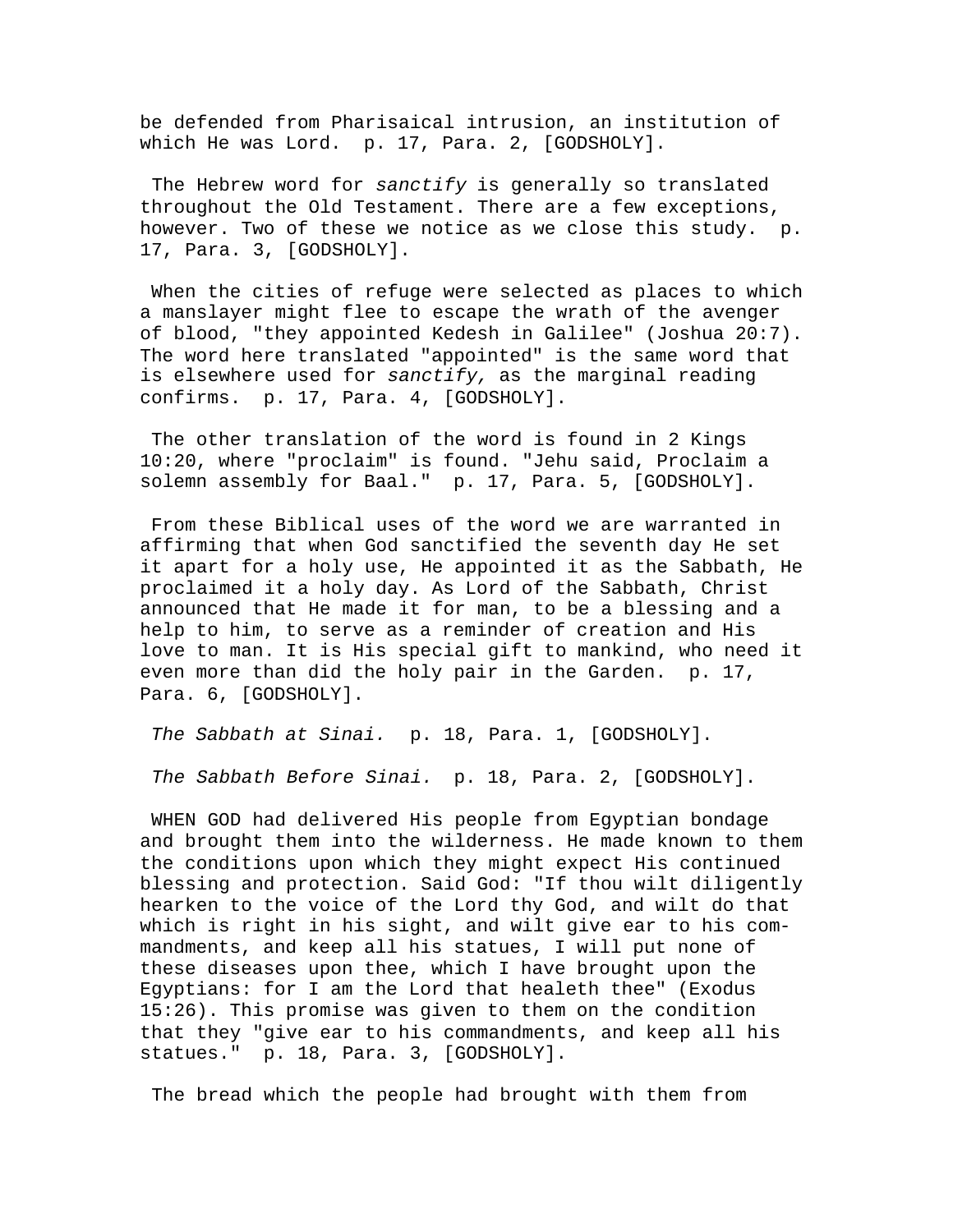Egypt did not last many days, and they soon became hungry and began to murmur. "Would to God," they said, "that we had died by the hand of the Lord in the land of Egypt, when we sat by the flesh pots, and when we did eat bread to the full; for ye have brought us forth into this wilderness, to kill this whole assembly with hunger" (Exodus 16:3). The Lord quickly answered them, "I will rain bread from heaven for you; and the people shall go out and gather a certain rate every day, *that I may prove them, whether they will walk in my law, or no"* (verse 4). p. 18, Para. 4, [GOD-SHOLY].

 Moses now called the people together and instructed them. "This is that which the Lord hath said, Tomorrow is the rest of the holy sabbath unto the Lord: bake that which ye will bake today, and seethe that ye will seethe; and that which remaineth over lay up for you to be kept until the morning' (verse 23). They were each day to gather manna for one day, but on the sixth day they were to gather a double portion, for Moses had announced to them that no manna would fall on the Sabbath. Friday they were to do all their cooking, and on the Sabbath they were to eat that which they had prepared. p. 18, Para. 5, [GODSHOLY].

 On the Sabbath, Moses said to them, "Eat that today; for today is a sabbath unto the Lord: today ye shall not find it in the field. Six days ye shall gather it; but on the seventh day, which is the sabbath, in it there shall be none." p. 19, Para. 1, [GODSHOLY].

 Despite all that God had said, "there went out some of the people on the seventh day for to gather" (verse 27). They had had definite instruction. There could be no misunderstanding. They knew just what they should do and what was expected of them; yet some "went out . . . on the seventh day for to gather." "And the Lord said unto Moses, How long refuse ye to keep my commandments and my laws? See, for that the Lord hath given you the sabbath, therefore he giveth you on the sixth day the bread of two days; abide ye every man in his place, let no man go out of his place on the seventh day. So the people rested on the seventh day" (verses 28-30). p. 19, Para. 2, [GODSHOLY].

 *The Sabbath Not a New Institution.* p. 19, Para. 3, [GOD-SHOLY].

The Sabbath is not here presented as a new institution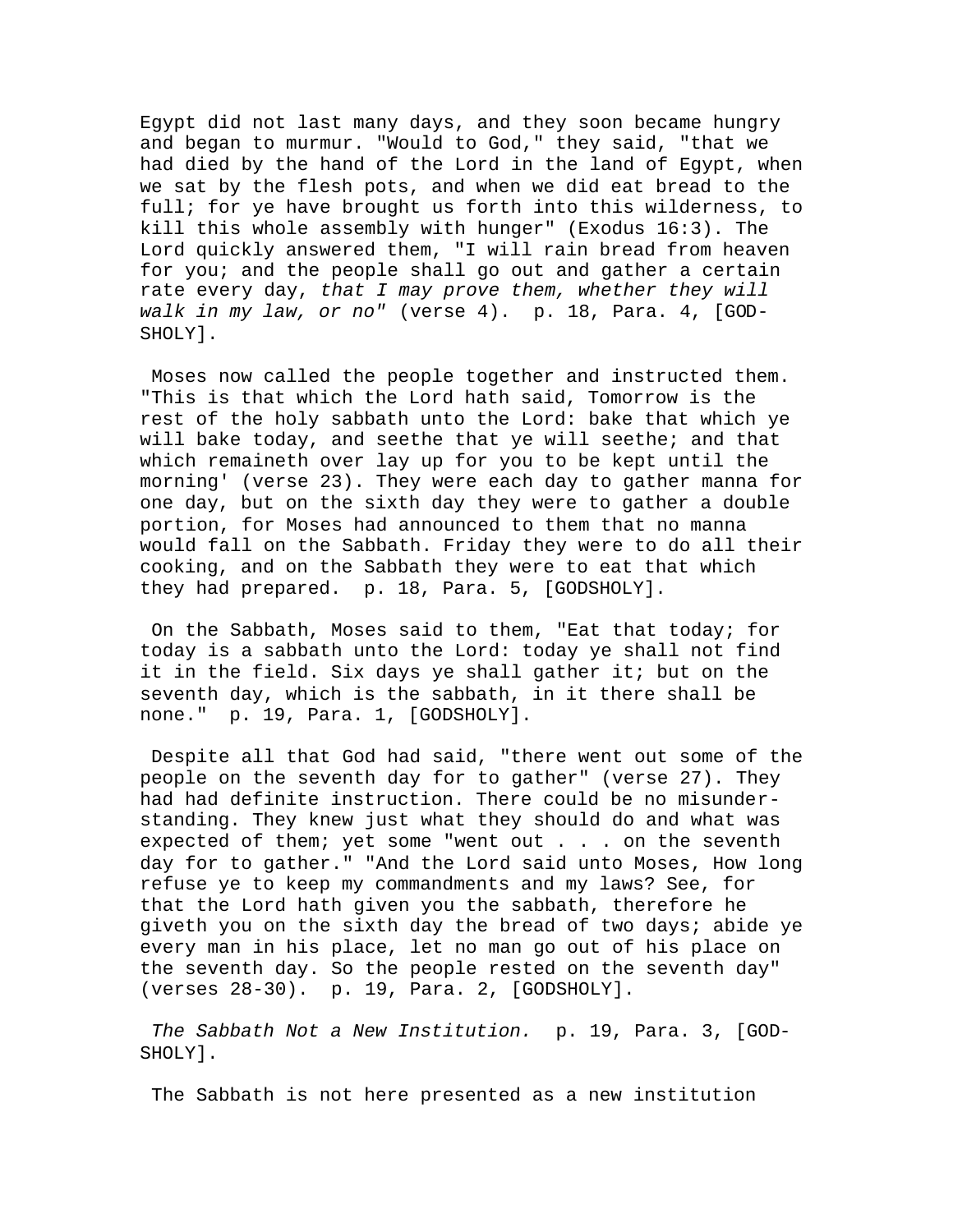that is now being introduced for the first time. Rather, it was well known. Nor was the law new to them. God speaks familiarly to them of the law, and promises them freedom from sickness if they will "give ear to his commandments, and keep all his statutes" (Exodus 15:26). This phraseology is practically the same as that used of Abraham many years previously, "Abraham obeyed my voice, and kept my charge, my commandments, my statues, and my laws" (Genesis 26:5). p. 19, Para. 4, [GODSHOLY].

 From this we know that God's commandments, statues, and laws were known to Abraham, that he kept them, and that he taught his children to keep them (Genesis 18:19). Isaac and Jacob were his son and his grandson, being respectively seventy-five and fifteen years old at the death of Abraham. It was Jacob who later went to Egypt. We are therefore assured that the children of Israel in Egypt knew of God's law and His statutes, and that when God spoke to them of keeping His commandments, they knew exactly what He meant. p. 19, Para. 5, [GODSHOLY].

 Those who hold that the law of God and the Sabbath were not known before Moses and Sinai are not well informed. Abraham knew of God's commandments, statutes, and laws, and he taught his children after him. God Himself observed the seventh-day Sabbath in the Garden of Eden; therefore, Adam and Eve were acquainted with the Sabbath. And now God decided to prove whether Israel would keep His law, or no. p. 19, Para. 6, [GODSHOLY].

 Israel was in the wilderness, where there was no opportunity to till the land or have large flocks of cattle as they had had in Egypt. Unless food was provided for them in some supernatural way, they would starve. God therefore proposed to feed them with bread from heaven, and to give them an object lesson in Sabbathkeeping. p. 20, Para. 1, [GODSHOLY].

 God caused the manna to fall six days of each week. God could have let manna rain down from heaven every other day, had He so desired, or every third day, or one day a week only, or seven days a week. But God chose to let the manna fall six days, and to let none fall on the seventh day. To make up for this loss, He let twice as much fall on the sixth day as fell on other days, so that there would be sufficient for all needs on the seventh day. This would be an effective way to teach Israel two important things: to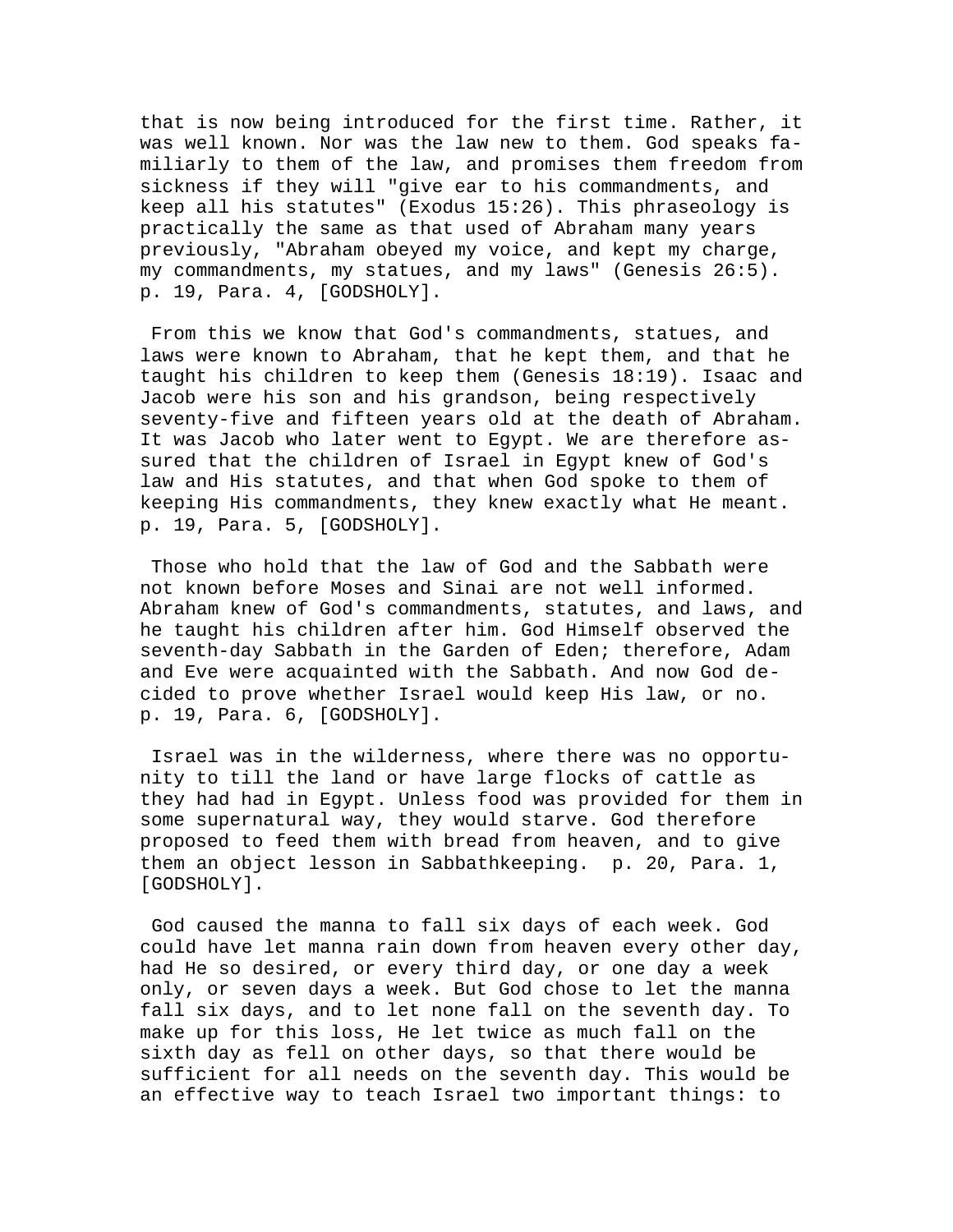work six days and to rest on the seventh. p. 20, Para. 2, [GODSHOLY].

 But God did more than this. He so arranged matters that the manna would keep sweet only one day, and after that it would spoil. This made it doubly necessary for the people to gather every day; that is, to work six days. God could just as well have arranged it so that the manna would keep two days, or seven, or any other number of days. When He made it keep only one day He did it for a purpose, as already noted. p. 20, Para. 3, [GODSHOLY].

 But what about the Sabbath, when no manna fell? That in itself would make the Sabbath stand out above the other days. Could He do anything else to impress upon the minds of the people the sacredness of the Sabbath? Yes, if God should miraculously preserve the manna from spoiling on the Sabbath, that would be an added lesson in Sabbathkeeping. And so God decided that during the week He would keep the manna sweet only twenty-four hours, but that in honor of the Sabbath He would keep Friday's manna sweet on the Sabbath also. The first was a lesson in working six days; the second, a lesson in keeping holy the Sabbath. p. 20, Para. 4, [GODSHOLY].

 The falling of the manna was thus a national lesson in Sabbathkeeping as related to the seventh day. Had this lesson been given once, it would have been of tremendous significance in regard to God's estimate of the Sabbath. Had it been repeated twice, there could have been no doubt regarding God's intent. Had it been repeated week after week for a year, all would know that God wanted to impress the lesson of the Sabbath upon Israel so deeply and thoroughly that they would never forget it. What shall we say, then, when this lesson was repeated not once or twice or ten times, but more than two thousand times; that is, fifty-two times a year for forty years! If Israel had not learned the lesson by that time, there could be no reason for continuing the lesson. p. 20, Para. 5, [GODSHOLY].

 *The Sabbath at Sinai.* p. 21, Para. 1, [GODSHOLY].

 In the third month after Israel departed out of Egypt, they came into the Wilderness of Sinai. Never had a people seen the power of God manifested in such a striking way as had Israel during those two months. Now they were to witness the climax. They were to hear God Himself speak from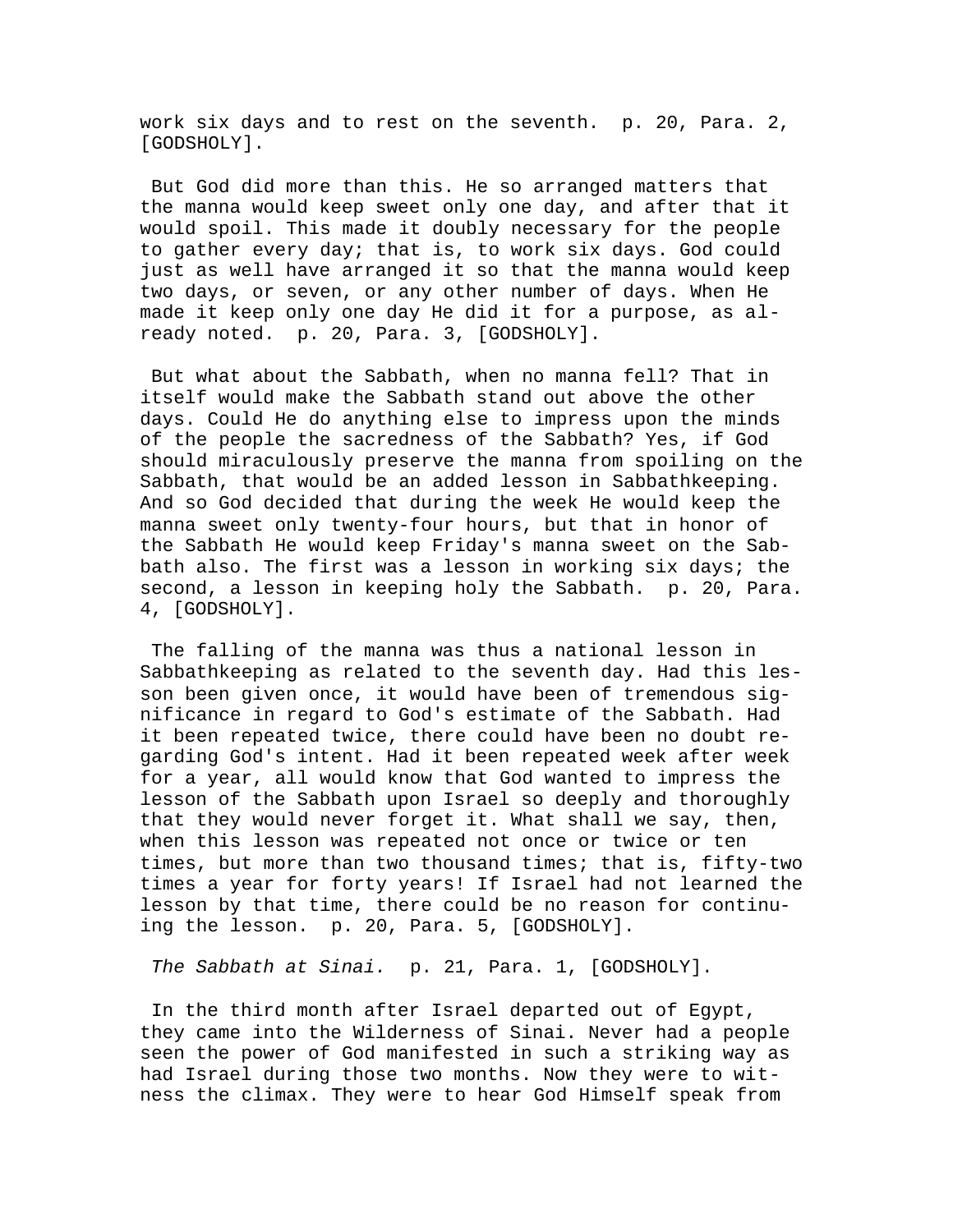heaven. p. 21, Para. 2, [GODSHOLY].

 At the time God had appointed to meet with Israel all the people were gathered about the mount, which was fenced off, so that neither man nor animal might unwittingly trespass on holy ground. "Sinai was altogether on a smoke, because the Lord descended upon it in fire: and the smoke thereof ascended as the smoke of a furnace, and the whole mount quaked greatly. And when the voice of the trumpet sounded long, and waxed louder and louder, Moses spake, and God answered him by a voice" (Exodus 19:18, 19). p. 21, Para. 3, [GODSHOLY].

 God then came down upon Mount Sinai and spoke to them the Ten Commandments, as recorded in Exodus. p. 21, Para. 4, [GODSHOLY].

 *The Law of God.* p. 21, Para. 5, [GODSHOLY].

 "God spake all these words, saying, p. 21, Para. 6, [GOD-SHOLY].

 "I am the Lord thy God, which have brought thee out of the land of Egypt, out of the house of bondage." p. 21, Para. 7, [GODSHOLY].

 1. "Thou shalt have no other gods before me." p. 21, Para. 8, [GODSHOLY].

 2. "Thou shalt not make unto thee any graven image, or any likeness of any thing that is in heaven above, or that is in the earth beneath, or that is in the water under the earth: thou shalt not bow down thyself to them, nor serve them: for I the Lord thy God am a jealous God, visiting the iniquity of the fathers upon the children unto the third and fourth generation of them that hate me; and shewing mercy unto thousands of them that love me, and keep my commandments." p. 21, Para. 9, [GODSHOLY].

 3. "Thou shalt not take the name of the Lord thy God in vain; for the Lord will not hold him guiltless that taketh his name in vain." p. 21, Para. 10, [GODSHOLY].

 4. "Remember the sabbath day to keep it holy. Six days shalt thou labour, and do all thy work: but the seventh day is the sabbath, of the Lord thy God: in it thou shalt not do any work, thou, nor thy son, nor thy daughter, thy man-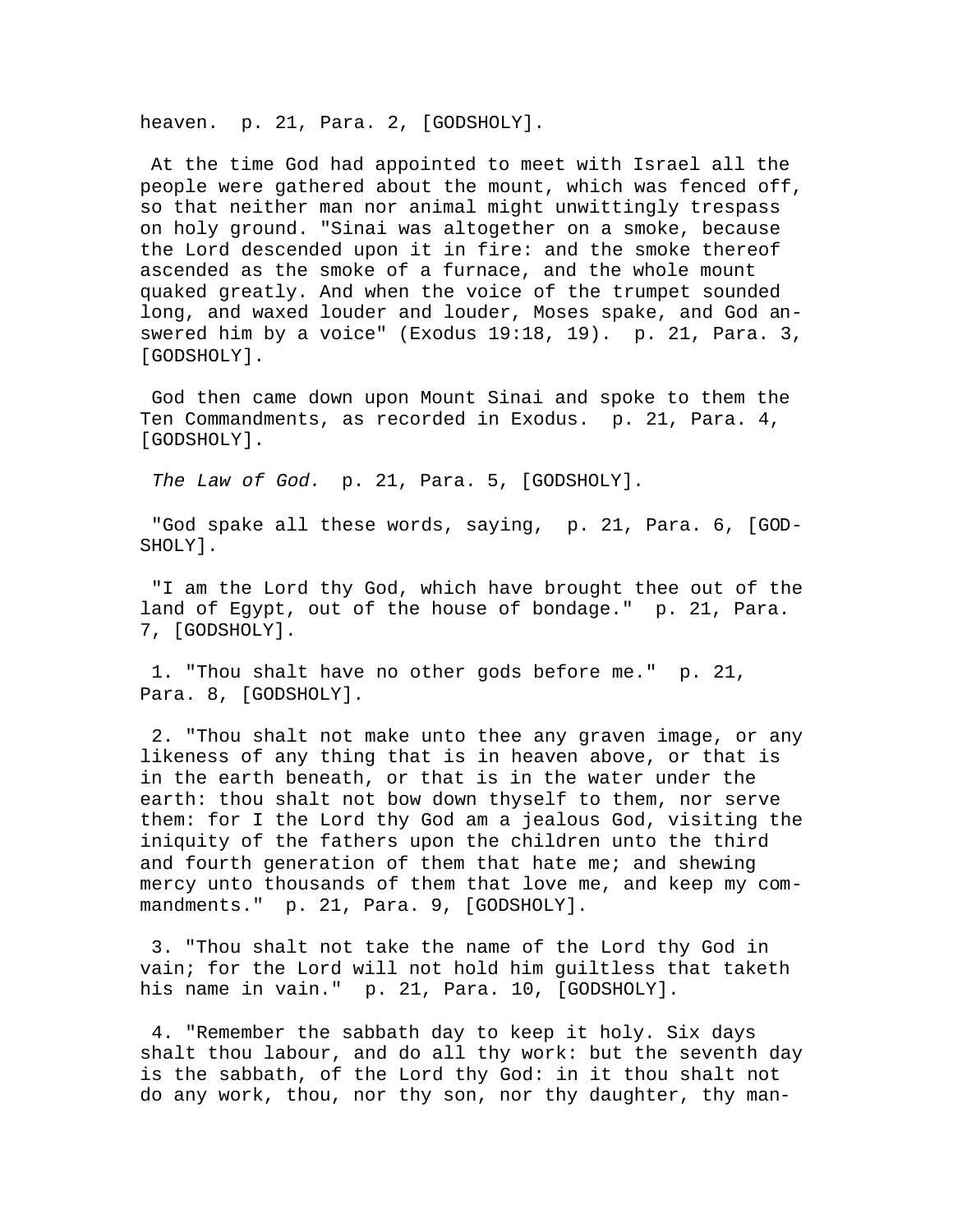servant, nor thy maidservant, nor thy cattle, nor thy stranger that is within thy gates: for in six days the Lord made heaven and earth, the sea, and all that in them is, and rested the seventh day: wherefore the Lord blessed the sabbath day, and hallowed it." p. 21, Para. 11, [GOD-SHOLY].

 5. "Honour thy father and thy mother: that thy days may be long upon the land which the Lord thy God giveth thee." p. 22, Para. 1, [GODSHOLY].

6. "Thou shalt not kill." p. 22, Para. 2, [GODSHOLY].

 7. "Thou shalt not commit adultery." p. 22, Para. 3, [GODSHOLY].

8. "Thou shalt not steal." p. 22, Para. 4, [GODSHOLY].

 9. "Thou shalt not bear false witness against thy neighbour." p. 22, Para. 5, [GODSHOLY].

 10. "Thou shalt not covet thy neighbor's house, thou shalt not covet thy neighbor's wife, nor his manservant, nor his maidservant, nor his ox, nor his ass, nor any thing that is thy neighbor's" (Exodus 20:1-17). p. 22, Para. 6, [GOD-SHOLY].

 *The Sabbath Commandment.* p. 22, Para. 7, [GODSHOLY].

 In the law proclaimed on Sinai the Sabbath commandment looms large. Before this, God had given Israel a visual demonstration of His high regard for the Sabbath. In fact, the very week the commandment was announced from Mount Sinai, the manna fell copiously on the sixth day, and on the Sabbath none fell, a reminder of God's desire in regard to the day of rest. Of all the commandments, this was the one that was emphasized, for the Sabbath was the day in which Israel would have time to instruct their children in the ways of God. The keeping of this commandment would affect the keeping of all others. It was the one and only commandment that providing time for the contemplation of God and His works. p. 22, Para. 8, [GODSHOLY].

 Is the ten-commandment law meant to apply to the whole world, or is it applicable to Israel only, and of no concern to Christians? This is an important question. There is little dispute about the nine other commandments; the ques-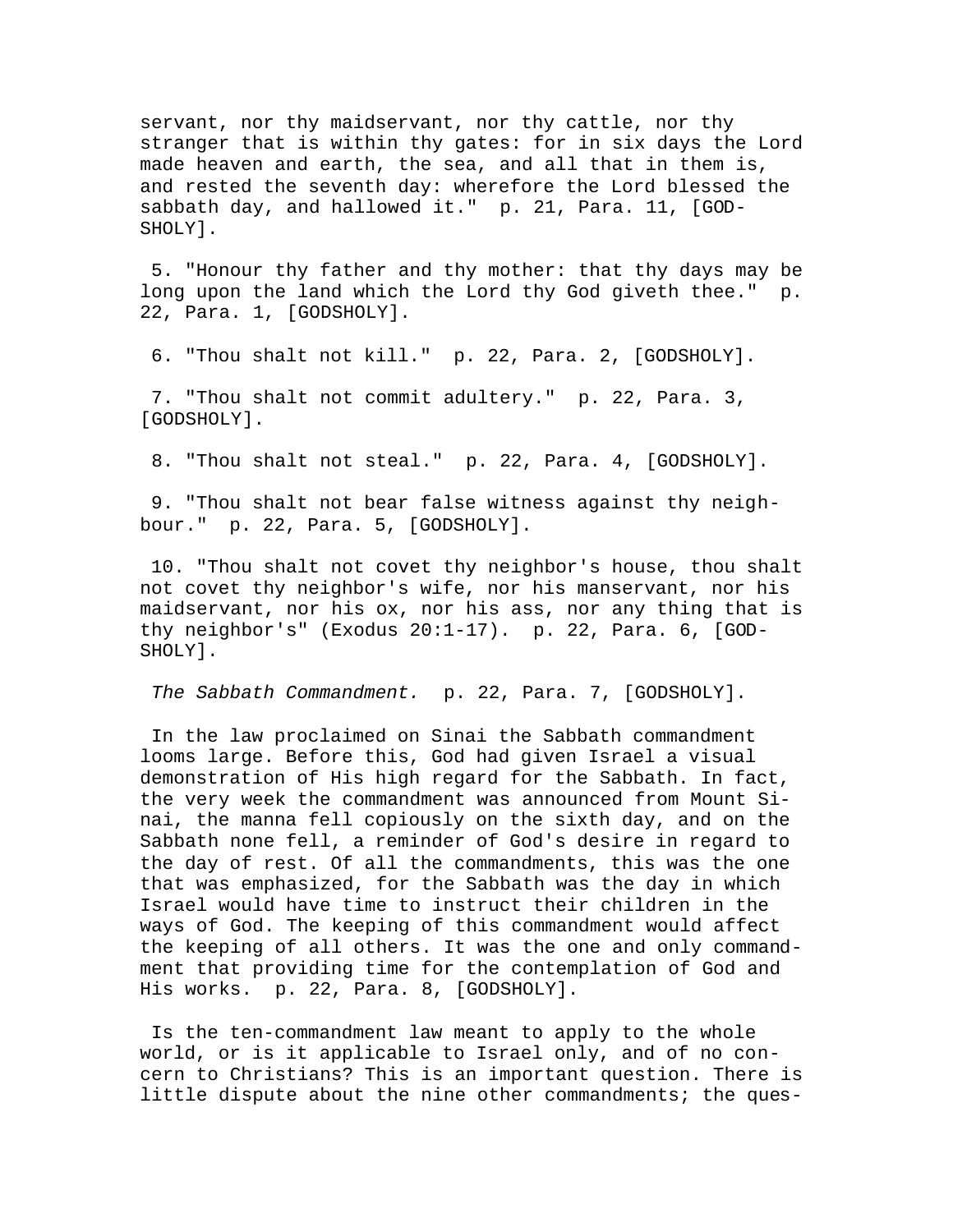tion really concerns the fourth only. Are Christians to keep the fourth commandment? Is this a moral commandment? p. 22, Para. 9, [GODSHOLY].

 This question will be discussed more fully as we consider the New Testament aspects of the Sabbath, but it may be well at this time to make some general observations on the law, often called the moral law. p. 22, Para. 10, [GOD-SHOLY].

 The Ten Commandments have all the earmarks of a universal law. In fact, I doubt that the question of universality of the law would ever be raised were it not for the fourth commandment. All agree that the commandments that deal with stealing, swearing, killing, coveting, and worshiping God are moral commandments, applicable to all classes and nations of men. Their universal application is admitted, and I feel under no obligation to convince a man who thinks otherwise. I consider that point settled. This brings us back to the question of the Sabbath commandment. Does this commandment belong to the moral law; and is it binding on all men? The preponderance of evidence is in favor of the Sabbath commandment's being of the same nature as the other commandments. p. 22, Para. 11, [GODSHOLY].

 The Sabbath commandment is a moral commandment on a level with the others; in fact, it underlies them all. p. 23, Para. 1, [GODSHOLY].

 The first three commandments deal with God and His worship. We are to have no other gods before Him. We are not to make any image or any likeness of anything in heaven and earth, and worship it. We are to be reverent and respectful, and not take the name of the Lord in vain. Then comes the Sabbath commandment, which defines the time when we are to worship God and attend to the things of the spirit. Had this commandment been left out, there would have been no stated time commanded in which to worship. In that case men would of necessity have had to supply the omission. If God is to be worshiped by His people, if there is to be any order and system in religion, time must definitely be planned for and given to it. This makes the Sabbath a necessity. Its omission from the Decalogue would be fatal to religion. Let us repeat, If God had not appointed a day, men would have had to do so. A day of worship belongs to religion. p. 23, Para. 2, [GODSHOLY].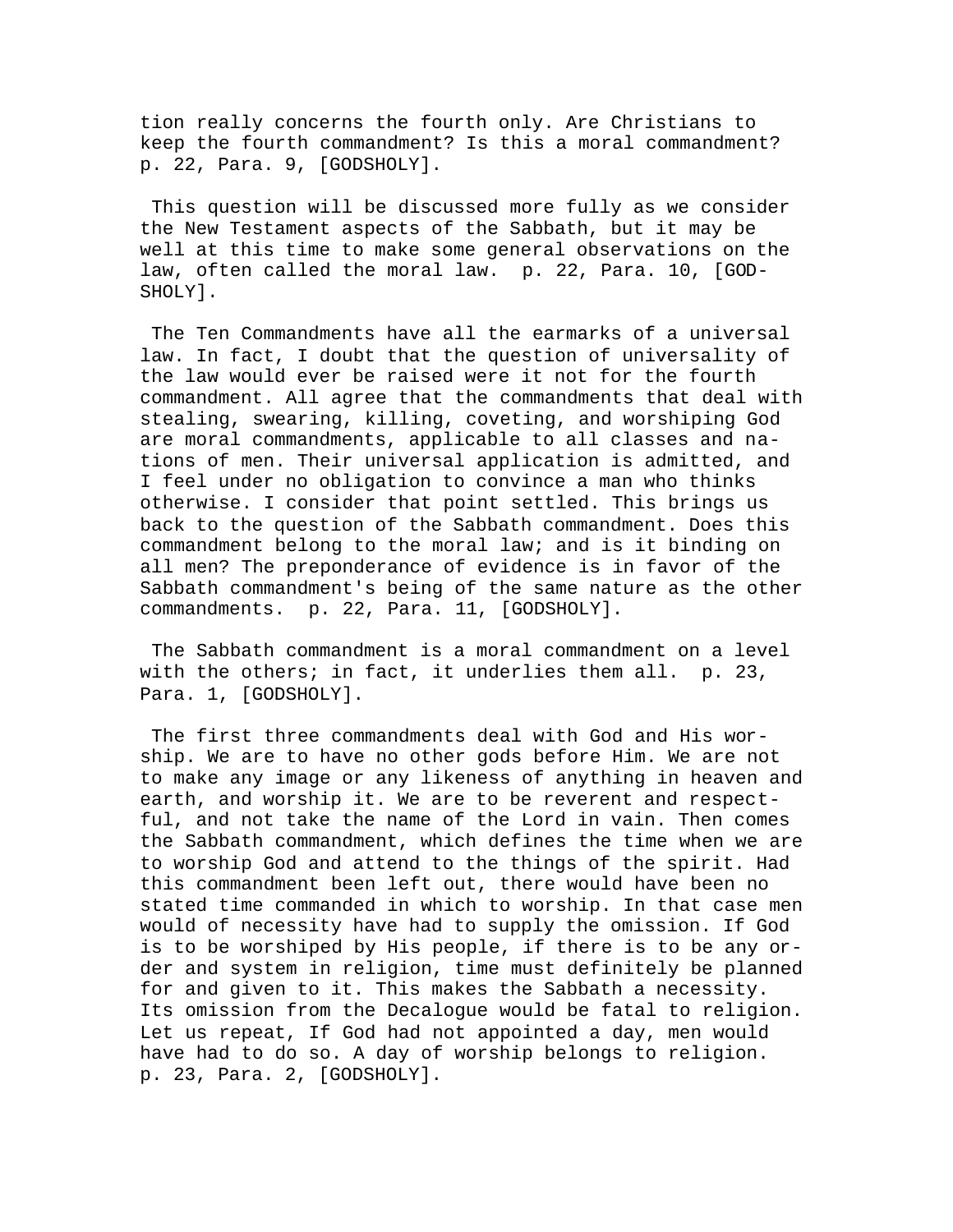We have noted above and wish to emphasize it, that the Sabbath underlies all the commandments, providing as it does the time needed for the contemplation of man's duty to his Maker and his fellow men. When we consider the plan of God with regard to the Sabbath, that it is this day upon which He depends for the instruction of His children in the ways of God; that this is the time which He Himself has set apart for this most important work; and that unless this time is jealously guarded, God would be deprived of the worship due Him--when we take all this into consideration, it is clear that not only does the Sabbath have a place in the moral law, not only is it a moral commandment in itself, but in a certain sense it is that which binds all the commandments together, that which binds earth and heaven together, provides unity among the people of God, and places the spiritual stamp upon all. Let no one despise or reject the Sabbath of God. Let no one neglect it. p. 23, Para. 3, [GODSHOLY].

 *The Sabbath in the Old Testament.* p. 24, Para. 1, [GOD-SHOLY].

 SOME OBJECT to the Sabbath as being a Jewish institution. They maintain that the Sabbath was given to the Jews, and that it is not for the Christians. Granted that it was given to the Jews on Mount Sinai. But so was the commandment, "Thou shalt not steal." The one is as much Jewish as the other. In fact, all the commandments were given to the Jews. The Jews were told not to kill, commit adultery, swear falsely, or covet. All these commandments are Jewish, if the Sabbath is Jewish. Christ also was given to the Jews; He was born of a Jewish mother and was reared in a Jewish home. The prophets were all Jews, the apostles were all Jews, the gospel was first preached to the Jews, every one of the books of the New Testament was written by a Jew. Even when we get to heaven we shall see the names of the twelve disciples of Christ, Jews, on the foundation stones of the New Jerusalem; on the gates of the city will be the names of twelve other Jews, the twelve sons of Israel. Abraham, Isaac, and Jacob, all Jews, will be prominent in the kingdom, and Christ will sit upon the throne of His father David, a Jew. Under these circumstances it is better for Christians not to speak sneeringly of the Sabbath of the Lord as being Jewish, as though that were a term of reproach. "He is not a Jew, which is one outwardly; neither is that circumcision, which is outward in the flesh: but he is a Jew, which is one inwardly" (Romans 2:28, 29). p. 24,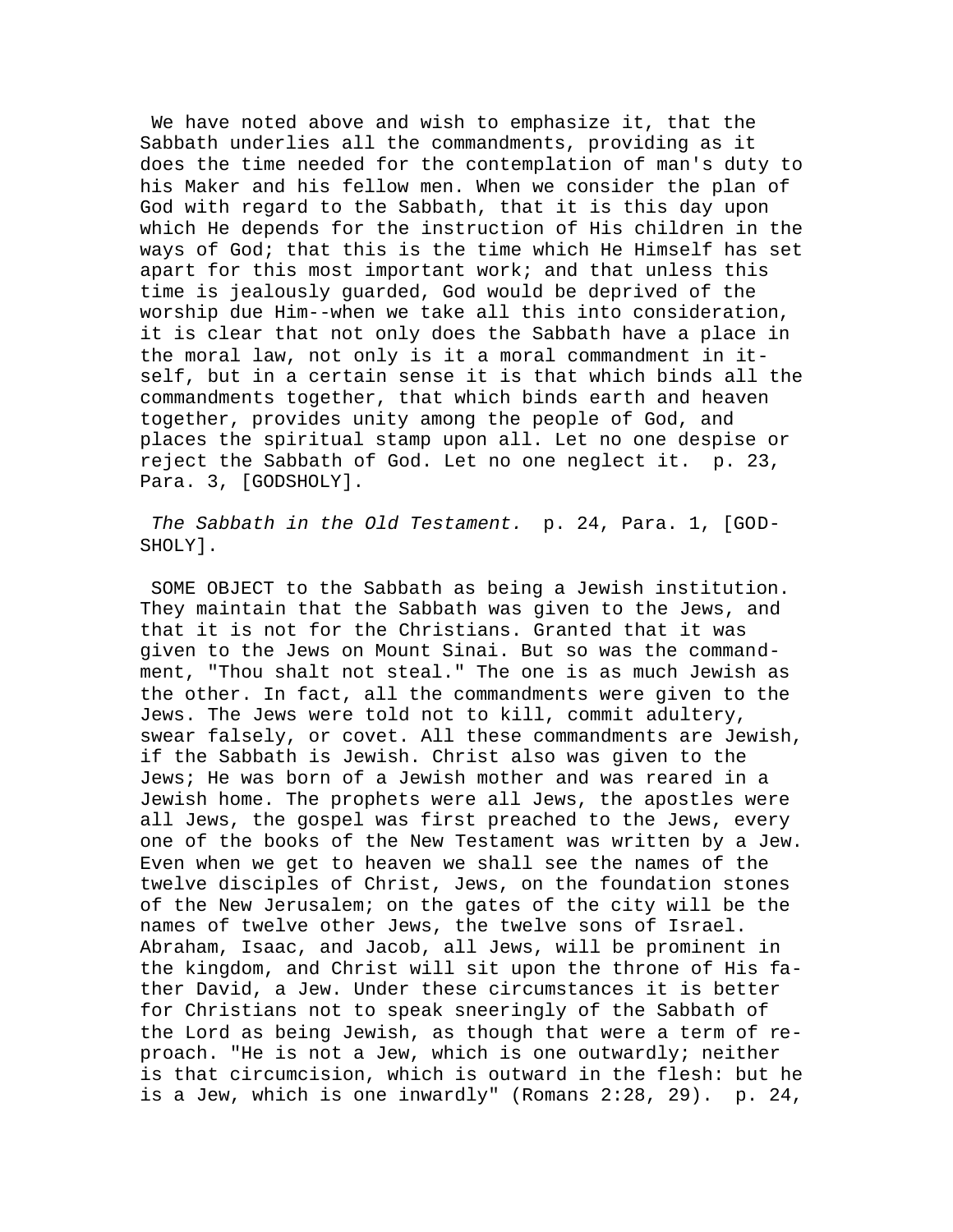Para. 2, [GODSHOLY].

 "The sabbath was made for man." These words are ever appropriate when the universality of the Sabbath is under consideration. They should forever settle the question of the Sabbath's being only a Jewish institution. Christ made the Sabbath. He says that He made it for man. He knows. Jews are men, and so the Sabbath was made for them. Christians are men; so the Sabbath was made for them. Whoever claims the title and right to the term *man* may know that God made the Sabbath for him. The Sabbath is no more Jewish than are the other commandments. p. 24, Para. 3, [GOD-SHOLY].

 *Ezekiel's Story of the Exodus.* p. 25, Para. 1, [GOD-SHOLY].

 Ezekiel lived at the time of the beginning of the Babylonian captivity. Some of the people of Israel had already been carried into captivity, and others would soon follow. This was because of their sins--the same sins of which they had been guilty in Egypt and in the wilderness. p. 25, Para. 2, [GODSHOLY].

 Certain elders came to Ezekiel to inquire of the Lord. This was a common custom in Israel. When there were matters in which they needed special guidance and instruction from God, the elders would appear before the prophet, asking him whether he had any light from the Lord on the subject. In this particular case there was no hesitation in the answer. "As I live, saith the Lord, I will not be enquired of by you" (Ezekiel 20:3). p. 25, Para. 3, [GODSHOLY].

 The Lord now proceeds to tell them why He will not be inquired of by them. This leads Him to go into detail about the fathers, and why He did not help them. The inference was that He could not bless Israel now for the same reason that He could not prosper Israel then. p. 25, Para. 4, [GODSHOLY].

 God begins the story by telling of the time when Israel was in cruel bondage in Egypt and prayed for deliverance. As a condition for helping them, God, through Moses, called to them, "Cast ye away every man the abominations of his eyes, and defile not yourselves with the idols of Egypt" (verse 7). p. 25, Para. 5, [GODSHOLY].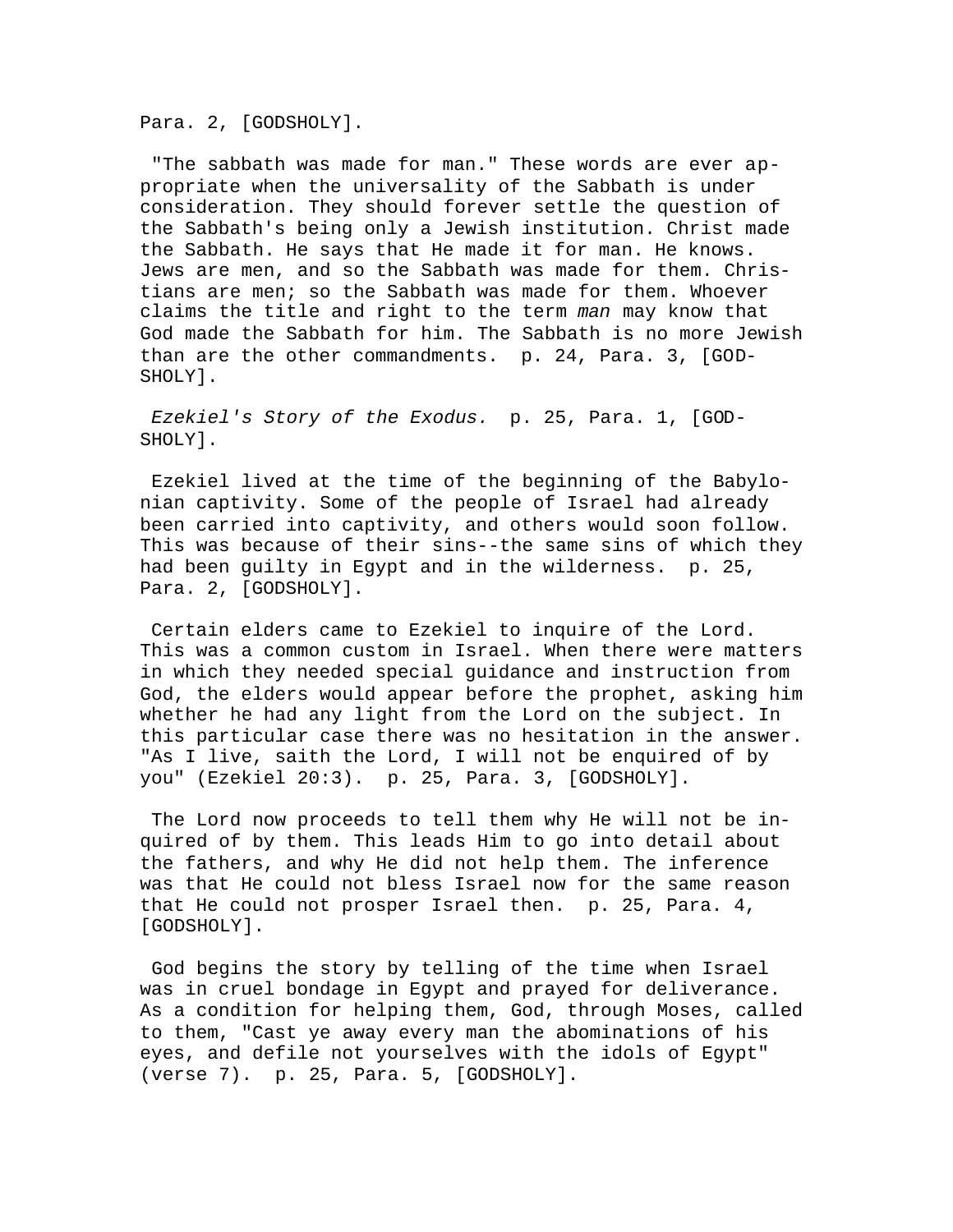But Israel would not hear. They wanted to be delivered, but not at such cost. They rebelled against God and did not cast away their idols. God therefore decided not only that He would not help them, but that He would punish them in the land of Egypt and leave them there. But God, in His mercy and for His name's sake, took pity on them and brought them out of the land of Egypt, that His name "should not be polluted before the heathen" (verse 9). p. 25, Para. 6, [GODSHOLY].

 Through the interposition of God, Israel experienced wonderful deliverance at the Red Sea and came into the Wilderness of Sinai. It might be supposed that they would now be ready to cast away their idols and serve the Lord with all their heart. But they were still rebellious. God bore long with them and patiently instructed them. "I caused them to go forth out of the land of Egypt," He says, "and brought them into the wilderness. And I gave them my statutes, and shewed them my judgments, which if a man do, he shall even live in them. Moreover also I gave them my sabbaths, to be a sign between me and them, that they might know that I am the Lord that sanctify them" (verses 10-12). p. 25, Para. 7, [GODSHOLY].

 The Sabbath in its essential nature is a sign of sanctification. A man may be disrespectful of his parents without bring guilty of adultery. He may covet his neighbor's goods and yet not make any graven image. He may have great temptation along one line and very little along another line. But not so with Sabbathbreaking. p. 26, Para. 1, [GOD-SHOLY].

 Violation of the Sabbath commandment is not so much sin, as such, as it is symptom that reveals an attitude that touches all the commandments. Sabbathbreaking in its essential nature is a rejection of God, a species of rebellion. It is not like killing or stealing or committing adultery. It reveals an inner state of disobedience; and disobedience is basic in all sin. p. 26, Para. 2, [GODSHOLY].

 Contrariwise, obedience to the Sabbath command shows a willingness of spirit that reaches far beyond the specific commandment into the very heart of religion, which in its essence is obedience. The man, therefore, who keeps the Sabbath holy does more than keep one of the commandments of God. He arrays himself on the side of obedience and law, regardless of any ulterior motive, and thus measures up to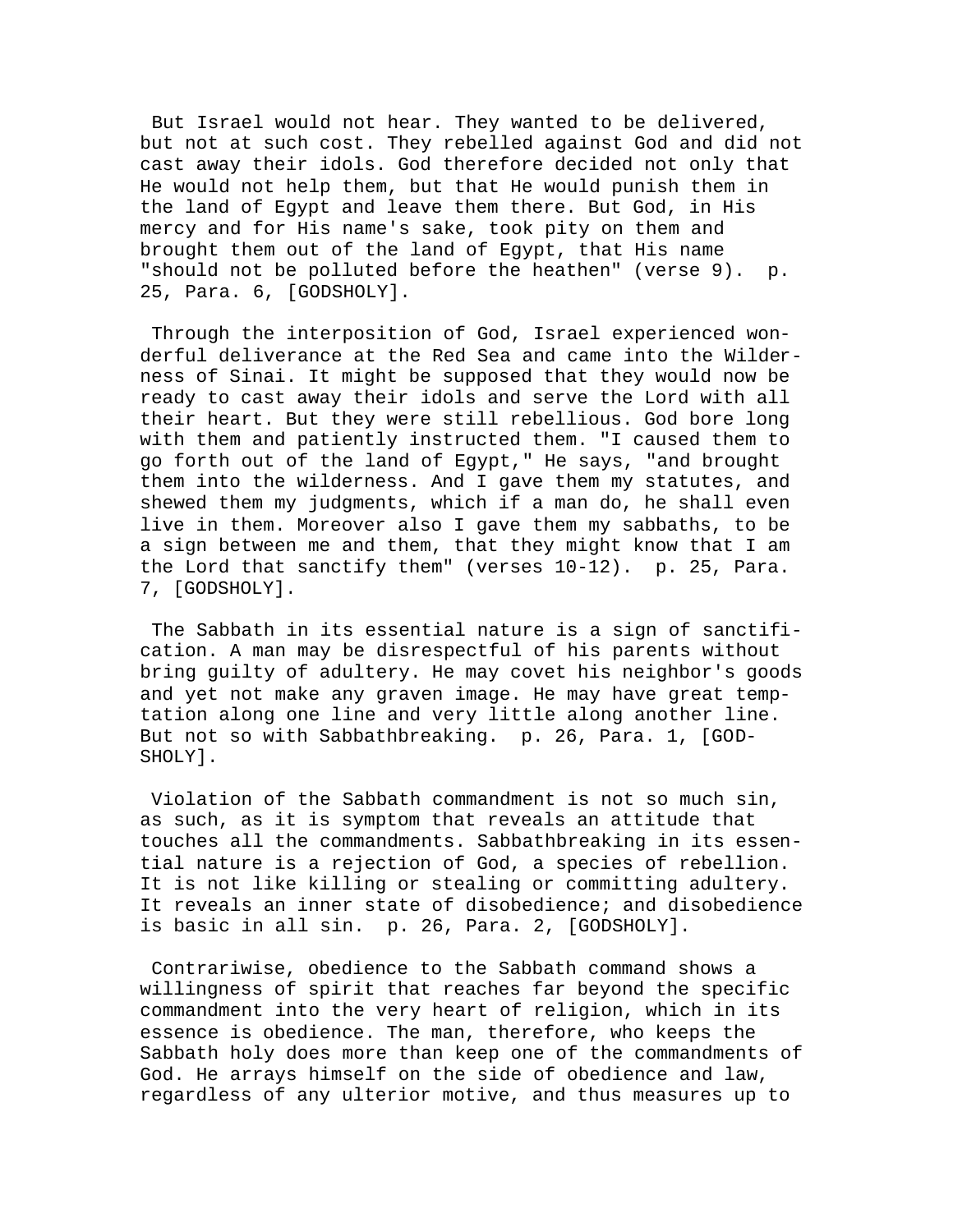God's standard of what a man should be. p. 26, Para. 3, [GODSHOLY].

 Israel neither understood nor appreciated the gift which god gave them in the Sabbath. As they had rebelled against God in Egypt, so they rebelled against Him in the wilderness. They did not walk in His statutes, and did not keep His law and His Sabbath. "They despised my judgments, which if a man do, he shall even live in them; and my sabbaths they greatly polluted" (verse 13). p. 26, Para. 4, [GOD-SHOLY].

 *Rebellion of Israel.* p. 26, Para. 5, [GODSHOLY].

 Twice already Israel had rebelled: first in Egypt and then in the wilderness. God remonstrated with them, but they would not hear; nor would they cast away their idols. He therefore proposed to destroy Israel and pour out His "fury upon them in the wilderness, to consume them." But again God did not carry out His plan, lest His name "be polluted before the heathen, in whose sight I brought them out" (verse 14). So God spared them once more. p. 26, Para. 6, [GODSHOLY].

 However, Israel came so far short of God's ideal and purpose, that He determined not to bring them "into the land which I had given them,  $\ldots$  because they despised my judgments, and walked not in my statutes, but polluted my sabbaths" (verse 15, 16). As a result of this decision, Israel was left to wander in the wilderness for forty years until the generation died which had come out of Egypt. p. 26, Para. 7, [GODSHOLY].

 Having thus dealt with the fathers whom He had brought out of Egypt, He now addressed the younger generation: "Walk ye not in the statutes of your fathers, neither observe their judgment, nor defile yourselves with their idols: I am the Lord your God; walk in my statutes, and keep my judgments, and do them; and hallow my sabbaths; and they shall be a sign between me and you, that ye may know that I am the Lord your God" (verses 18-20). p. 27, Para. 1, [GODSHOLY].

 But the children had learned nothing from the experience of their fathers. "They walked not in my statutes, neither kept my judgments to do them, which if a man do, he shall even live in them; they polluted my sabbaths: then I said, I would pour out my fury upon them, to accomplish my anger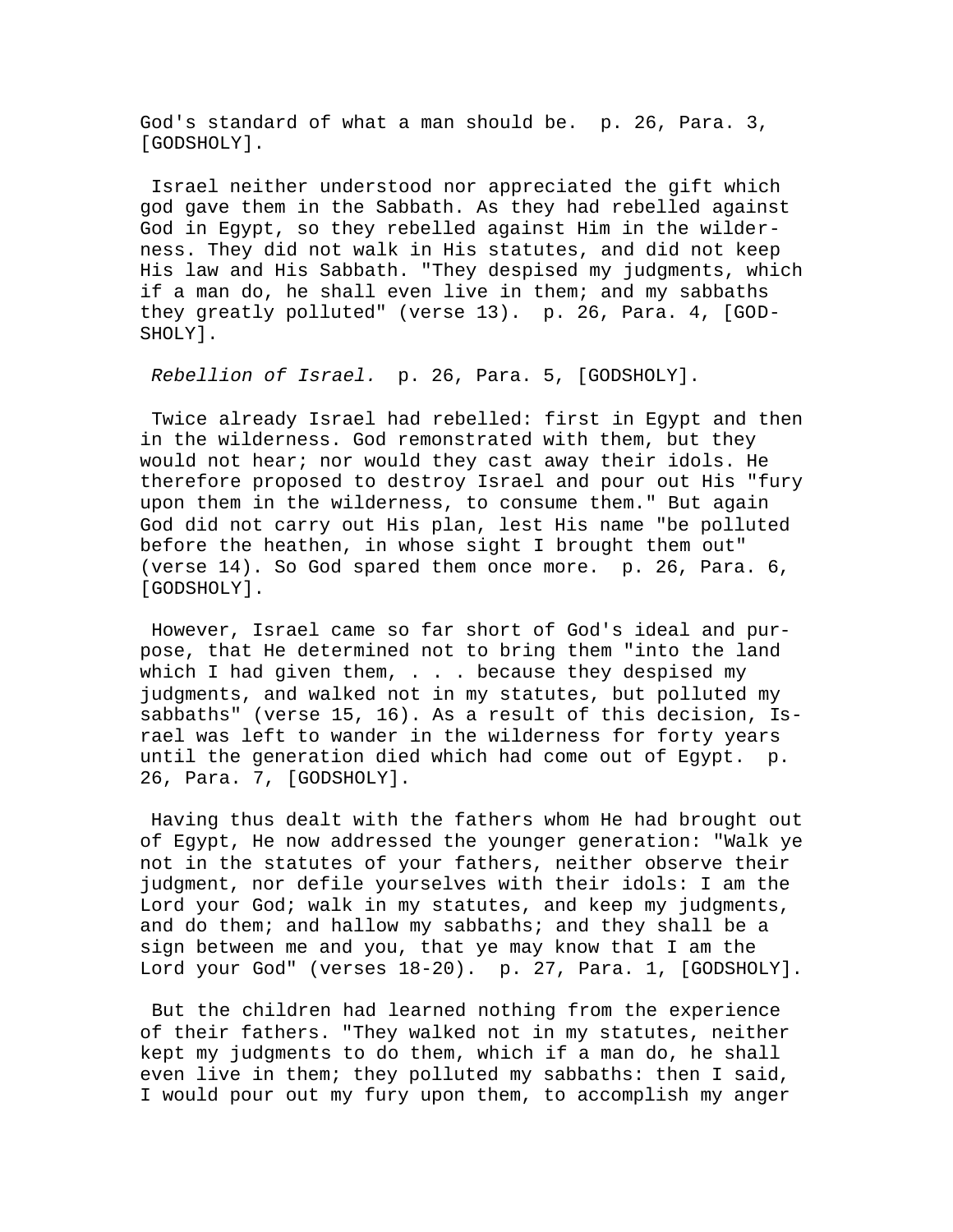against them in the wilderness" (verse 21). p. 27, Para. 2, [GODSHOLY].

 God's patience is now at an end, and He proclaims that He will scatter Israel "among the heathen, and disperse them through the countries; because they had not executed my judgments, but had despised my statutes, and had polluted my sabbaths, and their eyes were after their father's idols" (verses 23,24). p. 27, Para. 3, [GODSHOLY].

 *A Lesson for Israel in Captivity.* p. 27, Para. 4, [GOD-SHOLY].

 As noted above, when the elders came to inquire of Ezekiel, many had already been carried captive to Babylon, and the rest would soon follow. They were eager to know God's mind, and for this reason they had sent a deputation to the prophet to hear what God had to say. This gave the Lord an opportunity to rehearse to them the story of the deliverance of their fathers from Egyptian bondage, and their experiences in entering the Promised Land. p. 27, Para. 5, [GODSHOLY].

 Israel was now in a parallel situation. As their fathers were in slavery in Egypt, so Israel was now about to go into captivity in Babylon. As God formerly had delivered Israel out of Egypt, so Israel now asked to be delivered out of Babylon. The sins that afflicted Israel in Egypt were the same sins that afflicted Israel now, and the conditions of salvation and delivery were also the same. What God asked of Israel of old, He asked of the present Israel. p. 27, Para. 6, [GODSHOLY].

 The charges which God placed against Israel my be listed as follows: p. 27, Para. 7, [GODSHOLY].

 1. They had failed to cast away the abomination of their eyes, and had defiled themselves with the idols of Egypt. This doubtless had reference to the filthy and obscene rites of the impure phallic worship which was at that time prominent in Egypt. p. 27, Para. 8, [GODSHOLY].

 2. They had not walked in God's statutes, but had despised His judgments. This is what is referred to as rebellion, a general state of disinclination to do the will of God as well as of active opposition. p. 27, Para. 9, [GODSHOLY].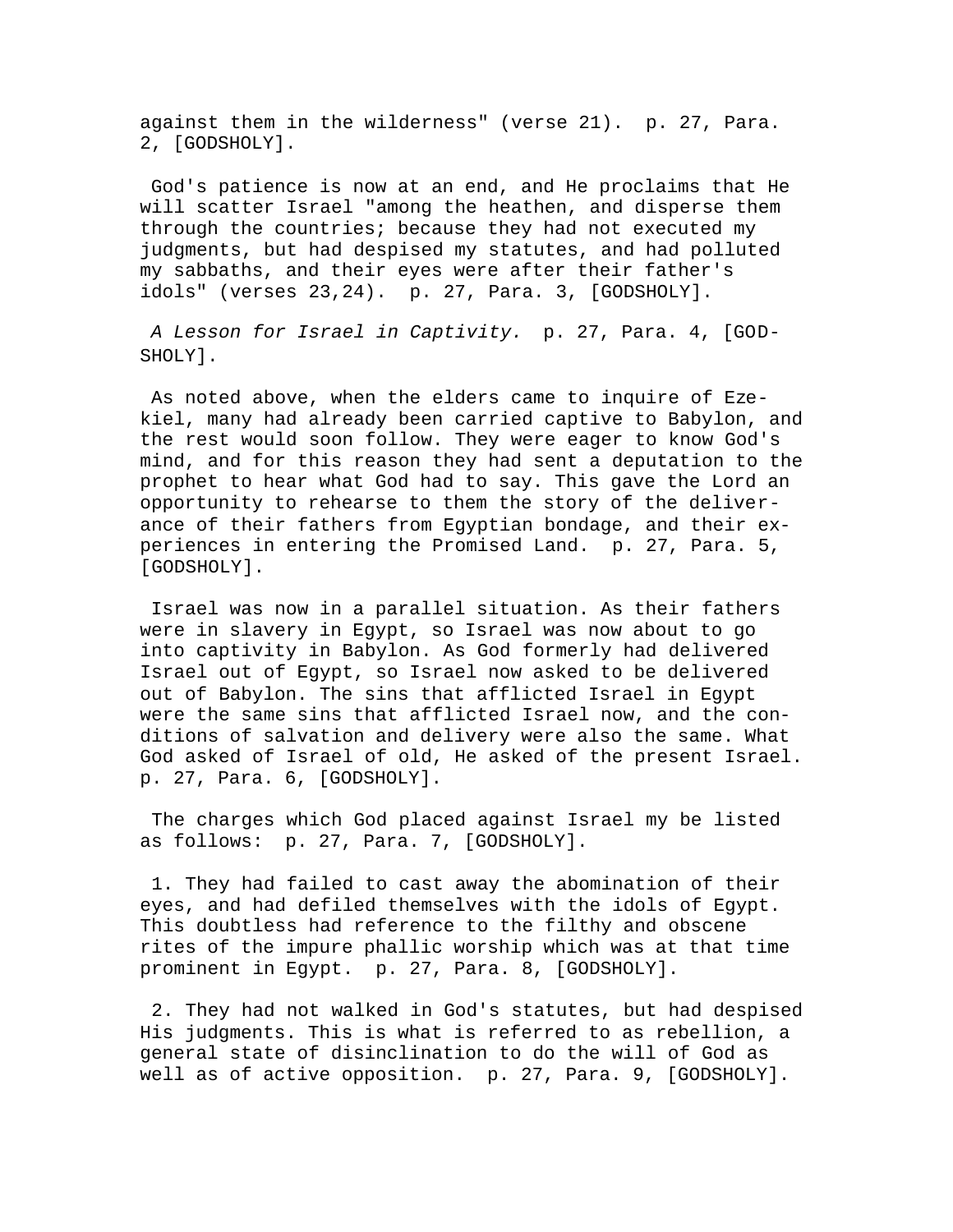3. They had greatly polluted God's Sabbaths. This is emphasized four times, in Ezekiel 20:13, 16, 21, 24. In addition, the Sabbath is mentioned two times as a sign of sanctification and of the knowledge of God (verses 12, 20). p. 28, Para. 1, [GODSHOLY].

 After God has thus informed the elders of the transgressions of Israel of old, He now tells them that they are no better than their fathers, and that He will not be inquired of by them, but will bring them into "the wilderness of the people," and "purge out from among" them "the rebels," and not permit them to enter the land of Israel (verses 35, 38). On the other hand, those who turn to the Lord, He will accept, "and I will be sanctified in you before the heathen" (verse 41). The failure of present Israel He lays directly on the leaders, the prophets and priests. "Her priests have violated my law, and have profaned mine holy things: they have put no difference between the holy and profane, neither have they shewed difference between the unclean and the clean, and have hid their eyes from my sabbaths, and I am profaned among them. Her princes in the midst thereof are like wolves ravening the prey, to shed blood, and to destroy souls, to get dishonest gain. And her prophets have daubed them with untempered morter, seeing vanity, and divining lies unto them, saying, Thus saith the Lord God, when the Lord hath not spoken" (Ezekiel 22:26- 28). p. 28, Para. 2, [GODSHOLY].

 From Ezekiel we thus get a clear account of the reasons why Israel of old did not please God, why they died in the wilderness, and why the children also failed. They had forsaken the Lord for Egyptian idols, had refused to walk in God's statutes, had despised His judgments, and above all had polluted the Sabbath, which from the very beginning had been God's sign of sanctification. p. 28, Para. 3, [GOD-SHOLY].

 *Jeremiah's Message.* p. 28, Para. 4, [GODSHOLY].

 Israel had failed miserably in coming up to God's expectation at the time of the Exodus from Egypt. They had now come to the time of another test in their imminent Babylonian bondage. Nebuchadnezzar's army had already carried many into captivity, and their beautiful city was soon to be laid waste. p. 28, Para. 5, [GODSHOLY].

Again and again God had, through the prophets, sent word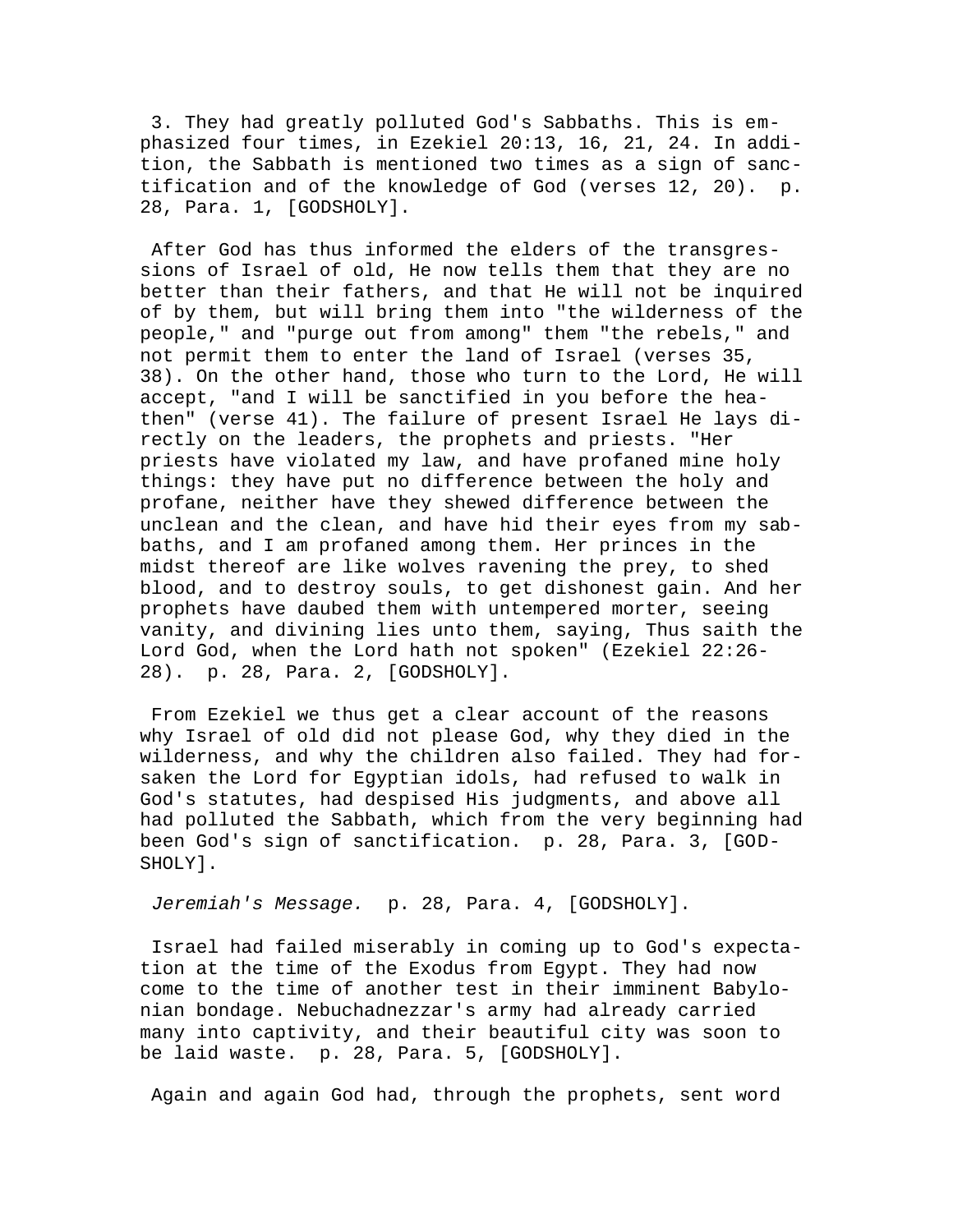to them that if they would turn to the Lord with their whole heart and repent of their evil, the Lord would be gracious to them. He had called their attention to the Sabbath and to the great and wonderful promises given them on condition of obedience. p. 28, Para. 6, [GODSHOLY].

 Hear these words from Jeremiah, one of the messages that came to them before they were finally carried away into captivity: p. 29, Para. 1, [GODSHOLY].

 "Thus saith the Lord: Take heed to yourselves, and bear no burden on the sabbath day, nor bring it in by the gates of Jerusalem; neither carry forth a burden out of your houses on the sabbath day, neither do ye any work, but hallow ye the sabbath day, as I commanded your fathers. But they obeyed not, neither inclined their ear, but made their neck stiff, that they might not hear, nor receive instruction. And it shall come to pass, if ye diligently hearken unto me, saith the Lord, to bring in no burden through the gates of this city on the sabbath day, but hallow the sabbath day, to do no work therein; then shall there enter into the gates of this city kings and princes sitting upon the throne of David, riding in chariots and on horses, they, and their princes, the men of Judah, and the inhabitants of Jerusalem: and this city shall remain forever. And they shall come from the cities of Judah, and from the places about Jerusalem, and from the land of Benjamin, and from the plain, and from the mountains, and from the south, bringing burnt offerings, and sacrifices, and meat offerings, and incense, and bringing sacrifices of praise, unto the house of the Lord. But if ye will not hearken unto me to hallow the sabbath day, and not to bear a burden, even entering in at the gates of Jerusalem on the sabbath day; then will I kindle a fire in the gates thereof, and it shall devour the palaces of Jerusalem, and it shall not be quenched" (Jeremiah 17:21-27). p. 29, Para. 2, [GODSHOLY].

 *Subsequent History.* p. 29, Para. 3, [GODSHOLY].

 From the subsequent history of the Jews it appears that the Babylonian captivity and the remonstrances of the prophets at last made some impression on the people. They appear finally to have understood that their failure to keep the Sabbath had been the cause of their calamities from earliest times. They read the history of God's proving Israel in the wilderness, of how He rained manna from heaven for forty years and taught them concerning the Sab-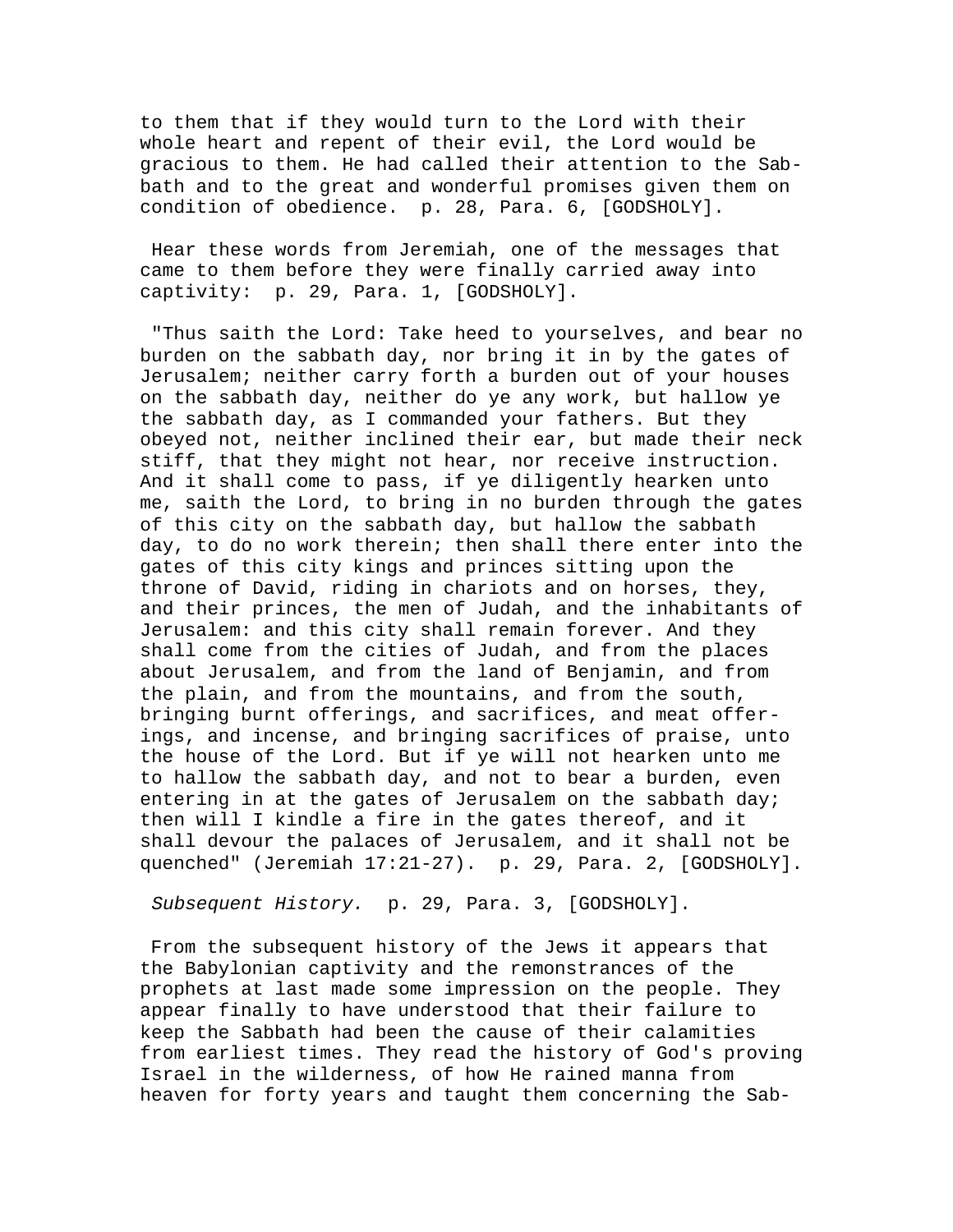bath. They read Ezekiel's account as he repeated to them the history of Israel's failure. They read of Jeremiah's appeal to them to keep the Sabbath and the blessing that would come to them if they should do so. They learned from this that national greatness would never be theirs unless they kept the Sabbath; but that if they did, kings and princes should come to them, and Jerusalem should stand forever. They knew that God would do just as He said, for had they not been carried into captivity? Had not their city and their Temple been burned, and had not God released them from their captivity at the end of the seventy years, as He promised? From now on they would be faithful; they would do all that God required of them, and especially would they be careful of the Sabbath. p. 29, Para. 4, [GODSHOLY].

 And careful they were. The Babylonian captivity marks a definite change in Israel. Nevermore did they turn to idols; nevermore did they make of the Sabbath a common working day. If it was as important as they were told, they would hedge it about with all kinds of restrictions. If their national existence and the blessing of God depended upon their faithfulness in observing the Sabbath, they would certainly keep it. p. 30, Para. 1, [GODSHOLY].

 The mistake they now made was as fatal as the mistake they had formerly made. They began to consider the Sabbath a means of salvation, both personal and national, instead of a sign of sanctification. God wanted a holy people, and the Sabbath was to be the sign of this. Now they stressed the sign which could only be of little value without the accompanying reality of holiness. p. 30, Para. 2, [GODSHOLY].

 Christ did His best to restore to Israel the Sabbath as God originally had given it to them, to be a blessing rather than a burden. He did not need to stress strictness in the minutiae of Sabbathkeeping, for Israel had already gone too far in that direction. With their new viewpoint the people, and especially the Pharisees, believed Christ to be slack in the observance of the Sabbath. They did not understand that He was attempting to show them its real purpose; that doing good, healing the sick, and committing acts of mercy on the Sabbath were pleasing in the sight of God, rather than mere mechanical observance of the day. p. 30, Para. 3, [GODSHOLY].

Thus did Israel in the time of Christ fail as completely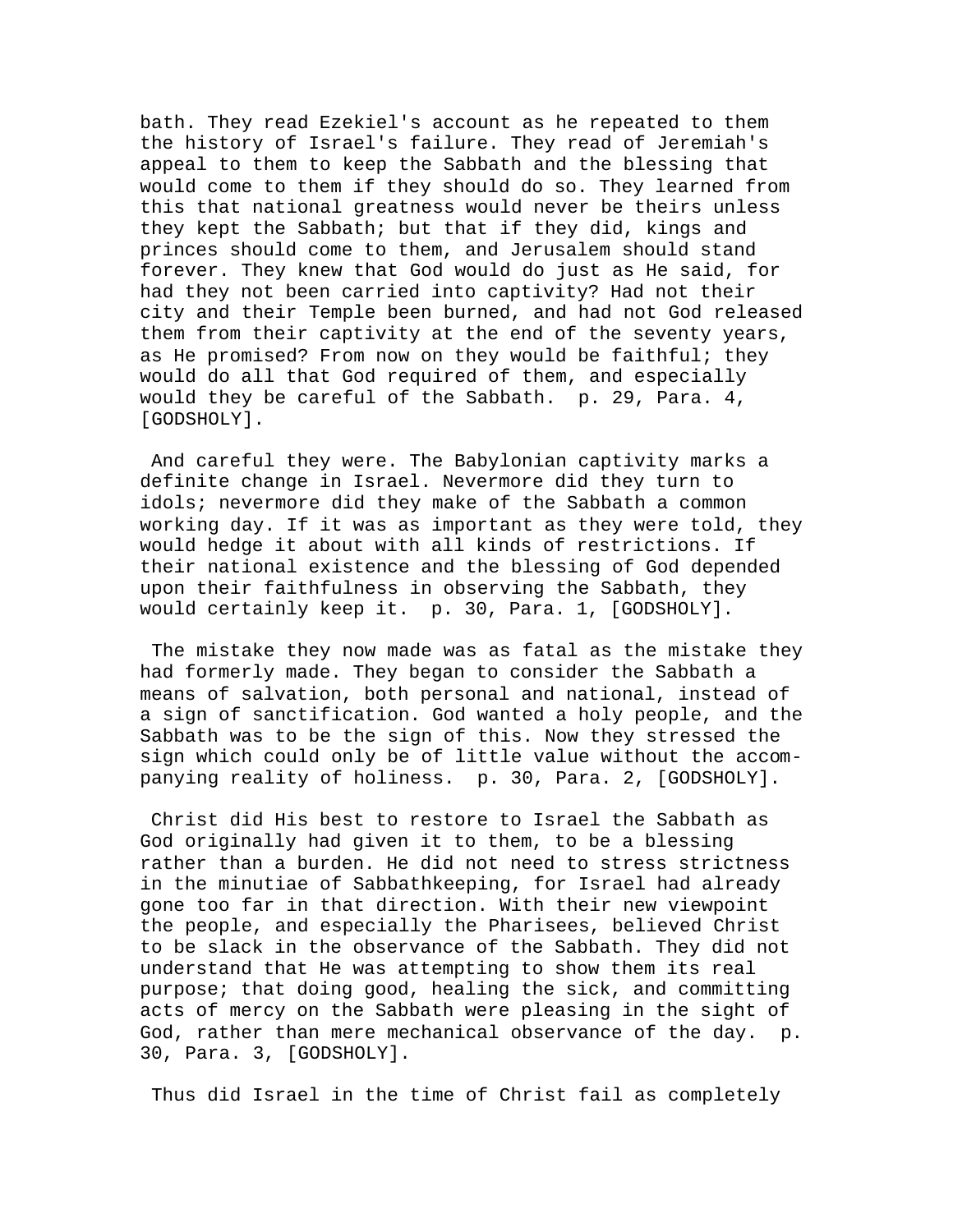as had ancient Israel in understanding the true meaning of the Sabbath. They failed in a different way, it is true, but they failed as definitely. p. 30, Para. 4, [GODSHOLY].

 *Christ and the Law.* p. 31, Para. 1, [GODSHOLY].

 BY MANY of His contemporaries Christ was considered a radical; especially was this true of the Pharisees, who continually dogged His footsteps, ready to catch any phrase from His lips that might be construed against Him. They hated Him, and were willing to do anything to destroy His influence with the people, for "the people gladly received him: for they were all waiting for him" (Luke 8:40). They had hopes that in the matter of the law they might find the occasion they sought. As the conspirators of old said of Daniel, "We shall not find any occasion against this Daniel, except we find it against him concerning the law of his God" (Daniel 6:5), so these hoped that when Christ declared Himself on the law, He would furnish the occasion that would lay Him open to the charges they were anxious to place against Him. p. 31, Para. 2, [GODSHOLY].

 Christ was never neutral or negative. His statements were unequivocal. They not only could be understood, but they could not be misunderstood. He was straightforward, clear cut, positive, dynamic. People always knew where He stood. He did not attempt to gain popular favor by flattery or by lowering standards. Sin was sin to Him, and He called it by that name. It was these traits in Christ that the Pharisees hoped would make it easier for them to find some accusation against Him that would count with the people. p. 31, Para. 3, [GODSHOLY].

 The Jews in the time of Christ were great sticklers for the law. Especially were the Pharisees observant of the letter of the law and intolerant of such as did not or could not measure up to their requirements of observance. They had added many ordinances since God first gave the law, and it was a life study to know what was required. It was impossible for the common people to have this exact and comprehensive knowledge; hence they were unable to reach the standard set. The Pharisees held that the "people who knoweth not the law are cursed" (John 7:49). p. 31, Para. 4, [GODSHOLY].

 Under these circumstances it was of great interest to the Jews, and especially to the Pharisees, to know Jesus' atti-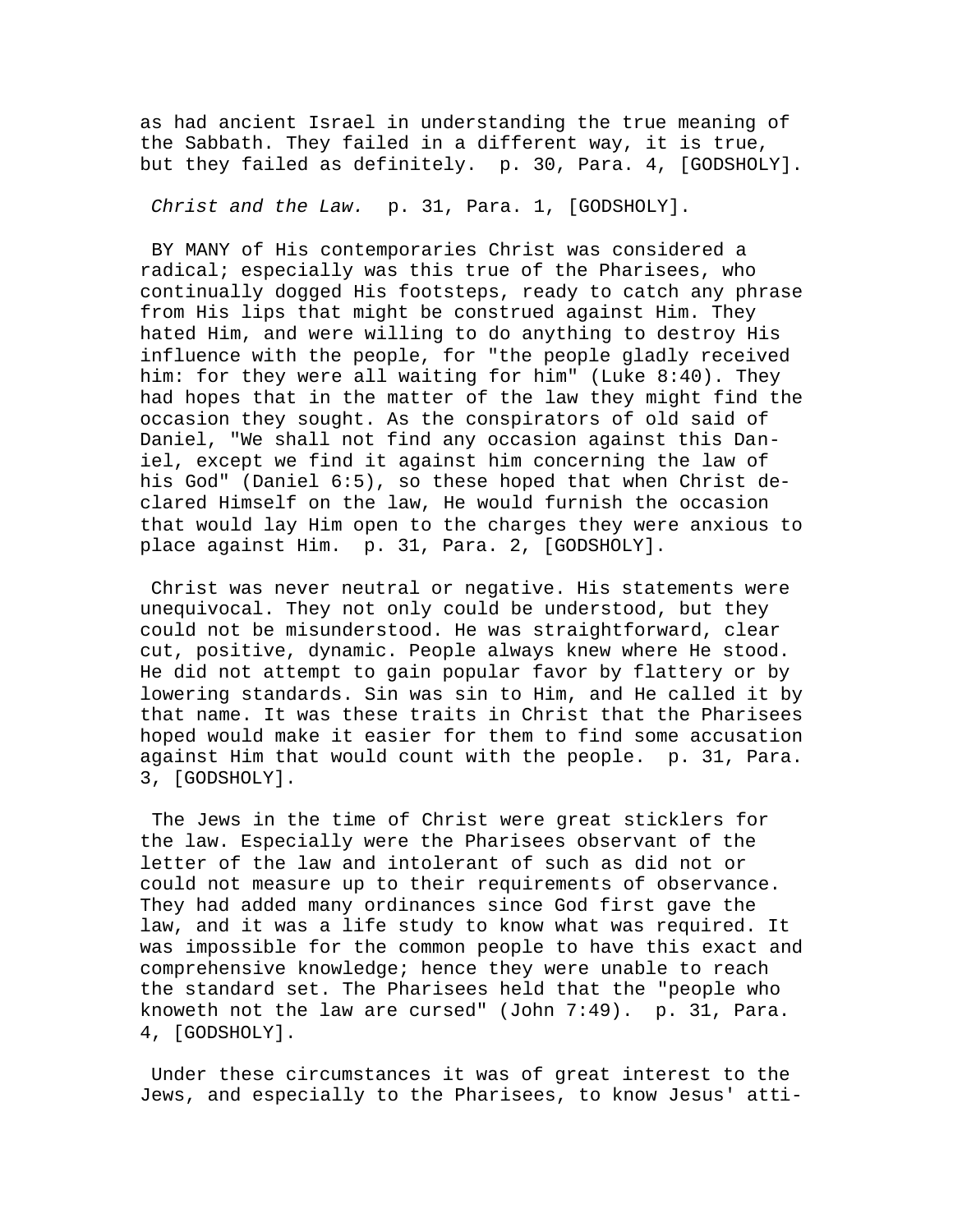tude toward the law. As a teacher it was incumbent upon Him to make His position known and tell the people plainly where He stood. It was in this announcement that the Pharisees hoped to entrap Him, for they knew He was outspoken and would not leave them in doubt regarding His position. p. 32, Para. 1, [GODSHOLY].

 Jesus did not disappoint them. In His first recorded sermon He dealt exhaustively with the law, and made His position known. Nine blessings He pronounced upon the poor, the mourners, the meek, the hungry and thirsty, the merciful, the pure, the peacemakers, the persecuted, the reviled; then He said: p. 32, Para. 2, [GODSHOLY].

 "Think not that I am come to destroy the law, or the prophets: I am not come to destroy, but to fulfil. For verily I say unto you, Till heaven and earth pass, one jot or one tittle shall in no wise pass from the law, till all be fulfilled. Whosoever therefore shall break one of these least commandments, and shall teach men so, he shall be called the least in the kingdom of heaven: but whosoever shall do and teach them, the same shall be called great in the kingdom of heaven" (Matthew 5:17-19). p. 32, Para. 3, [GODSHOLY].

 Jesus knew what was in men's hearts and what they were thinking. Answering their unspoken thoughts, He said, "Think not that I am come to destroy the law, or the prophets." This was the very thing the Pharisees were thinking. Had they not seen Him do the unprecedented thing of driving out the buyers and sellers from the Temple? Had they not seen Him make a scourge of small cords, overthrow the tables, and scatter the money of the changers? Had He not spoken of the Temple as His Father's house? (John 2:13-17). If he *began* His work this way, what might the end be? Evidently He was a radical that would bear watching. He seemed to have little respect for the Temple appointments. Was He attempting to destroy the law and the prophets? With great interest all had been awaiting His pronouncement on the law. And now they had it. He was not abolishing the law. He was standing by it. Not even a tittle or a jot should fail. He was not destroying it, as some had feared. He was fulfilling it. p. 32, Para. 4, [GODSHOLY].

 "Think not that I am come to destroy the law, or the prophets. I am not come to destroy, but to fulfil." The law here mentioned is, broadly speaking, the writings of Moses,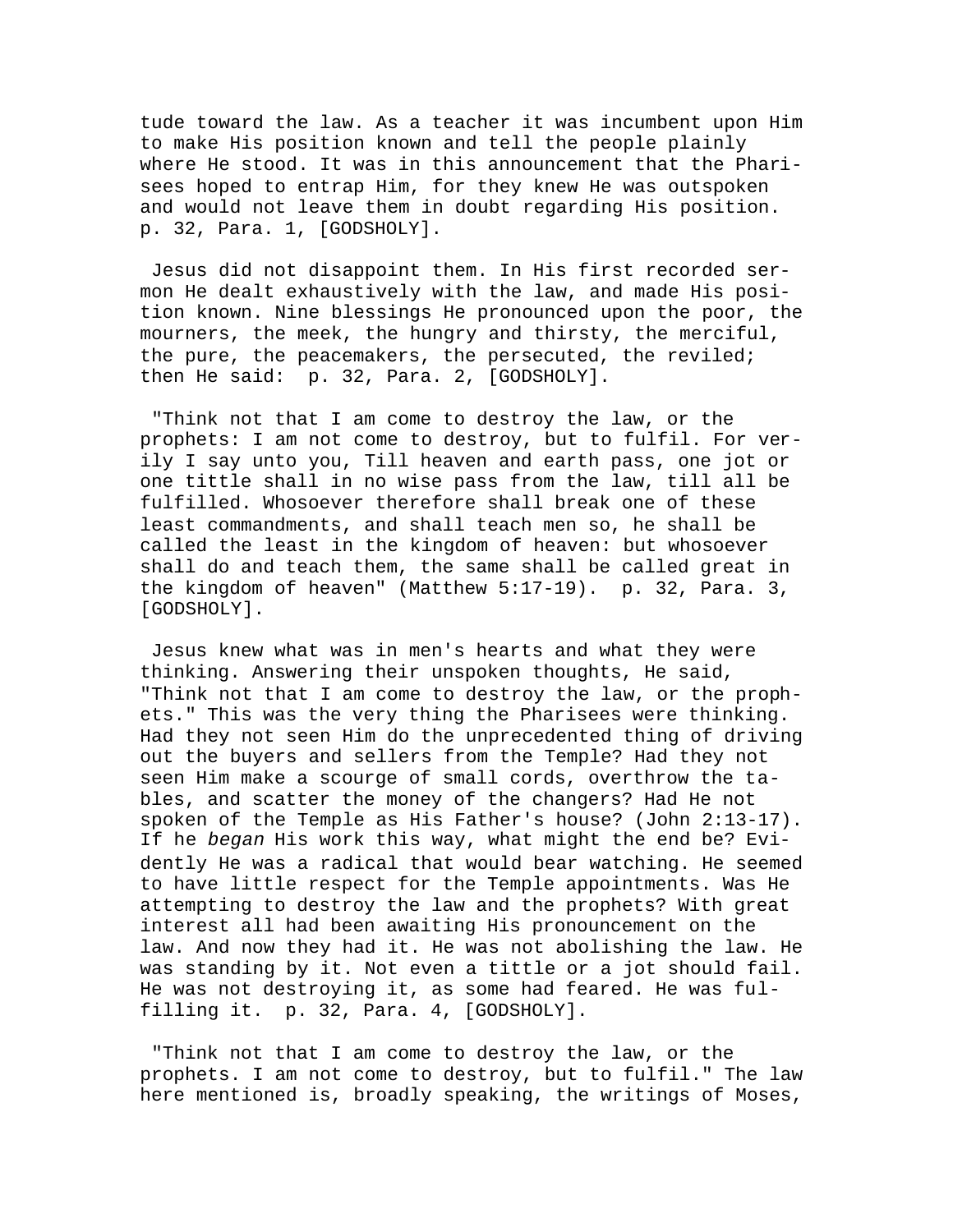but specifically the moral law, the Ten Commandments, from which the writings of Moses primarily derived their name. By "the prophets" are meant the writings of the prophets, in the Old Testament. p. 32, Para. 5, [GODSHOLY].

 Jesus now selects two of the Ten Commandments that show clearly to which law He is referring, and also how He fulfills the law. The commandment, "Thou shalt not kill," He explains, has a deeper meaning than that of merely taking the life of a man. Whoever hates his brother has taken the first step in transgression. In saying this, Christ corrects the conception which some had that the keeping of the commandments was merely an outward compliance that did not touch the inward state of the heart. He interprets the law as being spiritual, as having application to the mind and heart, rather than being a mere rule of outward conduct. p. 33, Para. 1, [GODSHOLY].

 This He emphasizes again in His interpretation of the seventh commandment, "Thou shalt not commit adultery." Men may transgress this commandment in their minds as well as by an overt act. p. 33, Para. 2, [GODSHOLY].

 From these interpretations we are on sure ground when we hold that the law here mentioned in a specific and definite way refers to the Ten Commandments. So far from Christ's destroying this law, He magnifies it, shows its farreaching character, and announces that he who transgresses it even in thought "shall be in danger of the hell of fire (Matthew 5:22, R. V.). Christ left no doubt in the mind of any regarding where He stood on the law. He took His stand squarely on the Ten Commandments, saying that "one jot or one tittle shall in no wise pass from the law, till all be fulfilled." Whoever should break one of the least of the commandments, and teach men so, should be called the least in the kingdom of heaven; whereas he who should do and teach them should be called great by heaven's inhabitants. p. 33, Para. 3, [GODSHOLY].

 It is incumbent upon every teacher of religion to declare himself on the law. Men have a right to know whether the religion he teaches has a background of law and order, or whether it is one of those irresponsible movements that demand privileges but shun responsibilities. Especially in these days, when lawlessness prevails, should the position of every religious movement on the question of the law be made clear. Christ defined His position at the outset of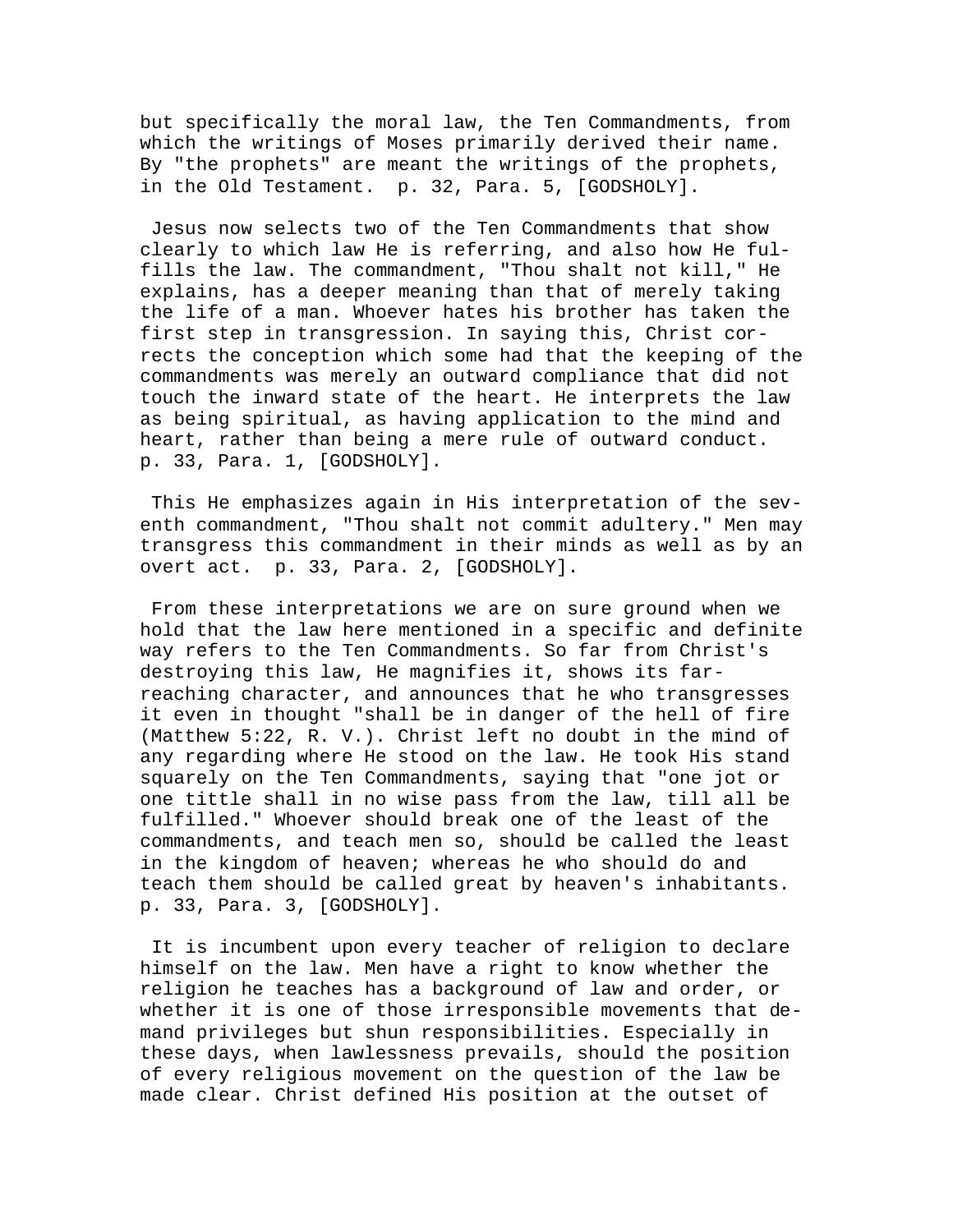His career. Every religious teacher should do the same. p. 33, Para. 4, [GODSHOLY].

 If the Pharisees had hoped to find some cause of complaint against Christ in the matter of the law, they were disappointed. If they thought that He had come to destroy it--as seems evident from the form of Christ's pronouncement--or to change or abrogate it, they had entirely miscalculated His purpose. Their evil intent was frustrated, and they themselves stood exposed. Christ believed in the law. As the Pharisees were careful of the smaller matters, so Christ omitted no jot or tittle. If they stood by the law and the prophets, so did He. But in the conception of the nature of the law Christ and the Pharisees were as widely separated as the east is from the west. To the Pharisees the law was a set of rules to direct the outward conduct of man, and by which they might judge others. To Christ the law was a spiritual counselor and friend, a guide, an aid to conscience, a mirror of the soul, a revealer of the will of God, a close ally of the Holy Spirit in convincing men of sin, of righteousness, and of judgment. p. 33, Para. 5, [GODSHOLY].

 Christ did not treat the law as a formal, cold, legal enactment. To Him it was the way of life, and not a series of prohibitions. He believed, as did Paul, that "the commandment . . . was ordained to life" (Romans 7:10). Of a full heart He could say, "I delight to do thy will, O my God; yea, thy law is within my heart" (Psalm 40:8). He had inspired the psalmist to say: "I love thy commandments above gold; yea, above fine gold"; "and thy law is my delight"; "O how love I thy law! it is my meditation all the day"; "Thy testimonies are wonderful"; "I will keep the commandments of my God" (Psalm 119:127, 174, 97, 129, 115). This conception was not mere sentiment with Christ, but a living reality. p. 34, Para. 1, [GODSHOLY].

 If we accept Jesus' interpretation of the law as the law of love, we can better understand Paul's statement: "Love is the fulfilling of the law" (Romans 13:10). God Himself is love. His law is love. Christ says, "If ye keep my commandments, ye shall abide in my love; even as I have kept my Father's commandments, and abide in his love" (John 15:10). "Jesus answered and said unto him, If a man love me, he will keep my words: and my Father will love him, and we will come unto him, and make our abode with him." "If ye love me, keep my commandments" (John 14:23, 15). p. 34,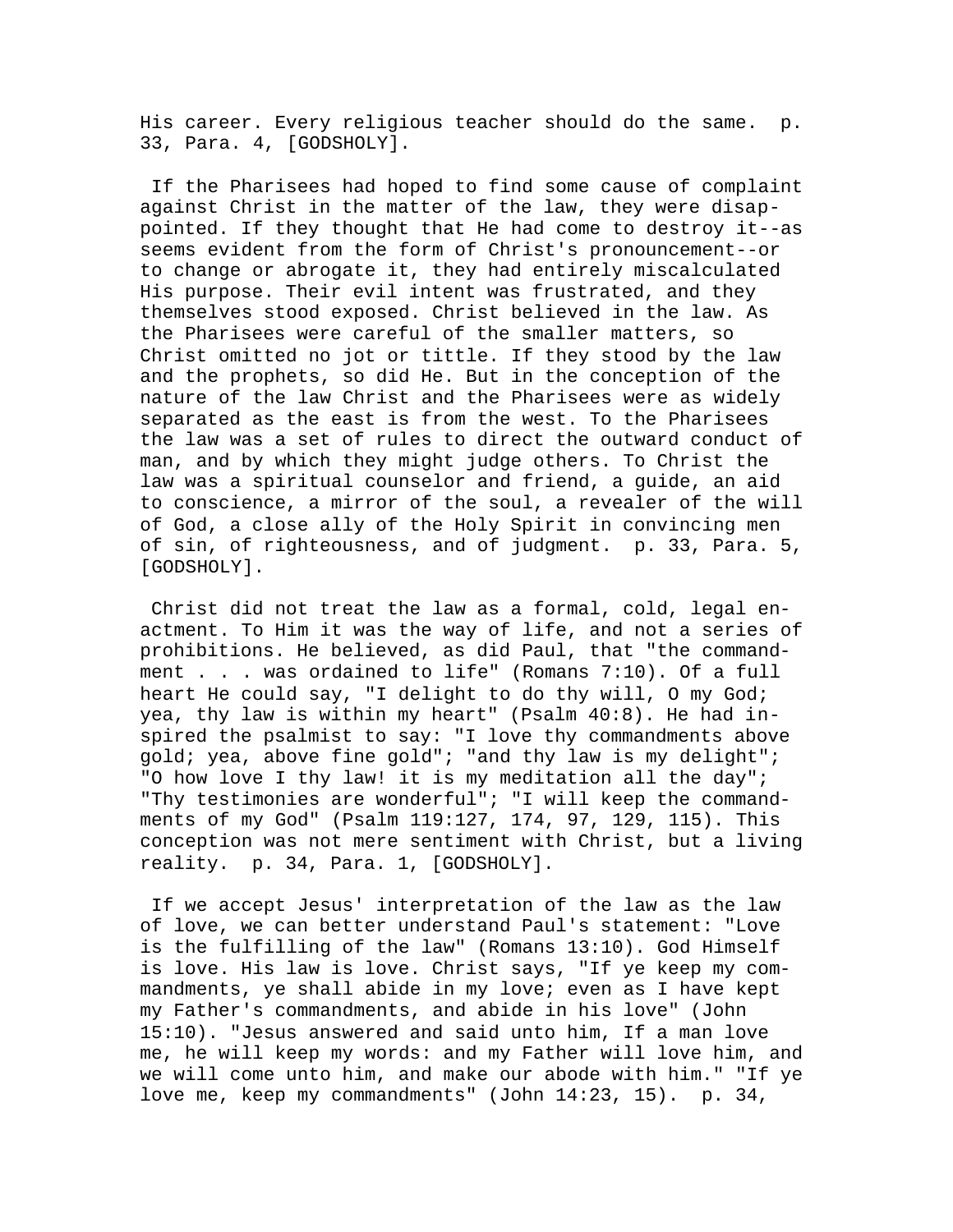Para. 2, [GODSHOLY].

 *Need of a New View.* p. 34, Para. 3, [GODSHOLY].

 We need a new view of the law of God. It is not, as some call it, a yoke of bondage; it is not a hard taskmaster; it is not a bond of restraint. It is a glorious law of liberty, of love, of friendly guidance. It is God ordained, a transcript of His own character, the most precious thing in the sanctuary above, the foundation of the mercy seat and of the glorious plan of salvation. It is kept in the heart of Christ, free from any possible harm that might come to it (Psalm 40:8). It is the perfect embodiment of the will of God, the supreme rule of life. Why should any think lightly of it? It reflects the very heart and mind of the Almighty. p. 34, Para. 4, [GODSHOLY].

 The law of love is the law of life. No man who does not love God can be saved. But "this is the love of God, that we keep his commandments" (1 John 5:3). No man can be saved who does not know God. But "he that saith, I know him, and keepeth not his commandments, is a liar, and the truth is not in him" (1 John 2:4). No man can be saved who continues in sin. And "sin is the transgression of the law" (1 John 3:4). If, therefore, we are to be saved, we must love God and keep His commandments. If we say we love God, we must prove that love in the way God demands. We must cease transgressing the law, for "sin is the transgression of the law." At the conclusion of His work on earth Christ could say, "I have kept my Father's commandments, and abide in his love" (John 15:10). If we follow Him, we shall not go astray. p. 35, Para. 1, [GODSHOLY].

 With Christ's definition in mind that the law of God is the law of love, and that on this hang all the law and the prophets, we accept His statement of the law as the way of life. There is no other way. "He that loveth not knoweth not God; for God is love" (1 John 4:8). "But to know God is life eternal" (John 17:3). If, therefore, we do not know God unless we love, and the knowledge of God is eternal life, and the only way that "we do know that we know him [is], if we keep his commandments," and this keeping of the commandments "is the love of God," we are again shut up to the proposition that the law of God plays a prominent part in our relationship to God (1 John 2:3; 5:3). Only at the peril of our souls can we neglect it. Such was the teaching of Jesus, and, being the teaching of Jesus, it is also the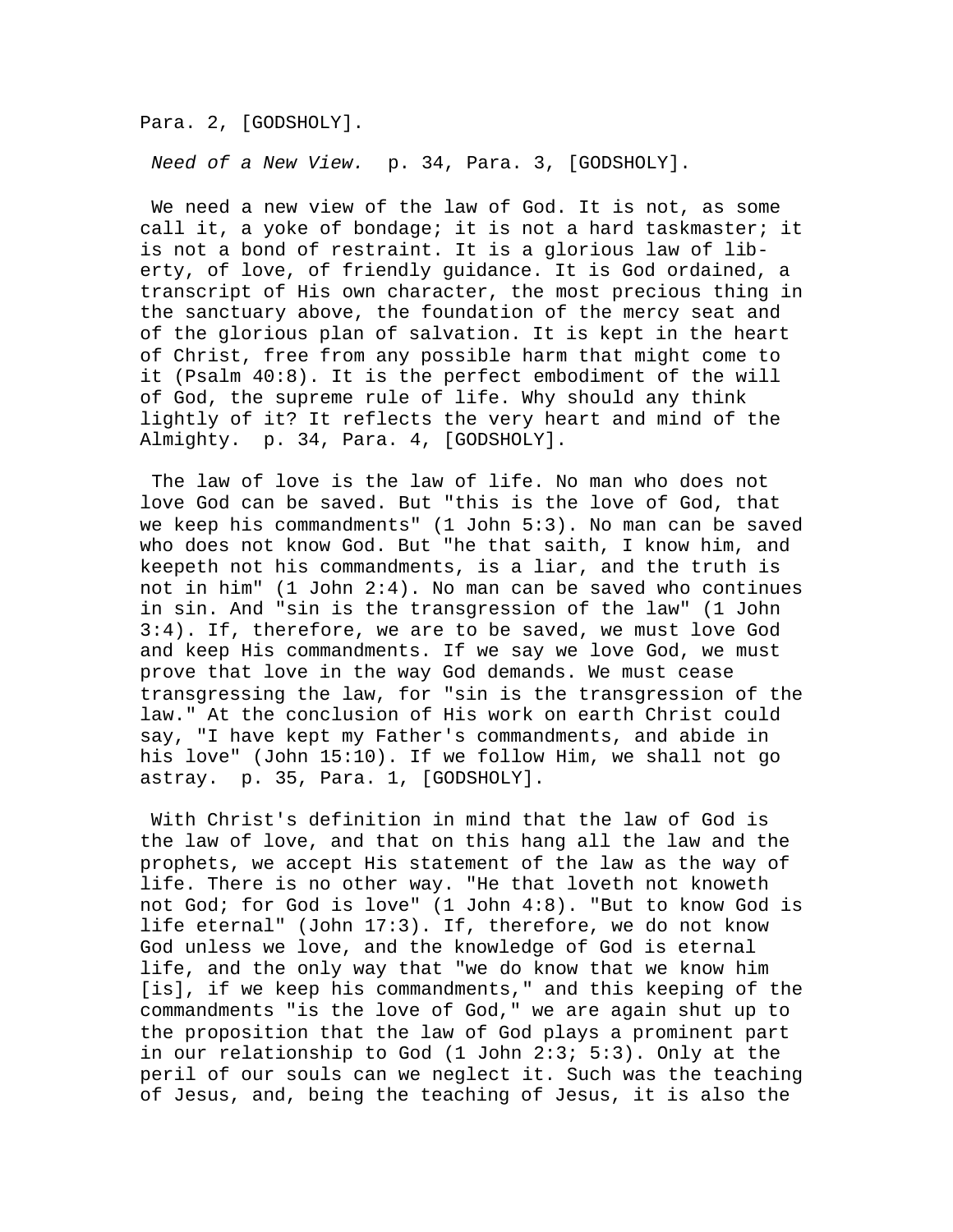teaching of all who follow Him. p. 35, Para. 2, [GOD-SHOLY].

 *Has the Sabbath Been Changed?* p. 36, Para. 1, [GODSHOLY].

 AS CHRISTIANS we are vitally concerned with the teaching of Christ and the apostles. In the final analysis Christ is our example and guide in all Christian duties. Christ is the Saviour of all men, Jew and Gentile alike. There is no other name in heaven or in earth by which we are to be saved. Although Christ lived in Judea, His message is not a Judean message. His love and salvation are all-embracing. To follow Him is life; to reject Him is death. He came to this world that we might have an object lesson in applied Christianity. He came to be the way, the truth, and the life. If we follow Him, we will not go astray. There is no higher authority than Christ's. His word is final on all matters of life and doctrine. p. 36, Para. 2, [GODSHOLY].

 We have already discussed Christ's attitude toward the law. He made it very plain that He had not come to destroy the law, but to fulfill and magnify it (Isaiah 42:21; Matthew 5:17-19). The Jews and the Pharisees tried repeatedly to catch Him in word or deed about the law, but were unable to do so. Early in His ministry He made His position clear. He taught that not one jot or tittle of the law should pass. He stood stiffly for the law, and made that known to all. "Which of you convinceth me of sin?" He challenged (John 8:46). There was no answer. Christ believed in and kept the law. "I have kept my Father's commandments," Christ says, "and abide in his love" (John 15:19). There can be no dispute concerning this. What about the attitude of His disciples? p. 36, Para. 3, [GODSHOLY].

 The apostles took the same stand on the law as did Christ. That, of course, would be expected. Note how indignantly Paul repels the charge that faith makes void the law. "Do we then make void the law through faith?" he exclaims. "God forbid: yea, we establish the law" (Romans 3:31). There were no stronger words of protest that Paul could find than those he used: "God forbid." The charge was so preposterous, so out of harmony with all that he taught and believed, that he burst out in vehement protest at the very thought. p. 36, Para. 4, [GODSHOLY].

 The idea that either Christ or the apostles would attempt to annul the law of God is so strange and amazing that it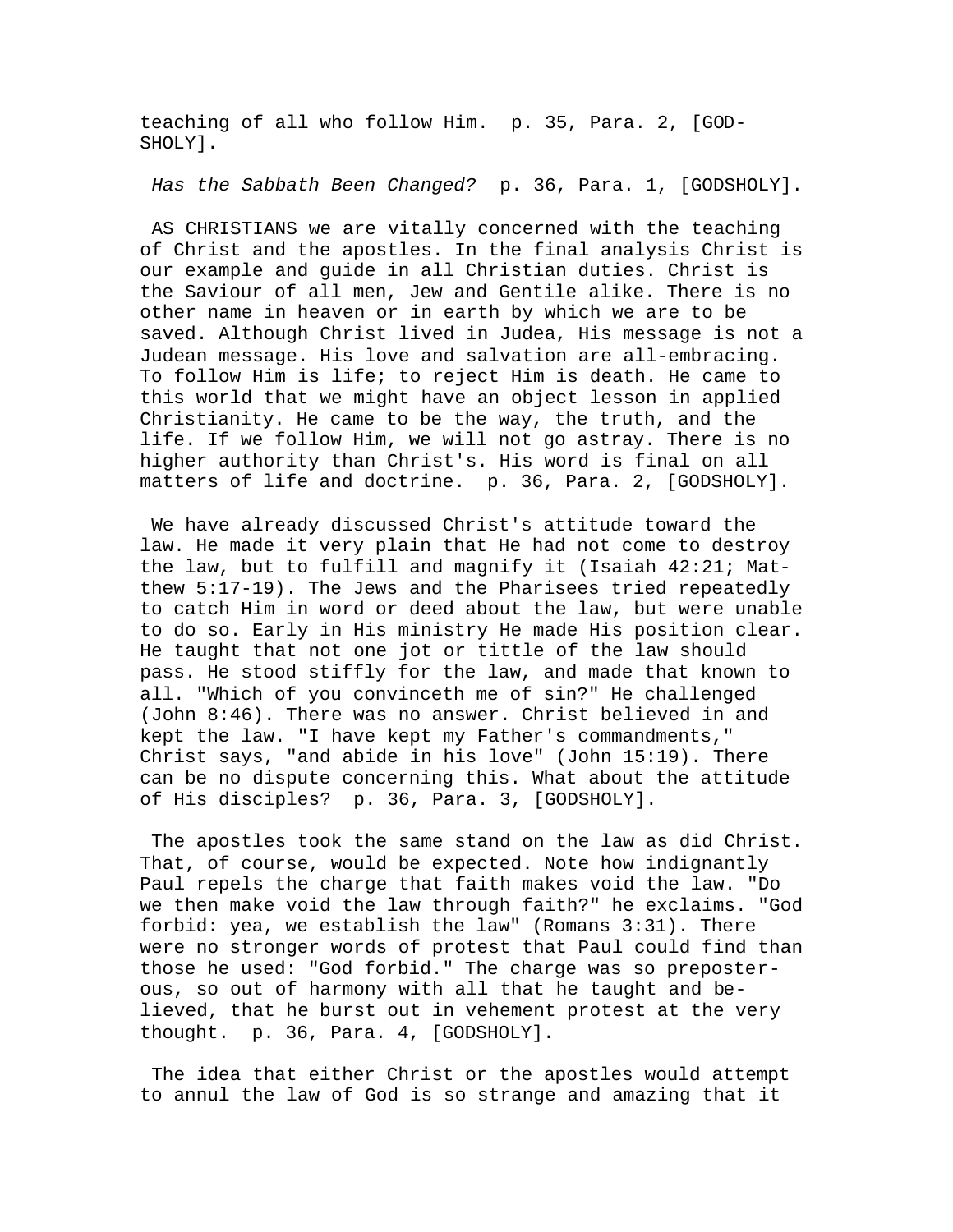seems impossible that men who speak thus are aware of the implication of their words. Abolish the law! Abolish the Ten Commandments! p. 37, Para. 1, [GODSHOLY].

 Consider the commandments. Can a Christian look at them and say that they are, or ought to be, abolished? Is the commandment, "Thou shalt not steal," abolished? or the commandment, "Thou shalt not commit adultery"? or, "Thou shalt have no other gods before me"? God forbid! Such teaching is from beneath and not from above. Let all Christians forever banish any such idea from the mind. God did not proclaim the law from heaven and announce severe penalties for its transgression, merely to abolish it later. God did not lay down rules for man's conduct, then send His Son to die because men transgressed those rules, and immediately afterward annul the very law that demanded the death of Christ. If the law were to be annulled, it should have been annulled *before* Christ died. This would have saved Him the agony and terror of the cross. To keep the law in force just long enough to exact the penalty of death, and then annul it, is making the cross of none effect and Christ's death a miscarriage of justice. p. 37, Para. 2, [GOD-SHOLY].

 It is truly amazing that religious teachers can believe in the abolition of the law. What do they mean by it? Surely not that men are now at liberty to disregard the commandments of God, that men may steal, kill, and commit adultery with impunity. p. 37, Para. 3, [GODSHOLY].

 I believe I know what some of them mean. They hold that the day of the Sabbath has been changed from Saturday to Sunday. This, of course, means changing the law. It seems inconsistent to abolish one of the Ten Commandments and only one; and so they abolish all, and re-enact such as they think should remain, which in this case means all but the fourth. This they rewrite as they think it should read. They do not even believe that *all* of the fourth commandment is annulled which deals with a specific day. They hold that the *Sabbath* has not been abolished, but that the *seventh day* has. p. 37, Para. 4, [GODSHOLY].

 This position brings the controversy out into the open. It is a question between the seventh and the first day of the week. The claim is that the Sabbath has been transferred from the seventh to the first day; that Christ did this in virtue of His being Lord of the Sabbath, or that the disci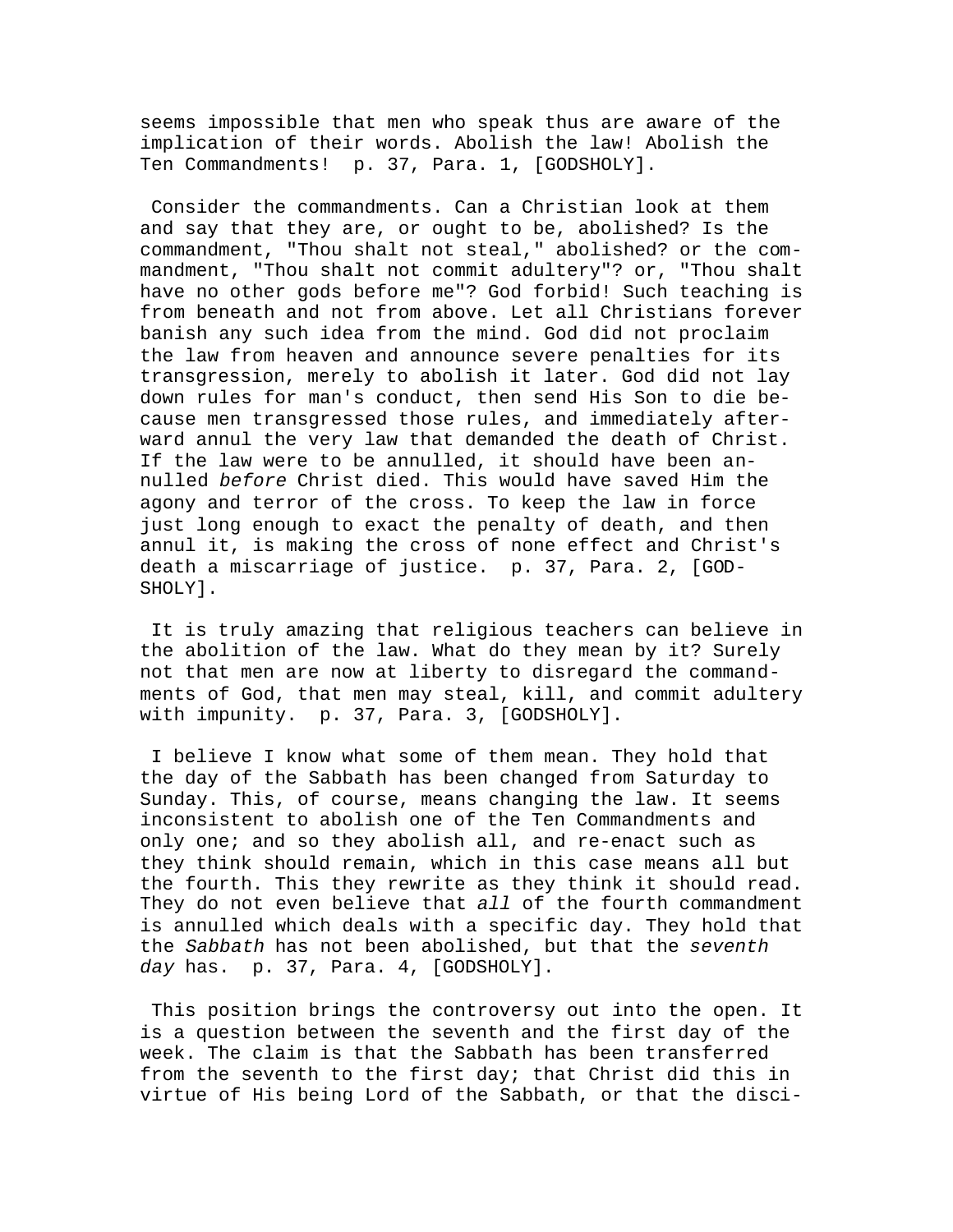ples made the change. p. 37, Para. 5, [GODSHOLY].

 *The Apostles and the Sabbath.* p. 38, Para. 1, [GODSHOLY].

 Let us consider the possibility of the apostle's changing the Sabbath from one day to another. p. 38, Para. 2, [GOD-SHOLY].

 A law publicly announced cannot be secretly annulled. If a change in the law is desired, the change should be made by an authority as great as the one who first enacted it, and the nature of the change should be made plain. p. 38, Para. 3, [GODSHOLY].

 God Himself led the way in the observance of the seventhday Sabbath. He Himself proclaimed it in flaming fire from the mount. He Himself wrote it in enduring stone. Multitudes of God's people were witnesses and heard the proclamation, and myriads of angels were there. p. 38, Para. 4, [GODSHOLY].

 None of these conditions was present at the time when the first day of the week was supposed to have been instituted. Sunday came in unannounced, unheralded, unnoticed, in every way an anticlimax to the original institution and inauguration of the Sabbath of the Lord. If God had anything to do with the first day of the week, we must draw the conclusion that He wanted the change made in the most secret and inconspicuous way possible; for on the first Sunday *nobody knew that any change had been made, not even the disciples,* who some say are supposed to have made it! They were in as complete ignorance as the rest, having locked themselves in a room for fear of the Jews (John 20:19). p. 38, Para. 5, [GODSHOLY].

 We can see no consistency in God's announcing a law from heaven in the presence of millions of beings from this world and the worlds beyond, a law that is to judge the living and the dead, announcing it with all the glory and majesty at His command, so that the very earth quakes and the mountains tremble, and then abolishing that same law in the most inconspicuous manner, letting men find out years later what He has done. One would almost come to the conclusion that God was ashamed of what He had done. At least we are clear that the disciples had nothing to do with it. They did not even know that Christ had risen. p. 38, Para. 6, [GODSHOLY].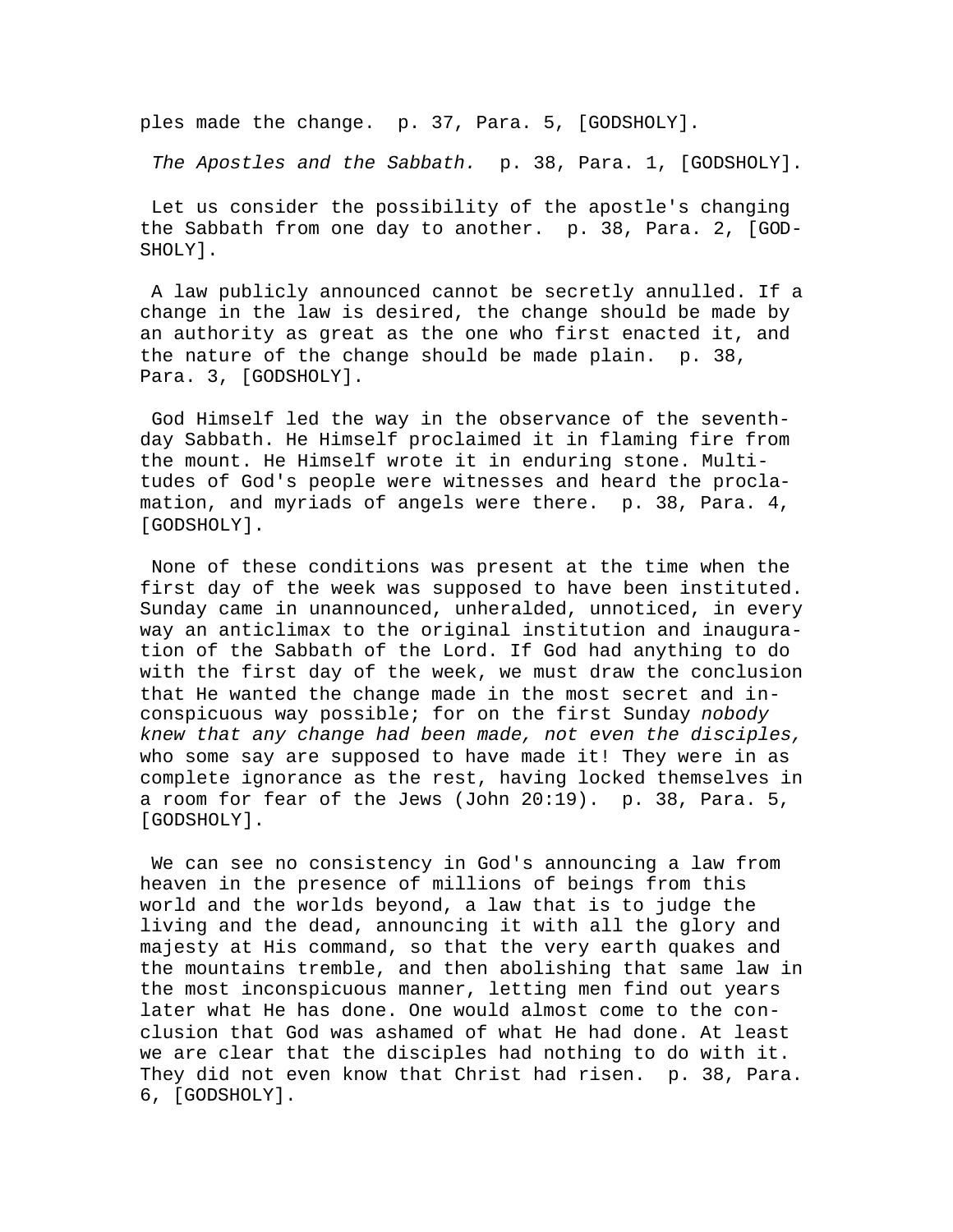*Did God or Christ Change the Sabbath?* p. 38, Para. 7, [GODSHOLY].

 God had done everything He could to magnify the seventhday Sabbath. He honored it by keeping it Himself. He rested upon it; He blessed it; He sanctified it; He proclaimed it in glory from the mount. He did none of these things for the first day of the week. p. 38, Para. 8, [GODSHOLY].

 In view of the fact that God has proclaimed to the world and to angels that "the seventh day is the sabbath of the Lord"; in view of the fact that God has announced Himself as "the Lord, I change not"; in view of the further fact that He claims to be the "Father of lights, with whom is no variableness, neither shadow of turning"; in view of the still further fact that He has solemnly promised that He will not "alter the thing that is gone out of" His "lips" (Exodus 20:8-11; Malachi 3:6; James 1:17; Psalm 89:34), would it not be embarrassing for God to announce that despite all these statements and promises, He has done the very thing He said He would not do: that He has changed the day after faithfully promising that He would not alter the thing that is gone out of His lips; that the seventh day which He blessed and pronounced holy is no longer blessed and holy; that it is no longer to be known as "my holy day," the "holy of the Lord, honourable" (Isaiah 58:13); that He has removed the blessing and sanctification with which He once invested the Sabbath, and has demoted it to a common working day; and that while men had formerly been punished for profaning the Sabbath, they could now work all they wanted to on the seventh day, and be guiltless? After such an announcement how could God ever claim to be the One who changeth not, the "Father of lights, with whom is no variableness" or "shadow of turning"? p. 38, Para. 9, [GODSHOLY].

 If there was any justification for God's coming down on Mount Sinai to announce to men the Ten Commandments, there is the same justification for God's coming down the second time should He wish to change His law. God with His own voice spoke the law and commanded men to keep it. God actually wrote the Ten Commandments on two tables of stone and gave them to men, that they might know exactly what He said. Men have a right to expect God to stand by His word. In all fairness, if God wants to change the rules of life, He should ask for the return of the two tables of stone; He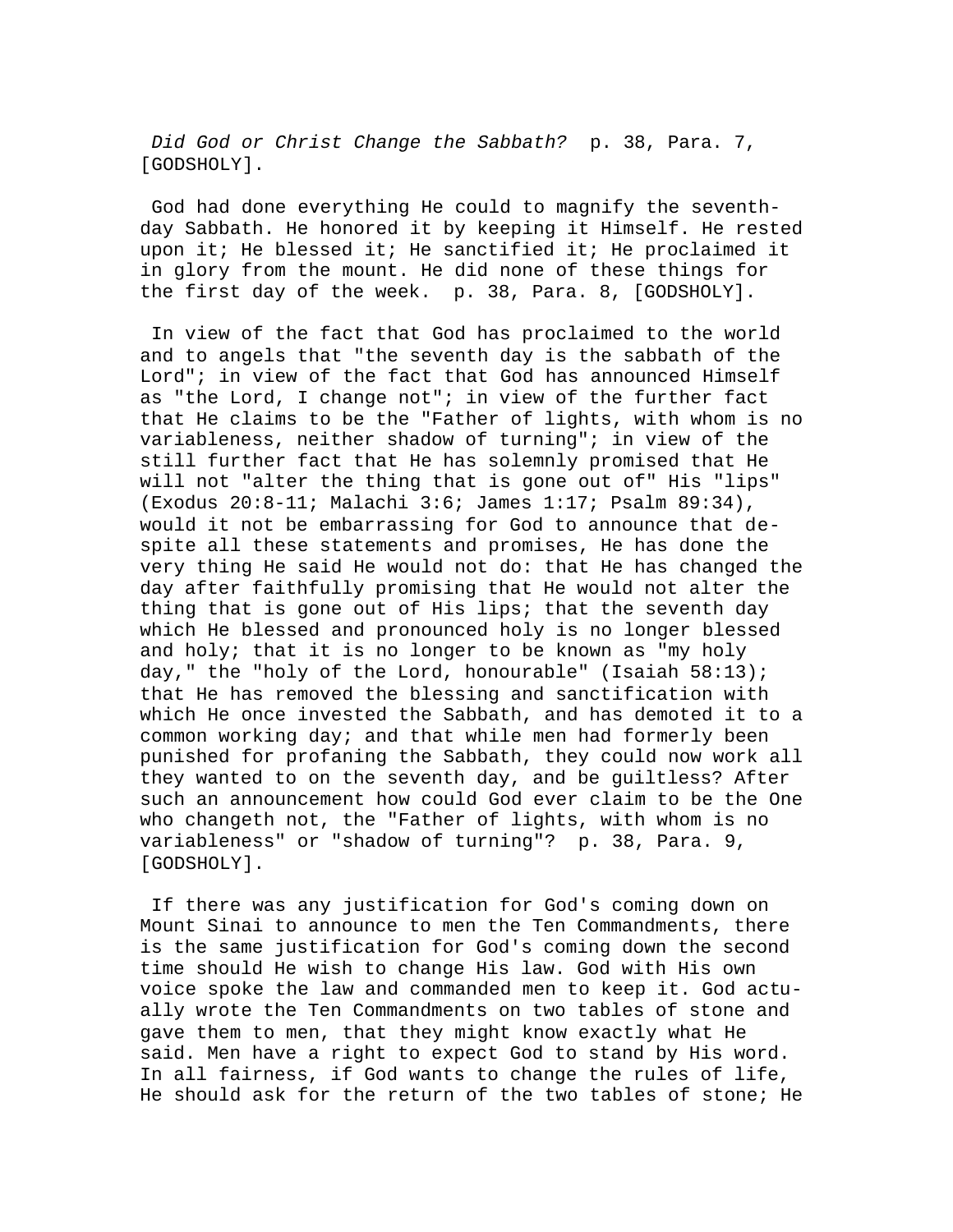should clearly and definitely state the new commandments that men were henceforth to observe; and, if a change of the Sabbath day were in contemplation, He should give the reasons for such a change as He originally gave reasons for keeping the seventh-day Sabbath. He should, for His own sake, make some explanation why He once asks them to "remember the sabbath day, to keep it holy," and now asks them to forget it. In justice to Himself He should make this clear, that men might not err. The only pronouncement that men have so far is God's words from Sinai. Men have a right to expect God to stand by this pronouncement until He openly repudiates the old and announces the new conditions of life. Men's sense of fairness demands this; God's demands much more. p. 39, Para. 1, [GODSHOLY].

 *Sunday in the New Testament.* p. 40, Para. 1, [GODSHOLY].

 THE FIRST day of the week is mentioned eight times in the New Testament, but at no time is it called the Sabbath. The eight texts are found in the following places: Matthew 28:1; Mark 16:1, 2; Mark 16:9; Luke 24:1; John 20:1; John 20:19; Acts 20:7; 1 Corinthians 16:2. p. 40, Para. 2, [GODSHOLY].

 *The First Text.* p. 40, Para. 3, [GODSHOLY].

 Acts 20:7 records the only religious meeting in the New Testament that was held on the first day of the week: p. 40, Para. 4, [GODSHOLY].

 "Upon the first day of the week, when the disciples came together to break bread, Paul preached unto them, ready to depart on the morrow; and continued his speech until midnight." p. 40, Para. 5, [GODSHOLY].

 There are several questions that confront us in this account. First, When was the meeting held? The record show that it was held in the evening, for there "were many lights in the upper chamber," and Paul spoke till midnight, and then continued "till break of day." (Acts 20:8, 11.) The question is whether the meeting was held on Saturday or Sunday evening. As is known, the Bible reckons the day from sunset till sunset, while the common present reckoning is from midnight to midnight. When the Bible speaks of the first day of the week the time from sunset Saturday till sunset Sunday is meant. Ordinarily a meeting held in the evening of the first day of the week would mean that it was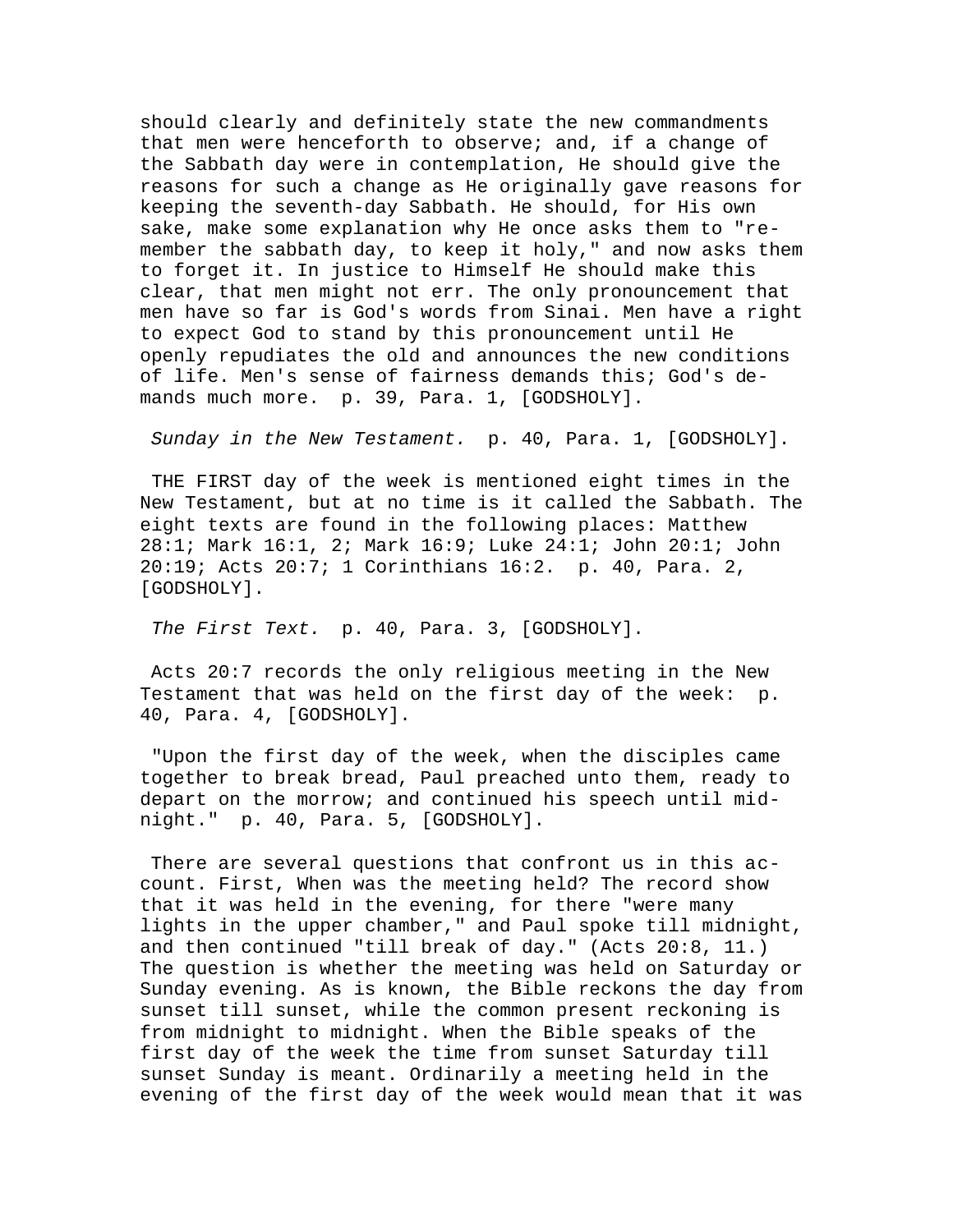held Saturday night; but there are indications that it was not always so reckoned. p. 40, Para. 6, [GODSHOLY].

 In the particular case under consideration, commentators are nearly evenly divided, some holding that the meeting occurred Saturday night; others, Sunday night. We are willing to accept either view, as for our purpose it makes little difference. We leave this question for the reader to decide for himself according as he sees best. p. 40, Para. 7, [GODSHOLY].

 Was this a special meeting called because Paul was about to leave on a long journey, and this was the last opportunity he would have to meet with them before the boat sailed? The evidence seems to be in favor of this. It was unusual in those days to hold meetings at night, except in time of persecution, for it was dangerous to be abroad in the dark. Then, too, the gates of the city were closed at sunset, and no one who lived outside the city could conveniently attend such a meeting. We are therefore inclined to believe that this was an unusual meeting. p. 41, Para. 1, [GODSHOLY].

 It is to be noted that the account of the meeting says nothing about the Sabbath. It would have been easy for Luke to insert a word, stating that this meeting was held on the Sabbath. That he does not do this is significant. It seems clear that the reason for the meeting's being recorded in the Bible is the fact that a miracle was performed. A dead man was brought back to life again, and Luke notes this unusual happening. It was not often that such an event took place, and Luke recorded it (Acts 20:9, 10). p. 41, Para. 2, [GODSHOLY].

 There are other questions that call for consideration. If the meeting was held Saturday night--which to many seems most likely--then Paul had a long journey ahead of him for Sunday. Would Paul have undertaken such a journey on the new Sabbath? Luke, who is the author of the book of Acts, as well as of the third Gospel, in reporting the events of the crucifixion and resurrection of Christ, makes note of the fact that the women did not attempt to embalm the body on the Sabbath, but "rested the sabbath day," and that this resting was "according to the commandment." The time of the writing of the book of Luke and that of Acts is not far apart. Is it conceivable that he would not faithfully make a record of such a drastic change as that from Saturday to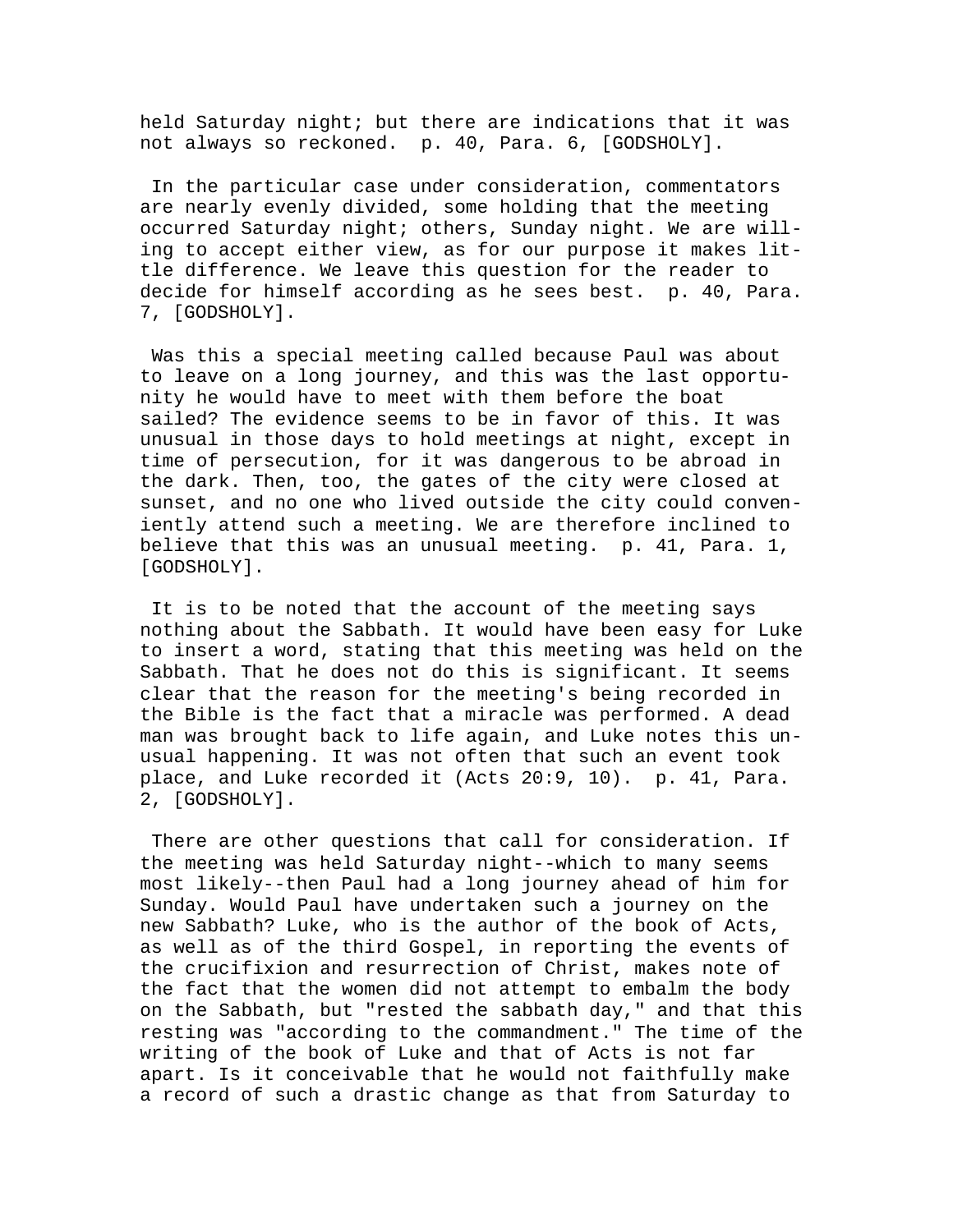Sunday, had such a change occurred? If this particular meeting took place on Saturday night, Paul started his journey of eighteen miles at daybreak to get to his boat. This would hardly be an auspicious introduction of the first-day Sabbath, either to the church there or to New Testament readers. p. 41, Para. 3, [GODSHOLY].

 If, on the other hand, this meeting was held Sunday night, then it was not held on the first day of the week at all, for the first day ended at sunset Sunday evening, and this meeting was held later than sunset. Should we even admit of midnight as the beginning of the new day according to our present reckoning, we would still be in difficulty, for the meeting lasted till Monday morning, and the bread was broken after midnight. p. 41, Para. 4, [GODSHOLY].

 From the record of the meeting we learn the following: p. 42, Para. 1, [GODSHOLY].

 The meeting was a special meeting, held because Paul was about to leave on a journey and wanted to break bread with the church once more before they parted. p. 42, Para. 2, [GODSHOLY].

 The meeting was reported by Luke because of the restoration of the young man who fell down and was killed. p. 42, Para. 3, [GODSHOLY].

 There was no great theological or other issue at stake, and Paul's sermon has not been preserved for us, which it would have been had it been of unusual importance. p. 42, Para. 4, [GODSHOLY].

 This last consideration would rule out that the meeting or sermon had anything to do with the Sabbath question. Luke, who was a faithful historian and had a "perfect understanding of all things from the very first," would be quick to detect any variation from the usual procedure (Luke 1:3). p. 42, Para. 5, [GODSHOLY].

 This night meeting, if it had had any relation whatever to the Sabbath question, would have presented an excellent opportunity for the historian, Luke, to record any new development in the teaching since the days of Christ. The fact that he records a meeting held on the first day of the week, coupled with the fact that he conspicuously omits any mention of it as a Sabbath meeting held in honor of Sunday,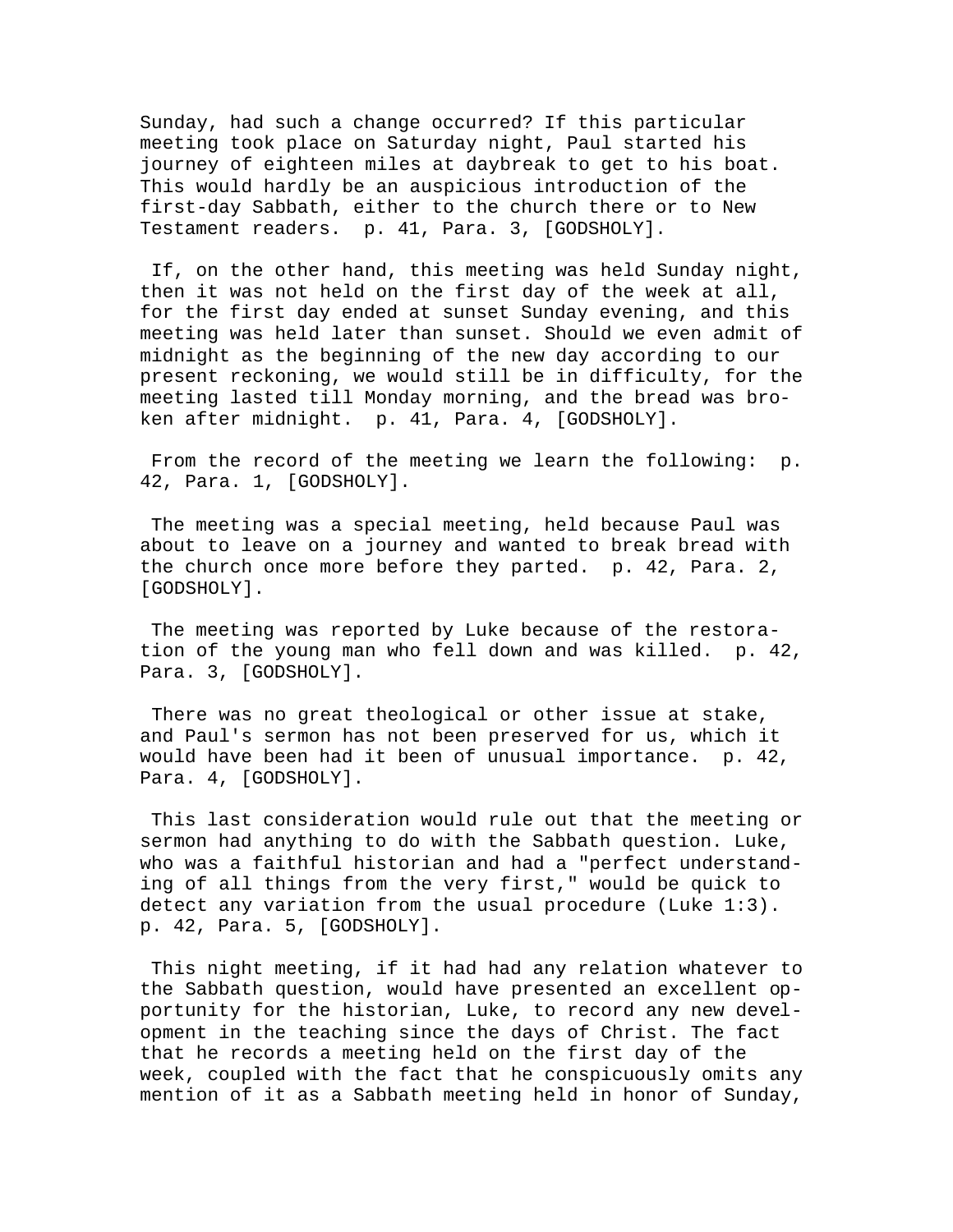is conclusive proof that he did not consider it to have any relation to the Sabbath whatsoever. We believe that inspiration purposely recorded a meeting as being held on the first day of the week to give opportunity for the observant reader to note that God does not recognize the first day as the Sabbath. p. 42, Para. 6, [GODSHOLY].

 As noted, this is the only text in the New Testament that records any religious meeting held on the first day of the week. We have found nothing that even remotely connects it with the Sabbath. There is no mention of it as a holy day or of any observance of it. We now turn to the consideration of the second text. p. 42, Para. 7, [GODSHOLY].

 *The Second Text.* p. 42, Para. 8, [GODSHOLY].

 This text is recorded in 1 Corinthians 16:1, 2. "Now concerning the collection for the saints, as I have given order to the churches of Galatia, even so do ye. Upon the first day of the week let every one of you lay by him in store, as God hath prospered him, that there be no gatherings when I come." p. 42, Para. 9, [GODSHOLY].

 Paul here exhorts the saints to lay by on the first day of the week a sum proportionate to the prospering hand of God. He had ordered the same to be done in the other churches in Galatia. p. 42, Para. 10, [GODSHOLY].

 Some have thought that this refers to a collection to be taken in the churches on Sunday, and that Paul was giving directions in regard to how it should be done. It is to be noted, however, that neither church nor meeting is mentioned. Each man was to lay "by him in store." "By him" means "by himself," or "at home," as it is also translated. "In store" means that he should keep it until it was called for. p. 42, Para. 11, [GODSHOLY].

 Paul knew the value of systematic giving. He was making a collection for the poor saints, and he knew that unless the people laid by a little every week, there would not be much for him to collect when the time came. p. 43, Para. 1, [GODSHOLY].

 Those who use this advice of Paul's as an argument for Sunday sacredness--a most curious use indeed--make several mistakes. p. 43, Para. 2, [GODSHOLY].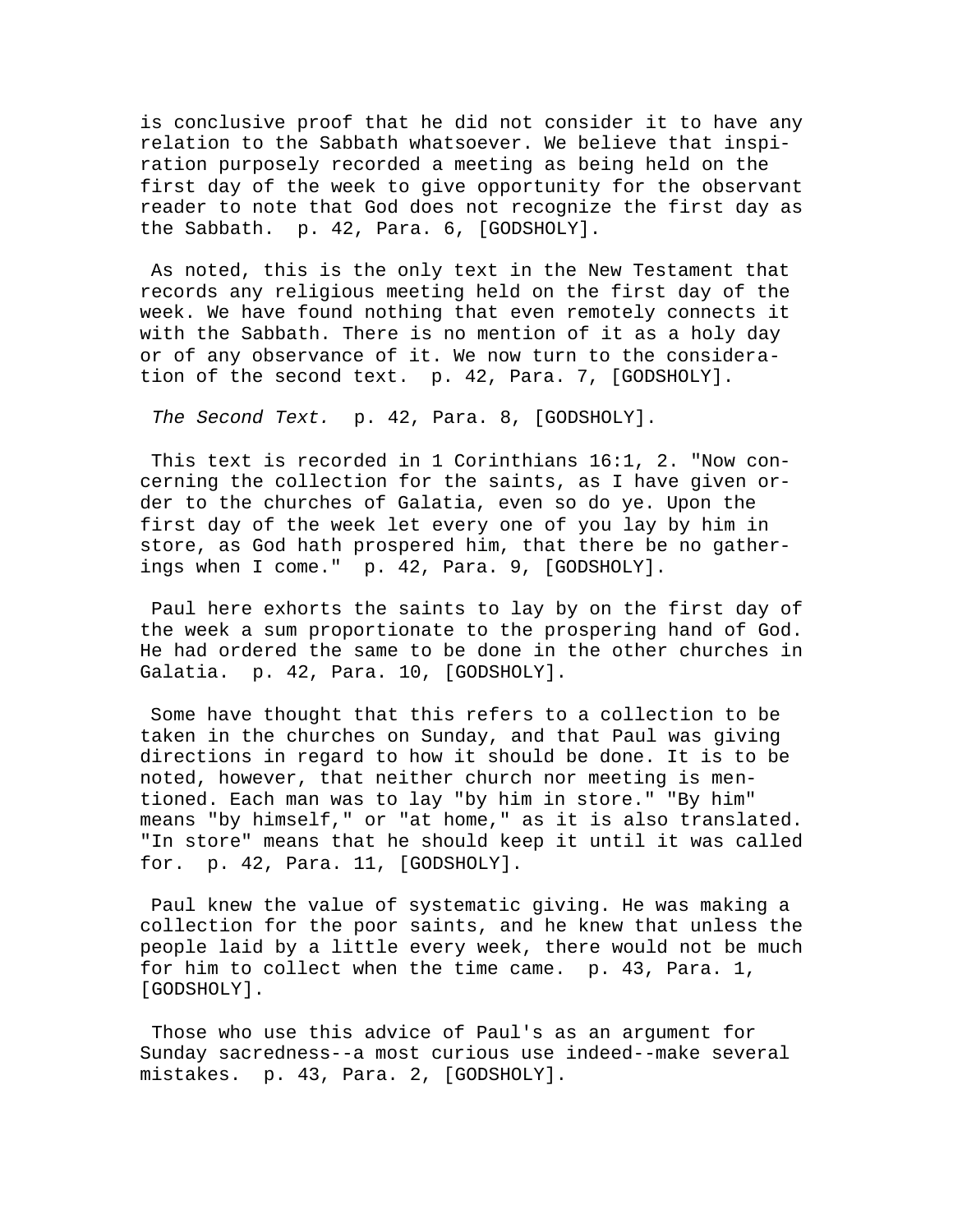They fail to note that this is not a public collection. p. 43, Para. 3, [GODSHOLY].

 They fail to note that this is not speaking of a church service. p. 43, Para. 4, [GODSHOLY].

 They fail to note that this money is not to be given in a collection to be taken then and there, but is to be kept "in store" until such time as it is called for. p. 43, Para. 5, [GODSHOLY].

 They fail to note that this setting aside of funds is to be done "by him," that is by each person, at home, not in church, not in company, but by himself. p. 43, Para. 6, [GODSHOLY].

 They fail to note that the gift of each is to be proportionate to the prosperity with which God has blessed him, and that this calls for a weekly accounting, to determine the income, and a weekly laying aside according to the amount of income. This might in some cases involve considerable bookkeeping, which would be altogether inappropriate to do on the Sabbath, but which Paul considers to be good work on Sunday. p. 43, Para. 7, [GODSHOLY].

 A careful reading of Paul's advice in the text before us results in the conviction that the text constitutes a sound argument for the sacredness of the seventh-day Sabbath, and a strong argument against Sunday sacredness. p. 43, Para. 8, [GODSHOLY].

 *The Third Text.* p. 43, Para. 9, [GODSHOLY].

 This text is found in Matthew 28:1: "In the end of the Sabbath, as it began to dawn toward the first day of the week, came Mary Magdalene and the other Mary to see the sepulchre." The Revised Versions reads, "Now late on the sabbath day, as it began to dawn toward the first day of the week, came Mary Magdalene and the other Mary to see the sepulchre." p. 43, Para. 10, [GODSHOLY].

 There are differences of opinion among translators in regard to the correct rendering of this text, but for our present purpose we are willing to accept either of the translations given above. The text mentions two days. The one is called the Sabbath; the other is called the first day of the week. The Sabbath is said to come before the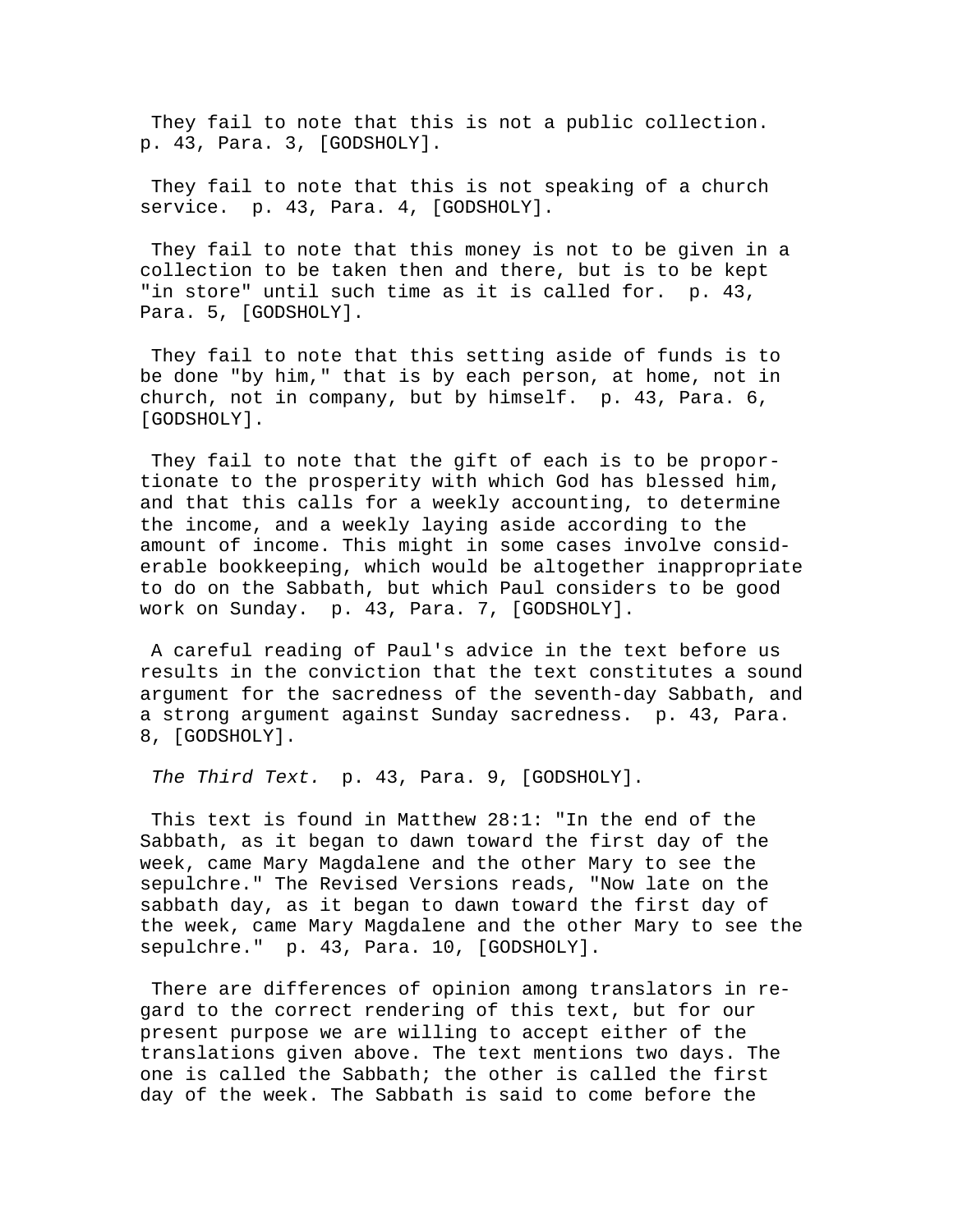first day, and is definitely distinguished from it. There is no intermingling or confusion of days, and no change of the Sabbath day is suggested. We are simply informed that in the end of the Sabbath, as it began to dawn toward the first day of the week, Mary Magdalene and the other Mary came to the sepulcher. p. 43, Para. 11, [GODSHOLY].

 It is interesting to note what this text says, and also what it does not say. The Gospel of Matthew was written about thirty years after the death of Christ. By that time the Holy Spirit had ample time to impress upon the hearts of the leading disciples that a new Sabbath had come into existence, if that indeed were the case. It would be most fitting if some reference to this supposed fact had been made when Matthew mentions the resurrection. It would have been easy to make some remark that would indicate that the old Sabbath was superseded by the new. It seems passing strange that thirty years after the resurrection Matthew still calls the seventh day the Sabbath, and fails to improve the opportunity of putting in a word for Sunday. p. 44, Para. 1, [GODSHOLY].

 *The Fourth and Fifth Texts.* p. 44, Para. 2, [GODSHOLY].

 The fourth texts reads as follows: "When the sabbath was past, Mary Magdalene, and Mary the mother of James, and Salome, had bought sweet spices, that they might come and anoint him. And very early in the morning the first day of the week, they came unto the sepulchre at the rising of the sun" (Mark 16:1, 2). To this we would add the fifth text, found in the same chapter: "Now when Jesus was risen early the first day of the week, he appeared first to Mary Magdalene, out of whom he had cast seven devils" (Mark 16:9). p. 44, Para. 3, [GODSHOLY].

 Verse 9 refers to the same first day mentioned in verse 2. It states that Jesus first appeared to Mary Magdalene when he arose early the first day of the week. It does not state that the first day of the week is the Sabbath; it merely affirms that on that day Christ met Mary Magdalene. p. 44, Para. 4, [GODSHOLY].

 Verse 2 states that the women mentioned in verse 1 came to the sepulcher on the first day of the week as the sun was rising. We are told that they came to anoint the Saviour, and brought sweet spices with them for that purpose. The statement is also made that "the sabbath was past" when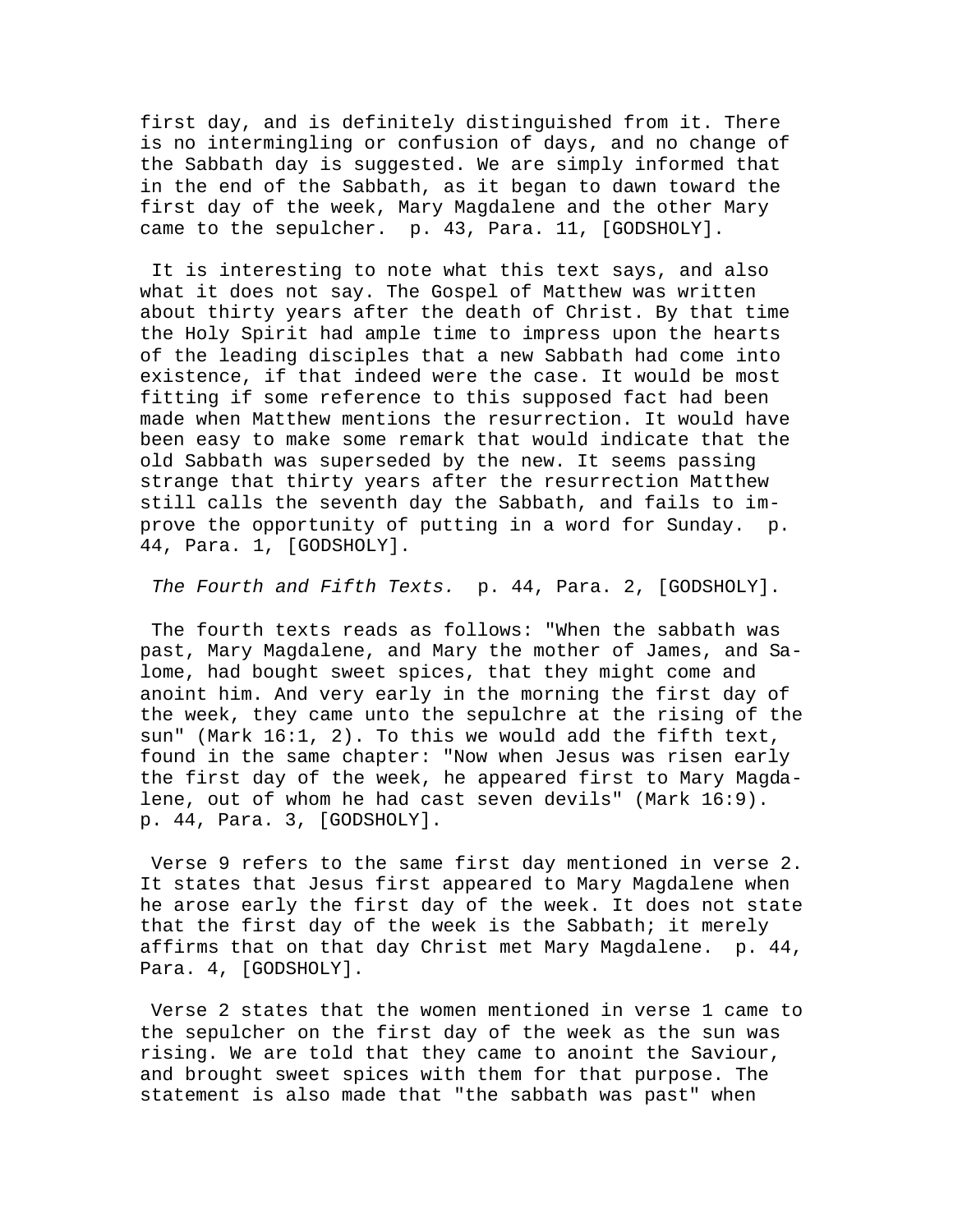they started on their errand. p. 44, Para. 5, [GODSHOLY].

 Here again we have the two days placed side by side, the Sabbath and the first day of the week. We are told that the Sabbath is the day that precedes the first day of the week, and that when the first day comes, the Sabbath is past. We again note that inspiration speaking through Mark as it had through Matthew, thirty years after the resurrection, calls the seventh day the Sabbath, and that the only name given Sunday is the first day of the week. p. 44, Para. 6, [GOD-SHOLY].

 We would again suggest that it would have been easy for the inspired writer to put in a word for Sunday in this particular place. That he failed to do so is significant. We would further suggest that, if the inspired writer did not wish to exalt Sunday, he might have remained neutral or silent on the question. But he does not. He tells us that the day before Sunday, that is, the seventh day, is the Sabbath. *That* is putting in a good word for the Sabbath. But he does more than that. He tells us that the women did work on Sunday which they would not do on the Sabbath, important as that work was. This is more than neutrality. It favors Sabbath. p. 45, Para. 1, [GODSHOLY].

 The text definitely contrasts Sabbath and Sunday. It says in effect: "Do not work on the Sabbath. Keep that day holy. Do your work on the other days. However necessary it may seem to work on the Sabbath, do not do it. The God who preserved the manna, so that it did not spoil, can easily preserve a body from corruption. Remember the Sabbath day, to keep it holy." p. 45, Para. 2, [GODSHOLY].

 *The Sixth Text.* p. 45, Para. 3, [GODSHOLY].

 The sixth text is found in Luke 24:1. "Now upon the first day of the week, very early in the morning, they came unto the sepulchre, bringing the spices which they had prepared, and certain others with them." p. 45, Para. 4, [GODSHOLY].

 This is the same event which the other evangelists record, with some added information. The preceding verses read: "That day was the preparation, and the sabbath drew on. And the women also, which came with him from Galilee, followed after, and beheld the sepulchre, and how his body was laid. And they returned, and prepared spices and ointments; and rested the sabbath day according to the commandment" (Luke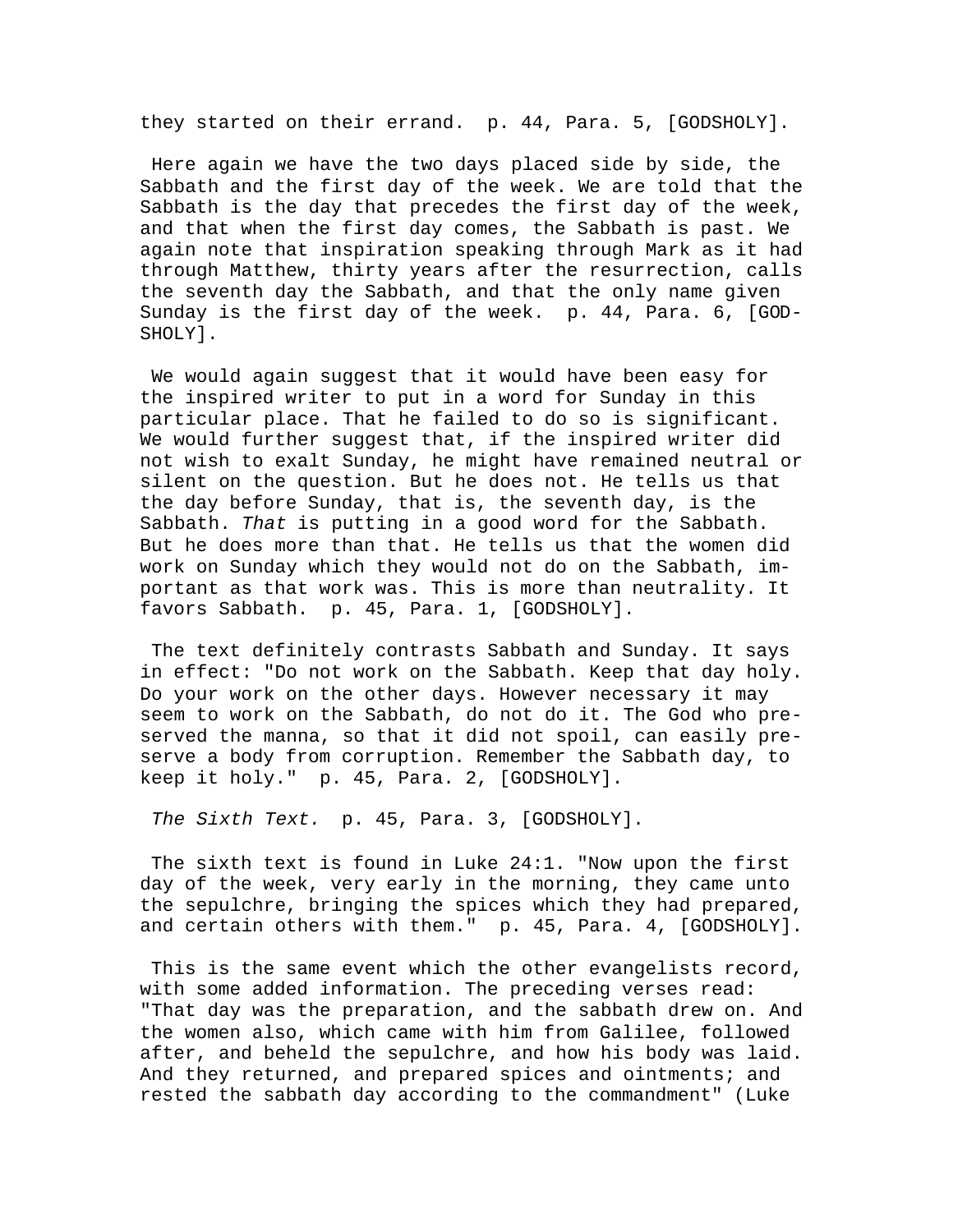23:54-56). p. 45, Para. 5, [GODSHOLY].

 We learn from this that on the preparation, that is, Friday, Christ was crucified, and that He died as the Sabbath was drawing on. We learn also that the women that same Friday prepared spices for His anointing, and that on the following day, Saturday, they rested "according to the commandment." If we take these verses in connection with Luke 24:1, we find that three days are under review, the day of preparation, the Sabbath, and the first day of the week. We are told that the women worked two of these days, but that on the Sabbath they rested. p. 45, Para. 6, [GODSHOLY].

 There is nothing in these texts that says or suggests that Sunday is the Sabbath. On the contrary, the difference between Sunday and the Sabbath is made very distinct and clear. The women worked on the day of preparation, Friday. On Saturday they did not work; they rested, and this was "according to the commandment." On Sunday they brought their material to anoint their Lord. This makes a definite contrast between the two days, and makes emphatic that the day which comes between Friday and Sunday is "the sabbath day according to the commandment." This, then, makes Saturday the Sabbath of the Lord. Nothing is said of Sunday sacredness. The only mention is that on Sunday the women came carrying the material, ready to go to work. p. 46, Para. 1, [GODSHOLY].

 *The Seventh and Eight Texts.* p. 46, Para. 2, [GODSHOLY].

 These two texts are found in John 20:1, 19: "The first day of the week cometh Mary Magdalene early, when it was yet dark, unto the sepulchre, and seeth the stone taken away from the sepulchre." "Then the same day at evening, being the first day of the week, when the doors were shut where the disciples were assembled for fear of the Jews, came Jesus and stood in the midst, and saith unto them, Peace be unto you." p. 46, Para. 3, [GODSHOLY].

 The first of these texts repeats what the other evangelists have said, and appears to add nothing new or different. The first day is mentioned, but nothing is said of its being the Sabbath. It merely records that Mary Magdalene came early the first day of the week to the grave, which same statement is made by the other evangelists. p. 46, Para. 4, [GODSHOLY].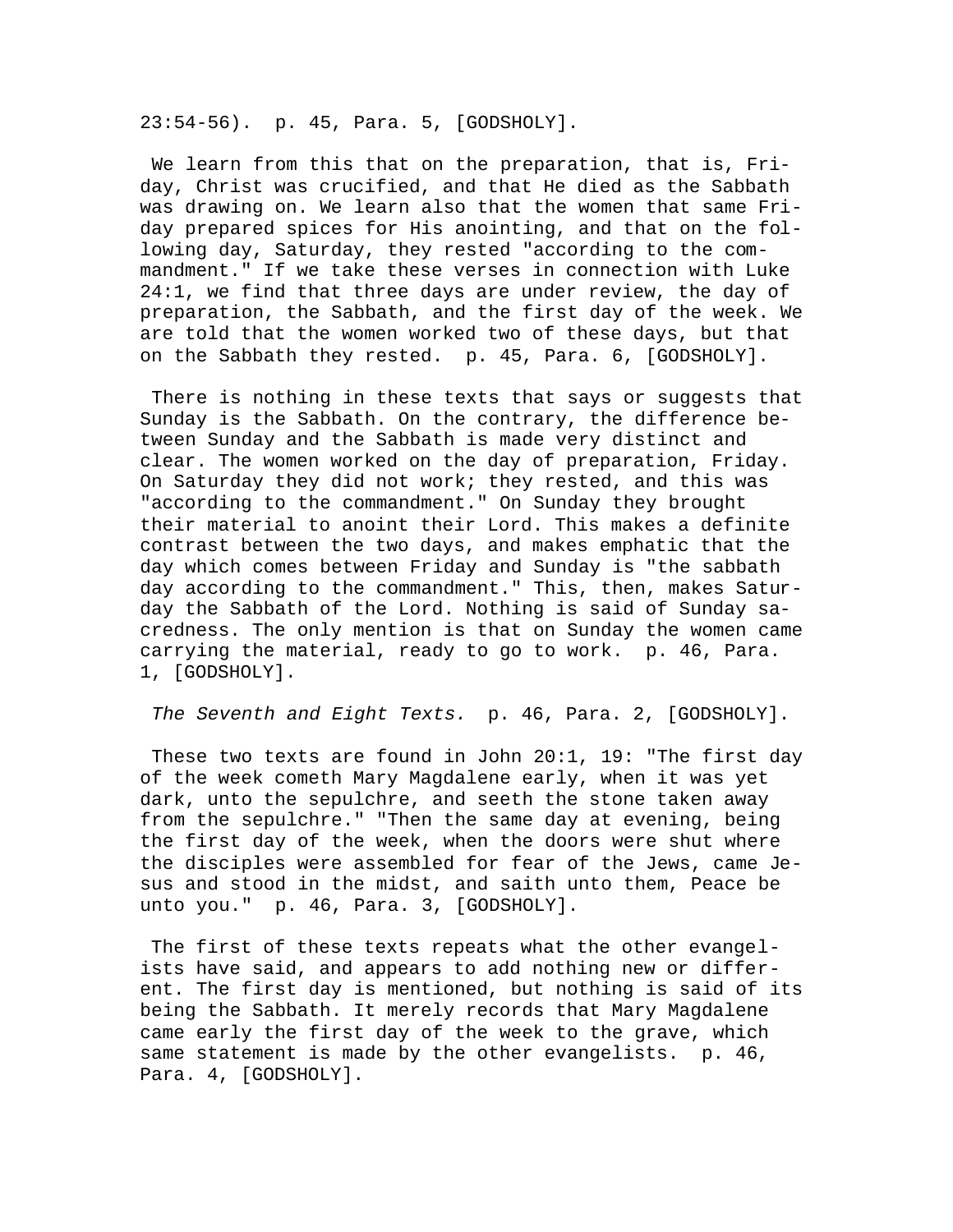The second text mentions that the disciples were assembled that "same day at evening, being the first day of the week," that is, Sunday evening. We are not told the purpose of their assembly. The doors were shut, bolted, "for fear of the Jews." p. 46, Para. 5, [GODSHOLY].

 At this time the disciples were in ignorance of the resurrection of Jesus. Because of this ignorance we know that they were not assembled to celebrate the resurrection. Though they knew that Christ was not in the tomb, they simply could not believe that He was risen from the dead. We also know that they were not assembled to celebrate a new Sabbath in commemoration of the resurrection, for the reason just stated, that they did not believe that Christ had risen. All we know is that they were together, and that they were afraid of the Jews and had bolted the doors. p. 46, Para. 6, [GODSHOLY].

 It is not easy to understand how any can see in this account an argument for Sunday sacredness. But inspiration knew that the time would come when men would grasp at any straw to support them in their contention for a first-day Sabbath. As a matter of historical accuracy, it was necessary to make a report of the meeting, for it was an important one, and inspiration must report the truth. But in this case inspiration took special precaution that there be no misunderstanding. God knew that the statement that the disciples were assembled Sunday night would be interpreted by some to mean that it was a religious meeting to celebrate the resurrection, or Sunday, or something. So inspiration makes it plain that the disciples were not meeting to celebrate the resurrection, or to celebrate Sunday. They were gathered for fear of the Jews, and not for the celebration of anything. p. 46, Para. 7, [GODSHOLY].

 *Summary.* p. 47, Para. 1, [GODSHOLY].

 We have now considered every text in the New Testament that mentions the first day of the week. Instead of finding them favorable to the first day of the week as the Sabbath, we find in them strong proof for the seventh-day Sabbath. We sum up the teaching of inspiration as follows: p. 47, Para. 2, [GODSHOLY].

 When inspiration finds it necessary to mention the first day, it takes pains to contrast that day with the Sabbath. Inspiration could have used these opportunities to tell us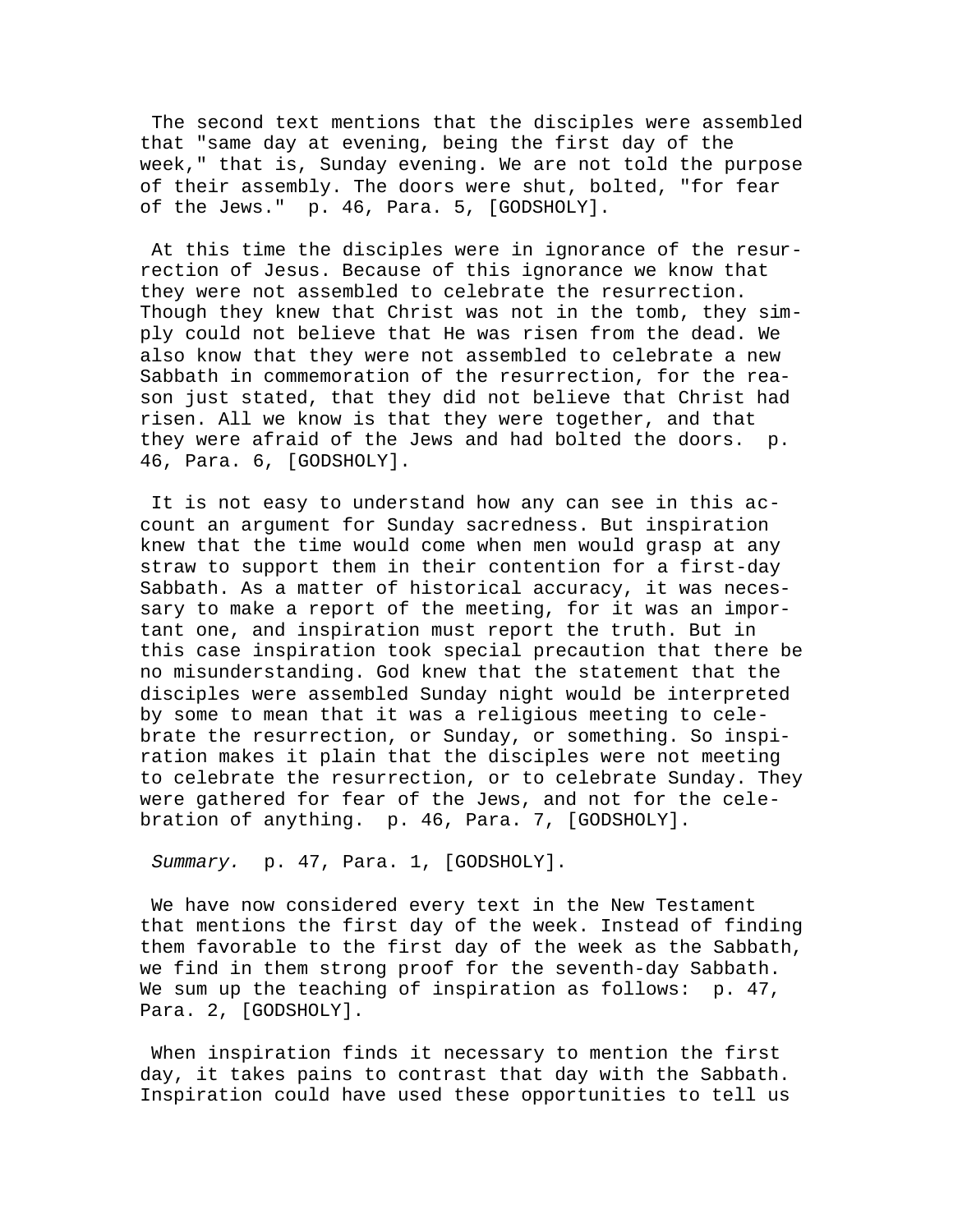that the first day henceforth was to be the Sabbath. It does not do so. p. 47, Para. 3, [GODSHOLY].

 Inspiration could have mentioned the first day of the week without bringing it into contrast with the Sabbath. But it purposely makes the contrast prominent. p. 47, Para. 4, [GODSHOLY].

 Inspiration could have referred to the seventh day without calling it the Sabbath. It might have called it the day preceding the first day of the week, thus avoiding calling it the Sabbath and at the same time making Sunday prominent. But it does nothing of the kind. p. 47, Para. 5, [GODSHOLY].

 Inspiration could have avoided stating that the day that comes between Friday and Sunday is the Sabbath according to the commandment, but it does not try to avoid it. It makes that point very prominent. p. 47, Para. 6, [GODSHOLY].

 Inspiration could have recorded the meeting Sunday night without mentioning that the disciples had bolted the doors for fear of the Jews. Had that been omitted, the impression might have been left that it was some kind of celebration meeting. As it is now, we are told that they did not have any faith in the resurrection, and that, of course, spoils any idea of using this text in favor of Sunday sacredness. p. 47, Para. 7, [GODSHOLY].

 I hold, therefore, that the references to the first day of the week in the New Testament have been put there by God Himself for the specific purpose of affirming that the seventh day *is* the Sabbath of the new dispensation, and that the first day *is not.* p. 47, Para. 8, [GODSHOLY].

 There is one more text that perhaps could be considered in this connection, though it does not speak of the first day. It is the statement found in Revelation 1:10: "I was in the Spirit on the Lord's day." Some believe that this has reference to Sunday. p. 48, Para. 1, [GODSHOLY].

 It may be confidently stated that nowhere in the Bible, in either the Old or the New Testament, is the first day of the week ever called the Lord's day; not is it in any way connected with it. There is only one Lord's day, and that is the day which God calls "my holy day," or the Sabbath of the fourth commandment (Isaiah 58:13; Exodus 20:8-11). p.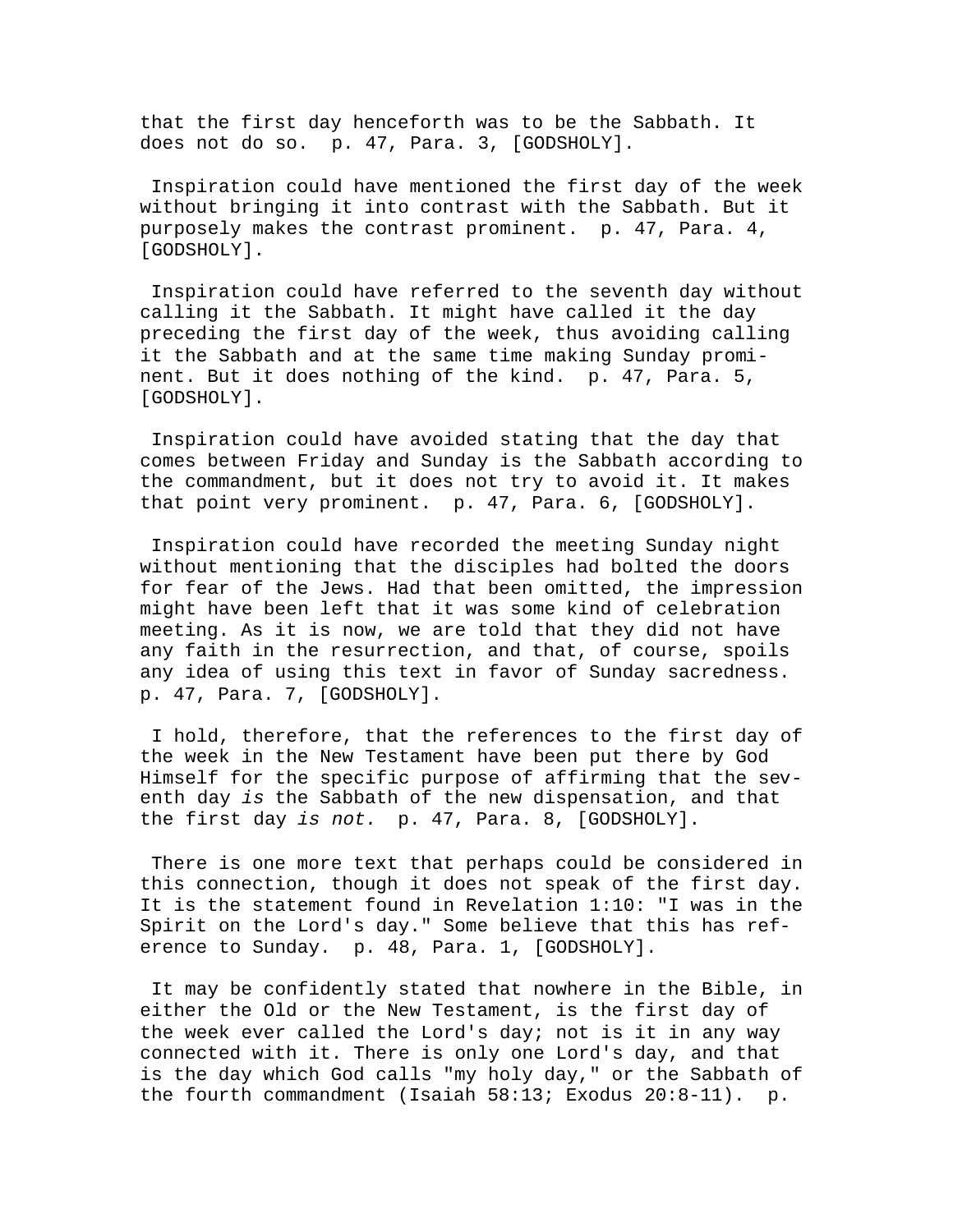48, Para. 2, [GODSHOLY].

 John was "in the isle . . . called Patmos, for the word of God, and for the testimony of Jesus Christ" (Revelation 1:9). As a prisoner he might have been put to work in the copper mines of the island, of which there were many and which were worked by slave and prison labor. Probably, though, because of his age, he was not required to work at all. In any event, on the Lord's day, the blessed day that he so often had enjoyed with the Master, the seventh day of the week, God revealed Himself to John, and gave him those visions that have been the study of God's children ever since. p. 48, Para. 3, [GODSHOLY].

 As stated, there is no Biblical ground whatever for calling Sunday the Lord's day. Such a contention rests on extra-Biblical grounds that no true Protestant can accept. I rest the case there. p. 48, Para. 4, [GODSHOLY].

 *Some Questions Answered.* p. 49, Para. 1, [GODSHOLY].

 *Doctrinal Catechism?* p. 49, Para. 2, [GODSHOLY].

 *Has the Law Been Abrogated?* p. 49, Para. 3, [GODSHOLY].

 THE QUESTION as to whether the law has been abrogated has already been partially answered elsewhere. Is there any statement from the mouth of Christ Himself that answers the question? This is important, for it must be clear to all that if the law has been abrogated or changed, then we are entirely out of order in making any argument based on an annulled law. If, on the other hand, the law has not been changed, not even in the smallest particular, then we have every reason to emphasize the Ten Commandments and consider them binding. We therefore ask Christ: Has the law of Ten Commandments been abrogated or changed? p. 49, Para. 4, [GODSHOLY].

 The answer comes right back: "Think not that I am come to destroy the law, or the prophets: I am not come to destroy, but to fulfil. For verily I say unto you, Till heaven and earth pass, one jot or one tittle shall in no wise pass from the law, till all be fulfilled. Whosoever therefore shall break one of these least commandments, and shall teach men so, he shall be called the least in the kingdom of heaven; but whosoever shall do and teach them, the same shall be called great in the kingdom of heaven" (Matthew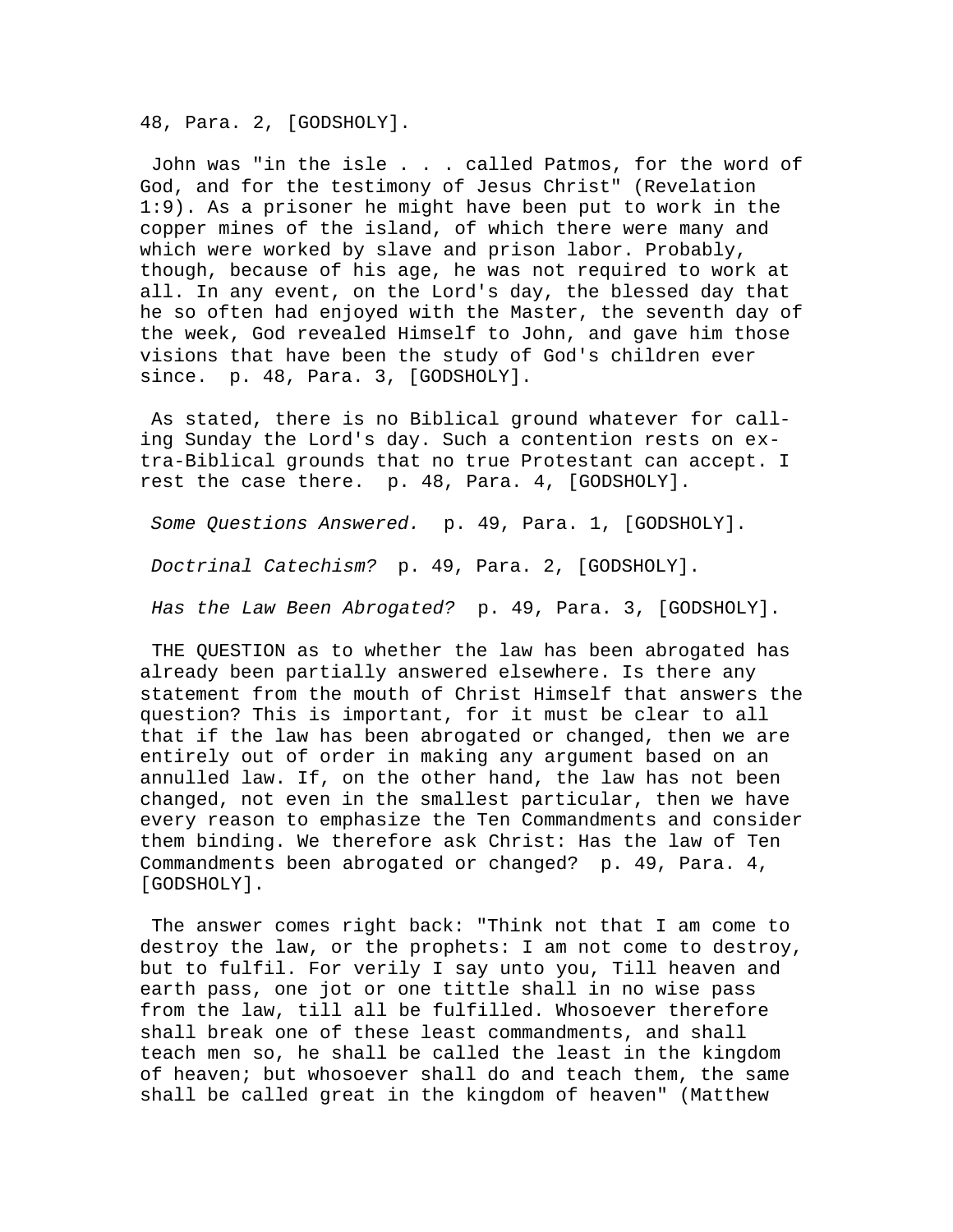5:17-19). p. 49, Para. 5, [GODSHOLY].

 These are familiar words. They are understandable. Christ here tells us that not one jot or tittle, not the least word or letter, has been changed. Words could not make this plainer. p. 49, Para. 6, [GODSHOLY].

 To this the apostles agree. We quote from Paul, John, and James: p. 49, Para. 7, [GODSHOLY].

 "Do we then make void the law through faith? God forbid: yea, we establish the law" (Romans 3:31). p. 49, Para. 8, [GODSHOLY].

 "He is the propitiation for our sins: and not for our's only, but also for the sins of the whole world. And hereby we do know that we know him, if we keep his commandments" (1 John 2:2, 3). p. 49, Para. 9, [GODSHOLY].

 "By this we know that we love the children of God, when we love God, and keep his commandments. For this is the love of God, that we keep his commandments: and his commandments are not grievous" (1 John 5:2, 3). p. 50, Para. 1, [GOD-SHOLY].

 "But whoso looketh into the perfect law of liberty, and continueth therein, he being not a forgetful hearer, but a doer of the work, this man shall be blessed in his deed" (James 1:25). p. 50, Para. 2, [GODSHOLY].

 "If ye fulfil the royal law according to the scripture, Thou shalt love thy neighbour as thyself, ye do well: but if ye have respect to persons, ye commit sin, and are convinced of the law as transgressors. For whosoever shall keep the whole law, and yet offend in one point, he is guilty of all. For he that said, Do no commit adultery, said also, Do not kill. Now if thou commit no adultery, yet if thou kill, thou are become a transgressor of the law. So speak ye, and so do, as they that shall be judged by the law of liberty" (James 2:8-12). p. 50, Para. 3, [GOD-SHOLY].

 From this it is clear that the apostles had no idea of any change of the law; they stand just where Christ stood. p. 50, Para. 4, [GODSHOLY].

 *The Right to Change the Sabbath.* p. 50, Para. 5, [GOD-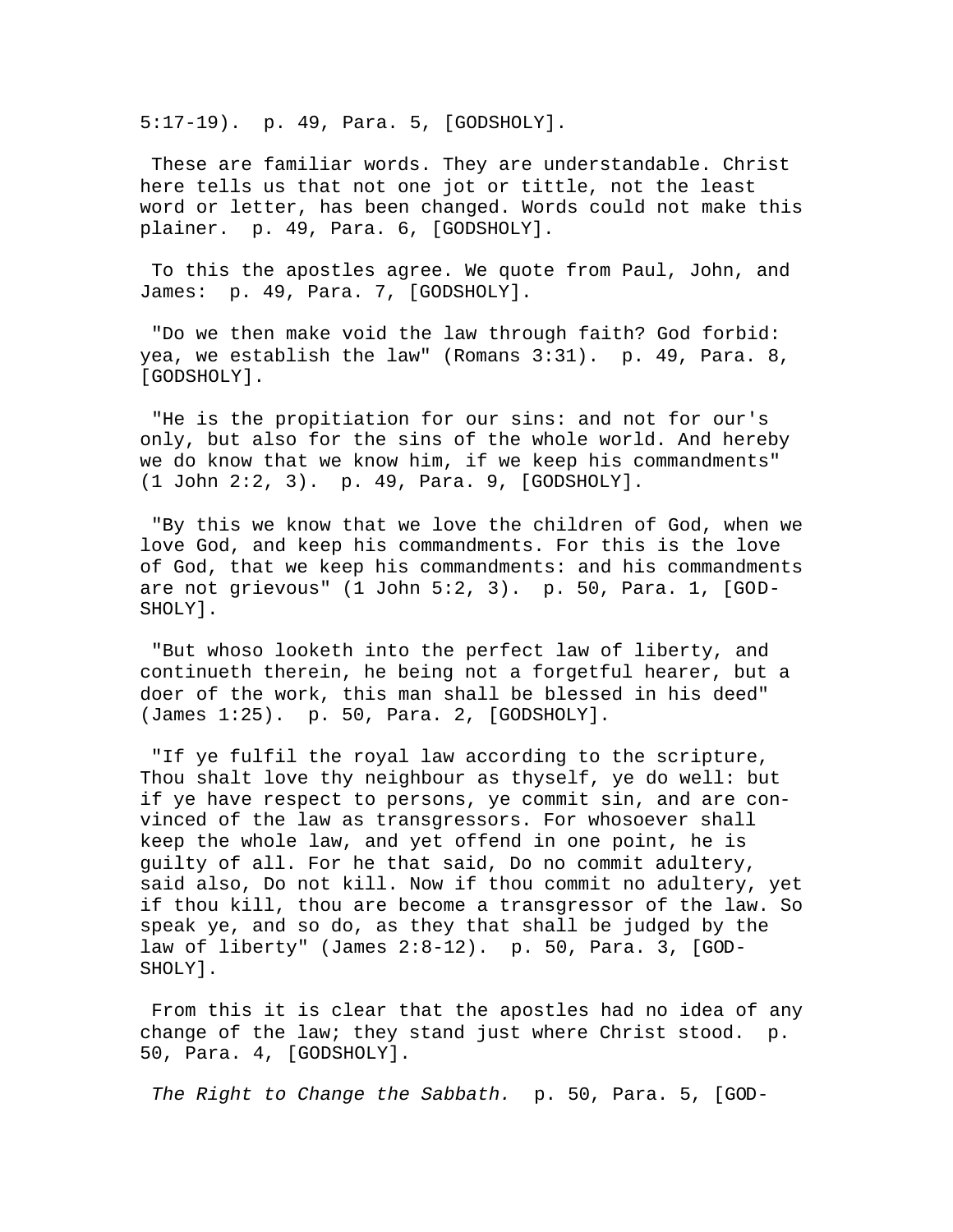SHOLY].

 Here is the second question we are to consider: Did God know that a power should arise that would claim the right to change the commandments of God? If so, should no God have forewarned His people; should not God have said something about it in the Bible, so that we might know that He was not taken by surprise but knew what was coming and had provided for it? p. 50, Para. 6, [GODSHOLY].

 To this answer is that God knows the future, and that hence He knew about the claims which the Papacy would make to change the law of God. A further answer is that God revealed this audacious plan in the Bible long before Christ came to this world. p. 50, Para. 7, [GODSHOLY].

 First, perhaps we should settle the question of whether the Roman Catholic Church makes the claim that it has power to change the law of God, and in particular, the right to change the Sabbath day. This, of course, is a tremendous claim, even a blasphemous claim. We have noted before that Christ says He is Lord of the Sabbath, indicating clearly thereby that He denies the right of anyone to tamper with the Sabbath. He knew that there would arise men who would claim the power to change the ordinances of God. In saying that He is Lord of the Sabbath, He deprives any man of the right to touch it in any way. p. 50, Para. 8, [GODSHOLY].

 There is probably no more convincing testimony regarding the guilt of a person than the confession of the person involved. In obtaining such a confession, there must, of course, be no compulsion; it must be a free act, not brought about through or under duress. If a person who has the use of his faculties is accused of a crime, and of his own free will confesses his part in the transgression, there is every reason to accept the testimony as true. p. 50, Para. 9, [GODSHOLY].

 We shall therefore ask the accused, the Roman Catholic Church, some very definite questions, or rather and better, we shall let the church ask its own questions and answer them. p. 51, Para. 1, [GODSHOLY].

 *The Claims of the Papacy.* p. 51, Para. 2, [GODSHOLY].

 "Q.*--Which is the Sabbath day?* p. 51, Para. 3, [GOD-SHOLY].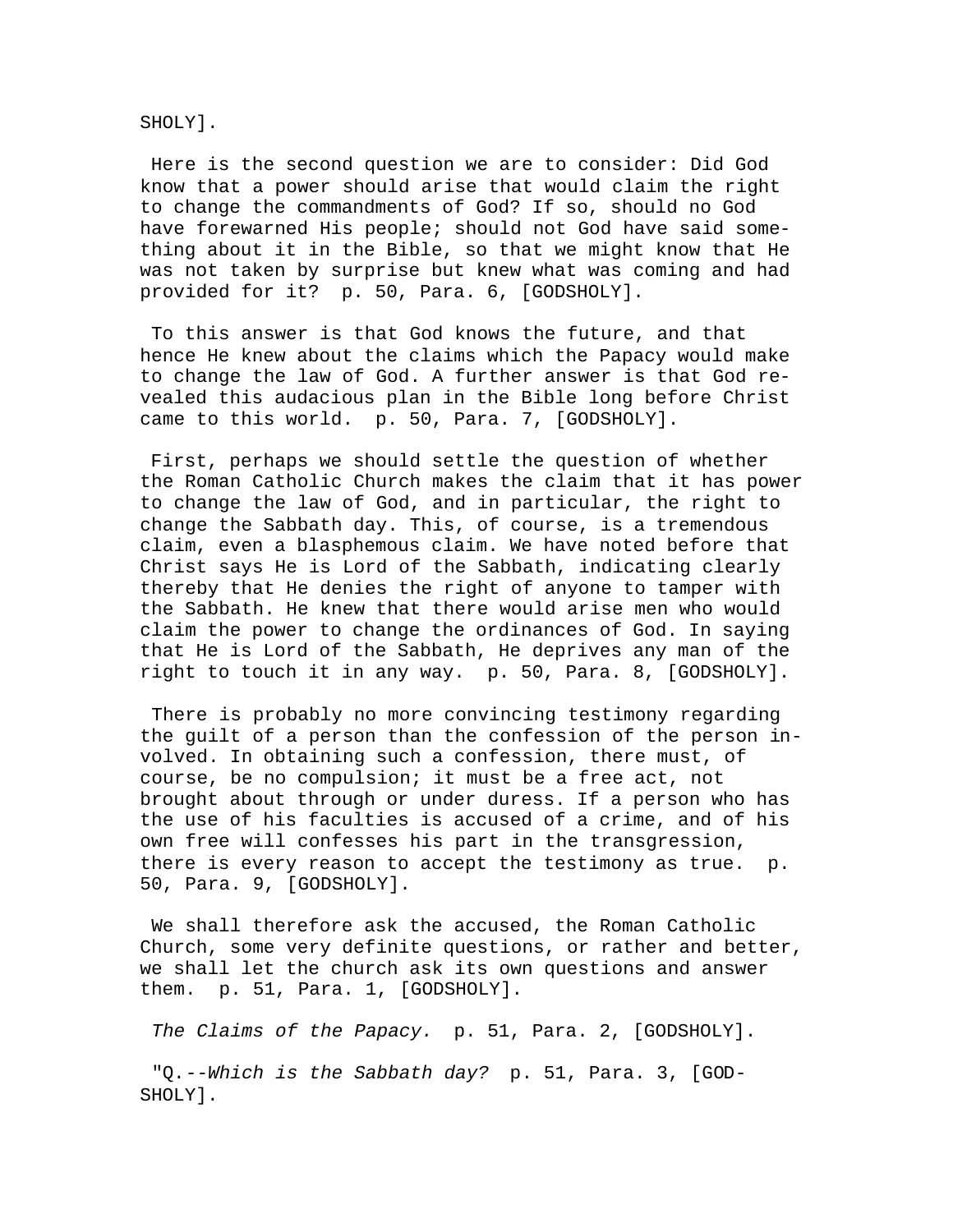"A.--Saturday is the Sabbath day. p. 51, Para. 4, [GOD-SHOLY].

 "Q.*--Why do we observe Sunday instead of Saturday?* p. 51, Para. 5, [GODSHOLY].

 "A.--We observe Sunday instead of Saturday because the Catholic Church [in the Council of Laodicea A. D. 336] transferred the solemnity from Saturday to Sunday."--Rev. Peter Geiermann, C.SS.R., *The Convert's Catechism of Catholic Doctrine* (1946), p. 50. p. 51, Para. 6, [GODSHOLY].

 *Question.*--Has the [Catholic] church power to make any alterations in the commandments of God? p. 51, Para. 7, [GODSHOLY].

 *"Answer.*-- . . . Instead of the seventh day, and other festivals appointed by the old law, the church has prescribed the Sundays and holy days to be set apart for God's worship; and these we are now obliged to keep in consequence of God's commandment, instead of the ancient Sabbath."--Rt. Rev. Dr. Challoner, *Catholic Christian Instructed,* p. 211. p. 51, Para. 8, [GODSHOLY].

 "We Catholics, then, have precisely the same authority for keeping Sunday holy, instead of Saturday, as we have for every other article of our creed; namely, the authority of 'the church of the living God, the pillar and ground of the truth' (1 Tim. 3:15); whereas, you who are Protestants have really no authority for it whatever; for there is no authority for it in the Bible, and you will not allow that there can be authority for it anywhere else. Both you and we do, in fact, follow tradition in this matter; but we follow it, believing it to be a part of God's word, and the church to be its divinely appointed guardian and interpreter; you follow it denouncing it all the time as a fallible and treacherous guide, which often 'makes the commandment of God of none effect.'"--"A Question for All Bible Christians," *Clifton Tracts,* vol. 4, p. 15. p. 51, Para. 9, [GODSHOLY].

 *"Question.*--Have you any other way of proving that the church has power to institute festivals of precept? p. 51, Para. 10, [GODSHOLY].

 *"Answer.*--Had she not such power, she could not have done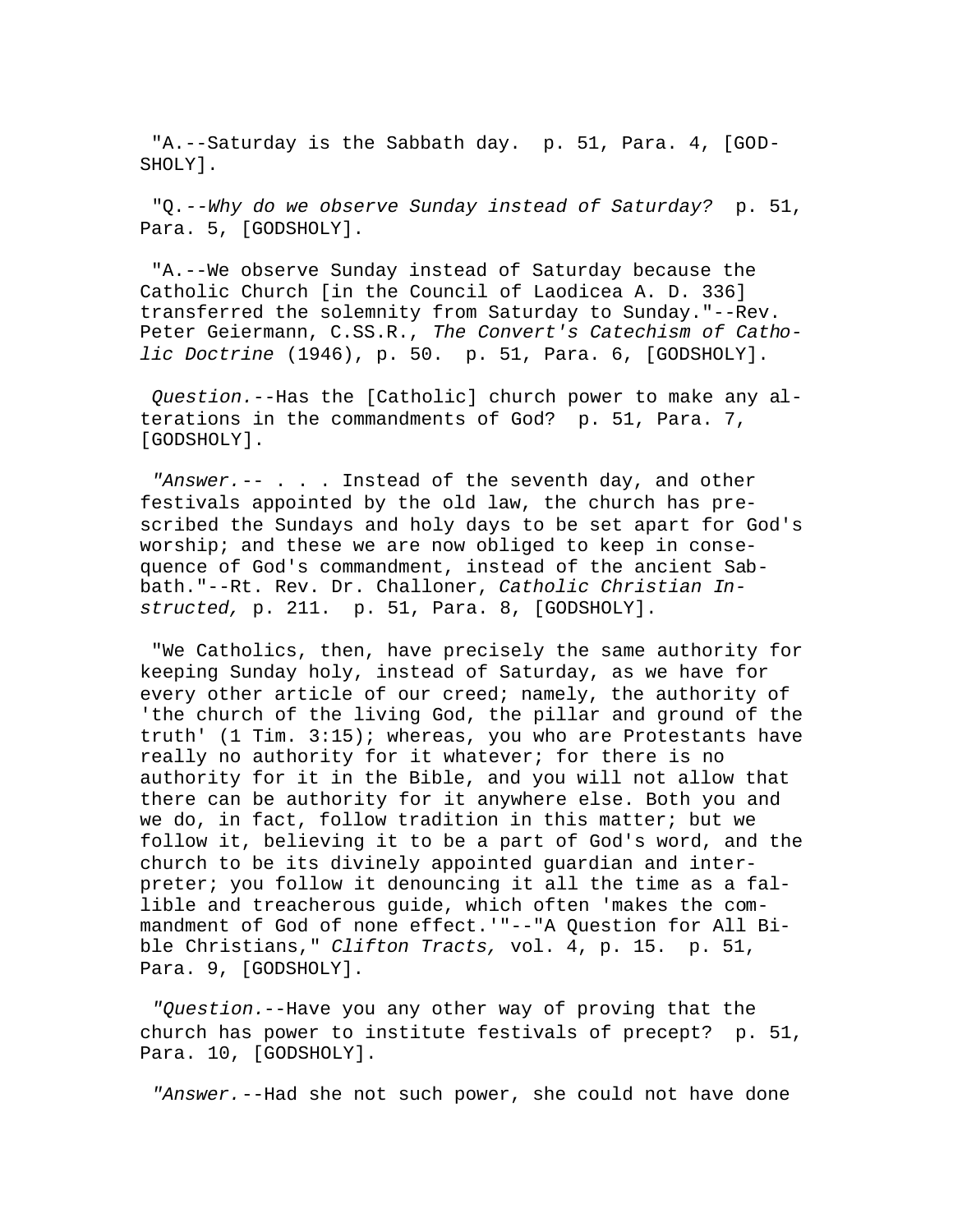that in which all modern religionists agree with her,--she could not have substituted the observance of Sunday, the first day of the week, for the observance of Saturday, the seventh day, a change for which there is no Scriptural authority."--Rev. Stephen Keenan, *A Doctrinal Catechism* (1851), p. 174. p. 52, Para. 1, [GODSHOLY].

 *"Question.*--By whom was it [the Sabbath] changed? p. 52, Para. 2, [GODSHOLY].

 *Answer.*--the governors of the church, the apostles, who also kept it; for St. John was in the Spirit on the Lord's day (which was Sunday). Apoc. 1:10. p. 52, Para. 3, [GOD-SHOLY].

 *Question.*--How prove you that the church hath power to command feasts and holy days? p. 52, Para. 4, [GODSHOLY].

 *Answer.--By the very act of changing the Sabbath into Sunday, which Protestants allow of; and therefore they fondly contradict themselves, by keeping Sunday strictly, and breaking most other feasts commanded by the same church. p. 52, Para. 5, [GODSHOLY].*

 *Question.*--How prove you that? p. 52, Para. 6, [GOD-SHOLY].

 *Answer.*--Because by keeping Sunday, they acknowledge the church's power to ordain feasts, and to command them under sin; and by not keeping the rest [of the feasts] by her commanded, they again deny, in fact, the same power."--Rev. Henry Tuberville, D.D. (R. C.), *An Abridgment of the Christian Doctrine (1833), p. 58. p. 52, Para. 7, [GODSHOLY].*

 How will a Protestant answer this challenge? p. 52, Para. 8, [GODSHOLY].

 "You will tell me that Saturday was the Jewish Sabbath, but that the Christian Sabbath has been changed to Sunday! but by whom? Who has authority to change an express commandment of Almighty God? When God has spoken and said, Thou shalt keep holy the seventh day, who shall dare to say, Nay, thou mayest work and do all manner of worldly business on the seventh day; but thou shalt keep holy the first day in its stead? This is a most important question, which I know not how you can answer. p. 52, Para. 9, [GOD-SHOLY].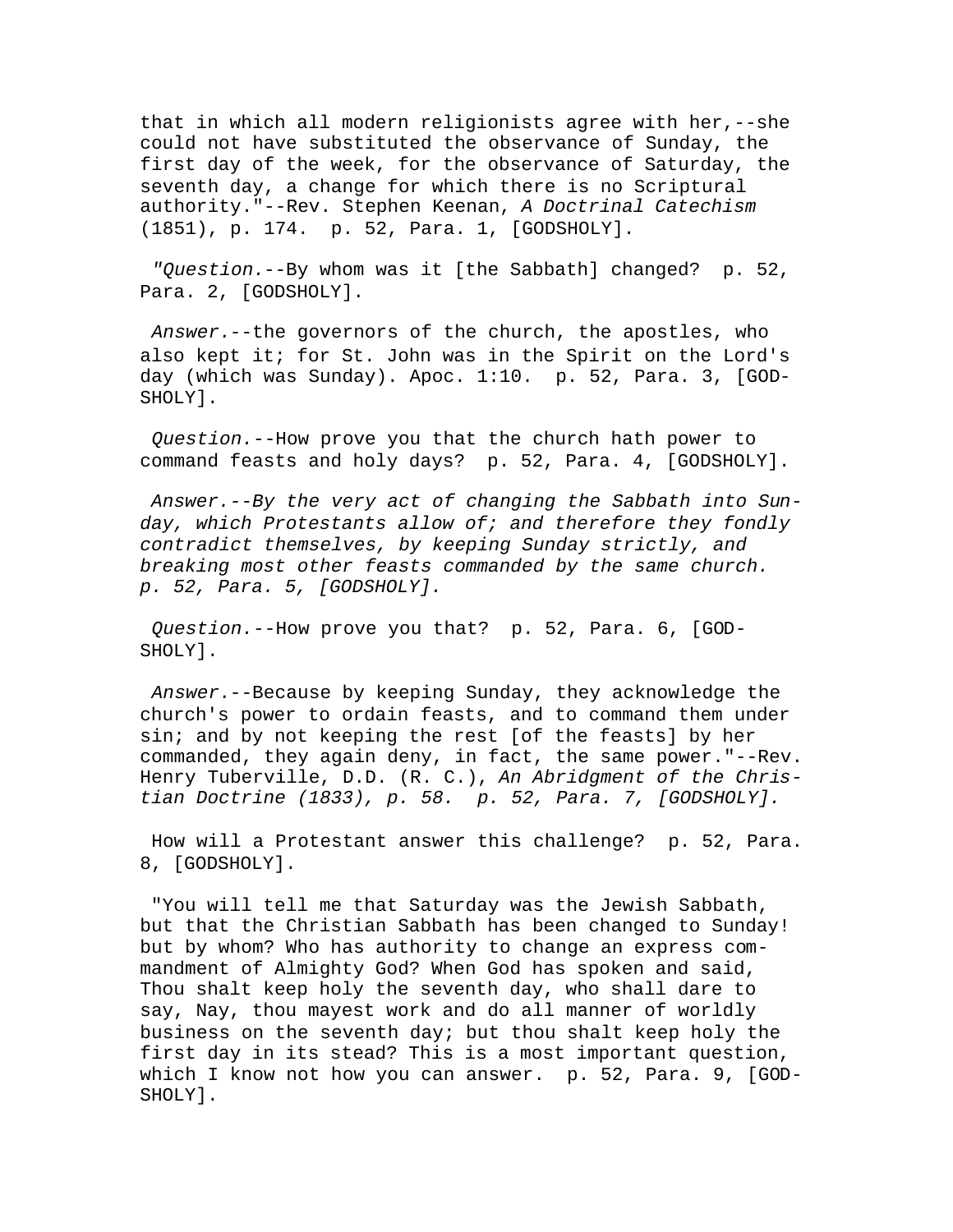"You are a Protestant, and you profess to go by the Bible and the Bible only; and yet in so important a matter as the observance of one day in seven as a holy day, you go against the plain letter of the Bible, and put another day in the place of that day which the Bible has commanded. The command to keep holy the seventh day is one of the ten commandments; you believe that the other nine are still binding; who gave you authority to tamper with the fourth? If you are consistent with your own principles, if you really follow the Bible and the Bible only, you ought to be able to produce some portion of the New Testament in which this fourth commandment is expressly altered."*--Library of Christian Doctrine: Why Don't You Keep Holy the Sabbath Day?* (R. C.), pp. 3, 4. p. 52, Para. 10, [GODSHOLY].

 These statements from recognized Catholic sources are sufficient to prove the point made, that the Roman Catholic Church not only claims to have changed the law of God as regards the Sabbath commandment, but is proud of the fact, and claims that it has done so by divine authority. The church chides Protestants for keeping the first day of the week, for which there is no scriptural authority but only the edict of the Catholic Church, while the Protestants claim to accept the Bible and the Bible only. p. 53, Para. 1, [GODSHOLY].

 *What Protestants Say.* p. 53, Para. 2, [GODSHOLY].

 It might at this point be interesting to hear what Protestant denominations have to say on this question. Do they recognize the situation as presented by the Roman Catholic Church? Do they know of the claims made, and do they acknowledge them? As long ago as the Protestant Reformation, this was incorporated in the Augsburg Confession: p. 53, Para. 3, [GODSHOLY].

 "They [the Catholics] allege the Sabbath changed into Sunday, the Lord's day, contrary to the decalogue, as it appears; neither is there any example more boasted of than the changing of the Sabbath day. Great, say they, is the power and authority of the church, since it dispensed with one of the ten commandments."*--Augsburg Confession, Art. 28.* p. 53, Para. 4, [GODSHOLY].

 We shall now append quotations from writers who belong to different denominations. They all present the same testi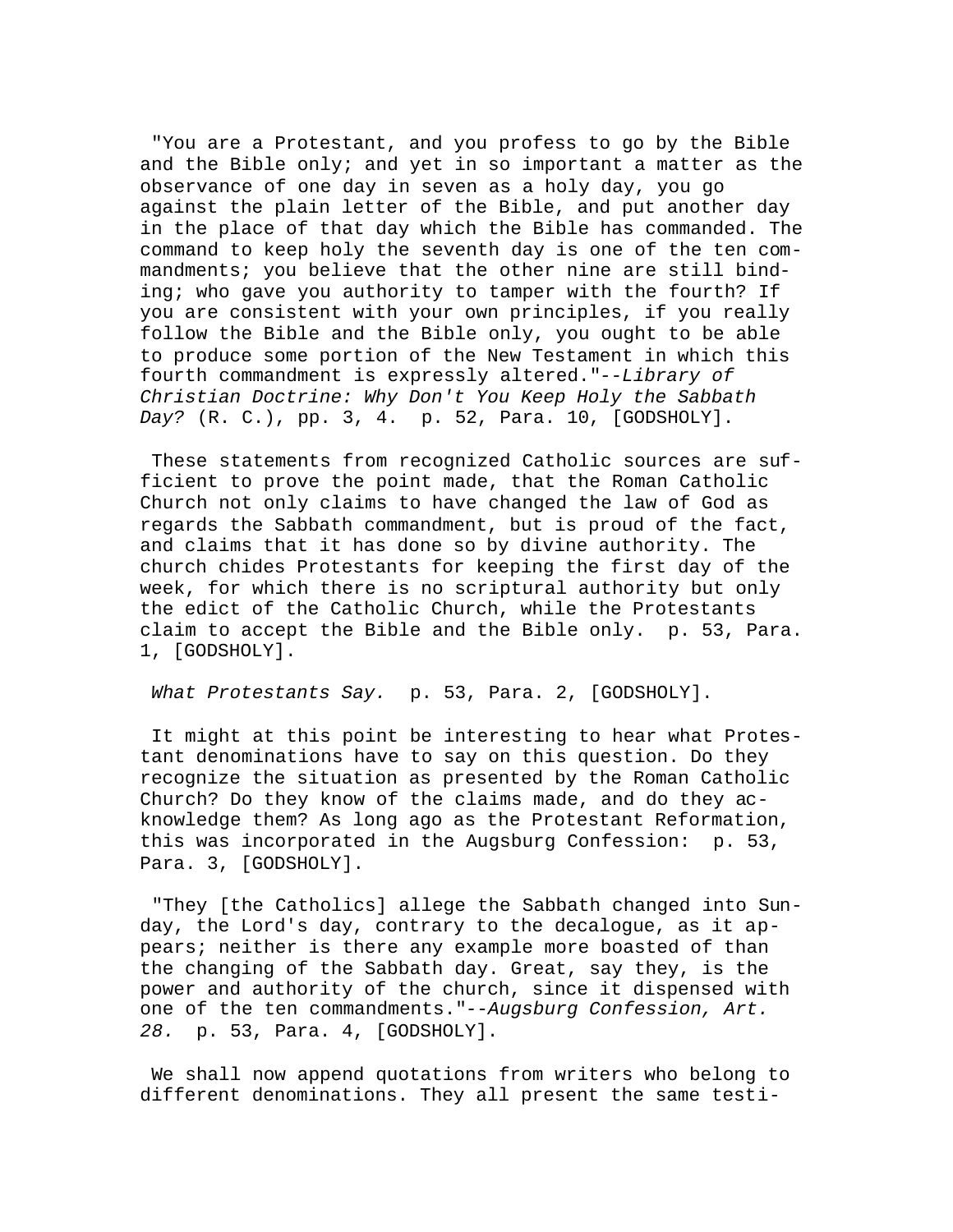mony. p. 53, Para. 5, [GODSHOLY].

 "It is quite clear that, however rigidly or devoutly we may spend Sunday, we are keeping the Sabbath. . . . The Sabbath was founded on a specific, divine command. We can plead no such command for the obligation to observe Sunday. . . . There is not a single sentence in the New Testament to suggest that we incur any penalty by violating the supposed sanctity of Sunday."--R. W. Dale, M.A. (Congregationalist), *The Ten Commandments* (1871), pp. 106, 107. p. 53, Para. 6, [GODSHOLY].

 "There is no word, no hint, in the New Testament about abstaining from work on Sunday. . . . Into the rest of Sunday no divine law enters. . . . The observance of Ash Wednesday or Lent stands on exactly the same footing as the observance of Sunday."--Cannon Eyton (Church of England), *The Ten Commandments (1894), pp. 62, 63, 65. p. 53, Para. 7, [GODSHOLY].*

 "And where are we told in Scripture that we are to keep the first day at all? We are commanded to keep the seventh; but we are nowhere commanded to keep the first day. . . . The reason why we keep the first day of the week holy instead of the seventh is for the same reason that we observe many other things, not because the Bible, but because the church, has enjoined it."--Rev. Isaac Williams, B.D. (Church of England), *Plain Sermons on the Catechism* (1882), vol. 1, pp. 334, 336. p. 53, Para. 8, [GODSHOLY].

 "It is impossible to extort such a sense from the words of the commandment; seeing that the reason for which the commandment itself was originally given, namely, as a memorial of God's having rested from the creation of the world, cannot be transferred from the seventh day to the first; nor can any new motive be substituted in its place, whether the resurrection of our Lord or any other, without the sanction of a divine commandment."*--The Christian Doctrine,* book 2, chap. 7, in *Prose Works of John Milton* (1853), vol. 5, p. 70. p. 54, Para. 1, [GODSHOLY].

 "For if we under the gospel are to regulate the time of our public worship by the prescriptions of the decalogue, it will surely be far safer to observe the seventh day, according to the express commandment of God, than on the authority of mere human conjecture to adopt the first."-- John Milton, *A Treatise on Christian Doctrine;* cited in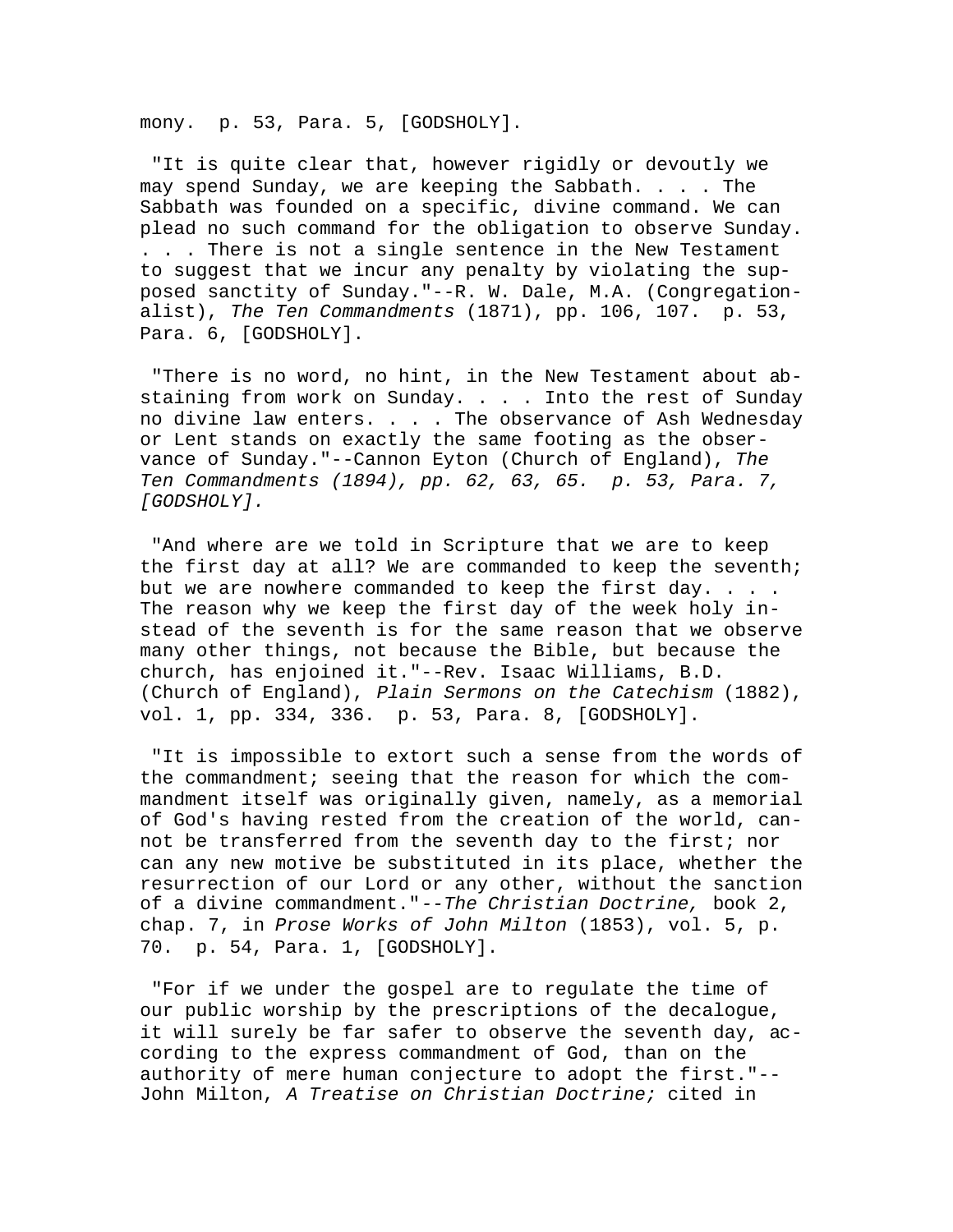Robert Cox, *The Literature of the Sabbath Question* (1865), vol. 2, p. 54. p. 54, Para. 2, [GODSHOLY].

 "I conceive the celebration of this feast [Easter] was instituted by the same authority which changed the Jewish Sabbath into the Lord's day or Sunday, for it will not be found in Scripture where Saturday is discharged to be kept, or turned into the Sunday; wherefore it must be the church's authority that changed the one and instituted the other; therefore my opinion is, that those who will not keep this feast [Easter] may as well return to the observation of Saturday, and refuse the weekly Sunday."--Extract from the Query to the Parliament Commissioners by King Charles II, April 23, 1647; cited in Robert Cox, *Sabbath Laws and Sabbath Duties* (1853), p. 333. p. 54, Para. 3, [GODSHOLY].

 These testimonies all agree that there is no scriptural authority for any change of the Sabbath. They agree also with the Bible on this point; so we accept their testimony as conclusive. p. 54, Para. 4, [GODSHOLY].

 *God's Sign and Seal.* p. 55, Para. 1, [GODSHOLY].

 *The Sabbath a Sign of Sanctification.* p. 55, Para. 2, [GODSHOLY].

 THE SABBATH is not merely a memorial that points back to creation. It is also a sign of the vital power of present accomplishment--a sign of God's power in the transformation of lives, a sign of holiness, of sanctification. p. 55, Para. 3, [GODSHOLY].

 Says God: "Moreover also I gave them my sabbaths, to be a sign between me and them, that they might know that I am the Lord that sanctify them" (Ezekiel 20:12). "Hallow my sabbaths; and they shall be a sign between me and you, that ye may know that I am the Lord your God" (verse 20). "Verily my sabbaths ye shall keep: for it is a sign between me and you throughout your generations; that ye may know that I am the Lord that doth sanctify you" (Exodus 31:13). These texts definitely connect the Sabbath and sanctification. The one is a sign of the other. p. 55, Para. 4, [GOD-SHOLY].

 Some may wonder what connection there can be between the Sabbath and the Holy Spirit, between sanctification and the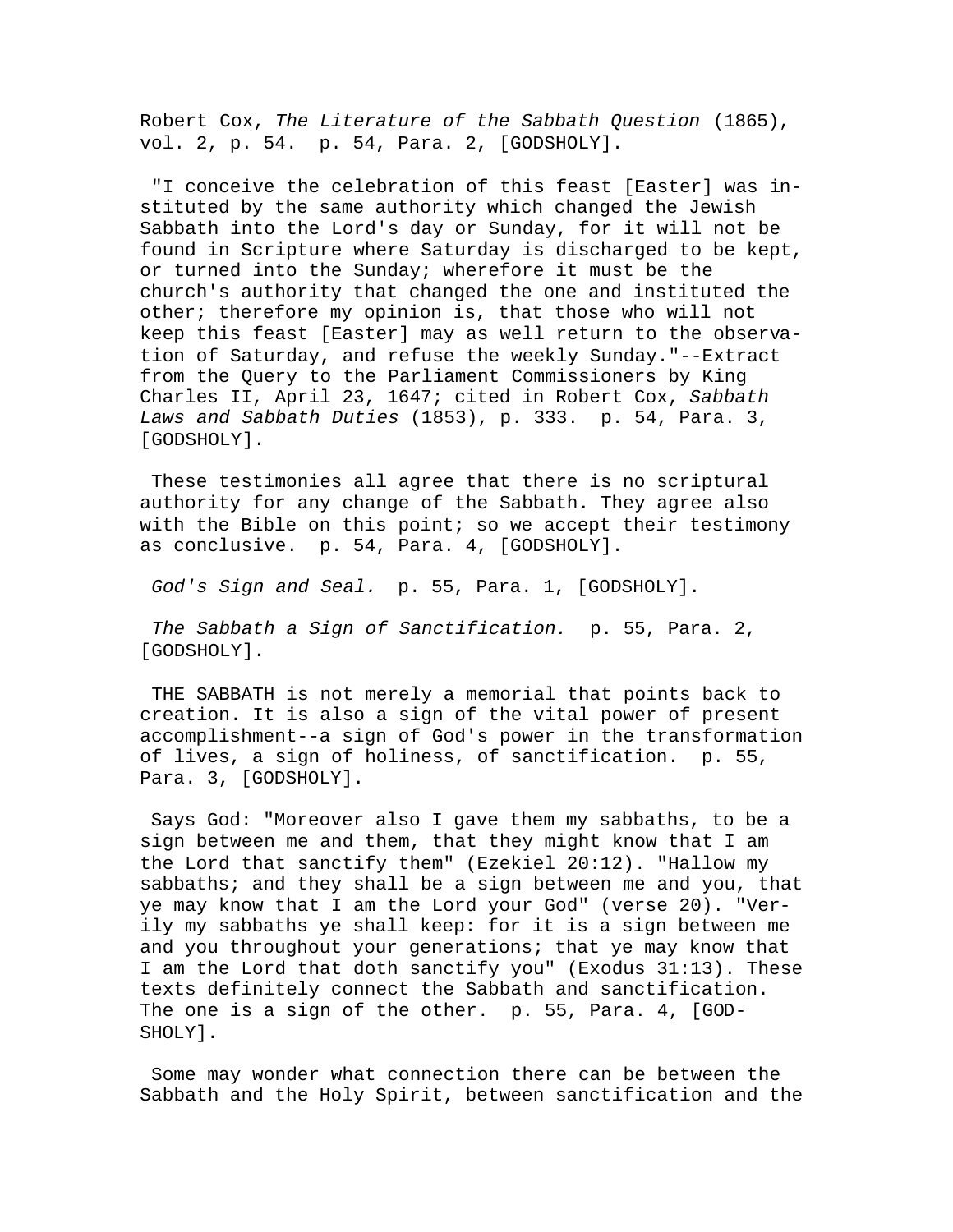keeping of a day. How can the Sabbath be a sign that the Lord "doth sanctify you"? Let us consider this. p. 55, Para. 5, [GODSHOLY].

 Sanctification is the power of God in the individual life so applied that the entire being becomes dedicated to God and His service. It is a Spirit-directed life under the absolute control of God, perfectly yielded and consecrated. It embraces an intense desire for communion with God, a thirsting after the courts of the Lord, a hungering after the divine word that is all-consuming. Christ expressed it in these words: "The zeal of thine house hath eaten me up" (John 2:17). p. 55, Para. 6, [GODSHOLY].

 Such a life is not an accident, nor is it brought about by the effort or desire of man. It is all of God, who works in us both to will and to do according to His good pleasure. When God has finished His work in us, when He has reproduced is own image in the soul, He puts His seal of approval upon the consecrated life. "He which stablisheth us with you in Christ, and hath anointed us, is God; who hath also *sealed* us, and given the earnest of the Spirit in our hearts" (2 Corinthians 1:21, 22). Those who are thus sealed, are "sealed with that holy Spirit of promise," "sealed unto the day of redemption" (Ephesians (1:13; 4:30). The Sabbath is the sign of this sanctification. "It is a sign between me and you throughout your generations; that ye may know that I am the Lord that doth sanctify you" (Exodus 31:13). It is God's stamp of approval, impressed upon the heart by the Spirit of God. p. 55, Para. 7, [GOD-SHOLY].

 For the Sabbath to be a sign of sanctification, it must of course include more than the mere abstinence from labor on a certain day. It is in a very vital sense true, that no unregenerate man can keep the Sabbath holy. He may cease from his common duties, he may even attend divine service, but this does not ensure his entering into the rest of God. Only a Christian can do this. Only "we which have believed do enter into rest (Hebrews 4:3). Hence only he who is himself holy can keep the Sabbath holy. True Sabbathkeeping is a spiritual service that can be rendered only by a Spiritfilled person. p. 56, Para. 1, [GODSHOLY].

 God takes cognizance of the thoughts and intents of the heart as well as the outward appearance. As baptism presupposes a spiritual preparation and condition, lest it become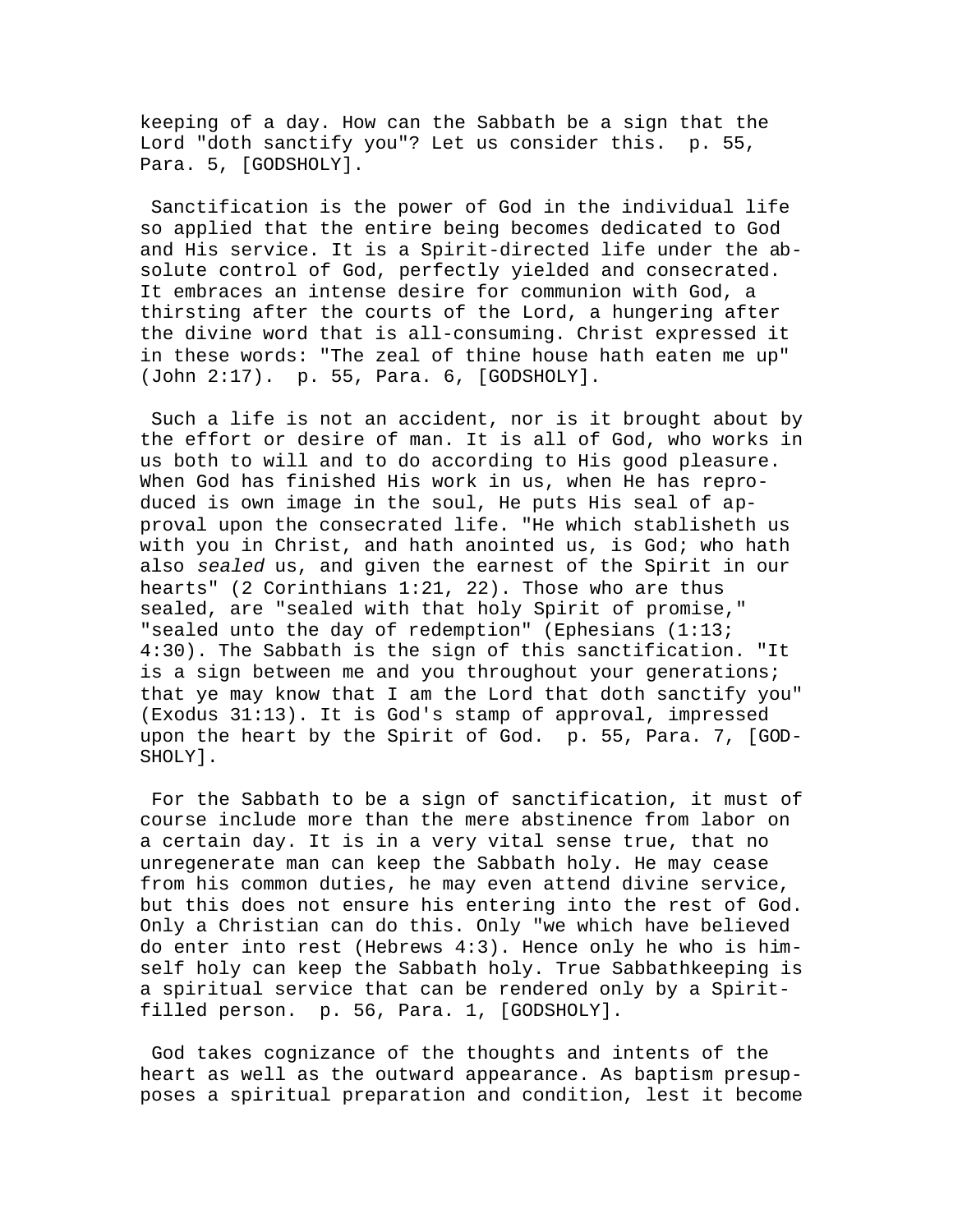merely the washing away of the filth of the flesh, so true Sabbathkeeping presupposes a spiritual preparation and condition, lest the Sabbath become merely a day of indolence and useless inactivity. Let it ever be kept clearly in mind that Sabbath observance is not primarily bodily rest. On the contrary, in many cases it demands greater physical exertion than is required on other days. p. 56, Para. 2, [GODSHOLY].

 To keep the Sabbath day holy means to enter into rest, God's rest. "He that is entered into his rest, he also hath ceased from his own works, as God did from his" (Hebrews 4:10). God did not rest because He was weary. "The everlasting God, the Lord, the Creator of the ends of the earth, fainteth not, neither is weary" (Isaiah 40:28). "God did rest the seventh day from all his works," but the rest was first of all a spiritual rest (Hebrews 4:4). Even when Adam rested with God that first Sabbath, his rest was not demanded by physical exhaustion. It was primarily a rest with God, a spiritual experience, a day of communion and instruction. p. 56, Para. 3, [GODSHOLY].

 These considerations make it clear that true Sabbathkeeping involves complete dedication to God. The Sabbath is a bit of heaven transferred to this earth. It is a small sample of what heaven will be. The man who keeps it as God would have it kept, must be at peace with God. Not only or merely must his body rest. Rather, his whole soul, body, and spirit must for that day be used in God's service, and everything worldly be shut out. p. 56, Para. 4, [GOD-SHOLY].

 The mind is probably the last thing of which we will gain complete control. Most Christians can control--some to greater, some to a lesser, degree--their body and its lusts. Some can control their tongue and their temper, though many fail in this. Few there are, if any who have reached the standard set by the apostle Paul, who considers the power of God sufficient "to the pulling down of strongholds; casting down imaginations, and every high thing that exalteth itself against the knowledge of God, and bringing into captivity every thought to the obedience of Christ" (2 Corinthians 10:4, 5). p. 57, Para. 1, [GODSHOLY].

 It is no light thing to bring our thoughts into captivity. Who has not caught himself in church thinking of things utterly unconnected with worship? It is possible for a person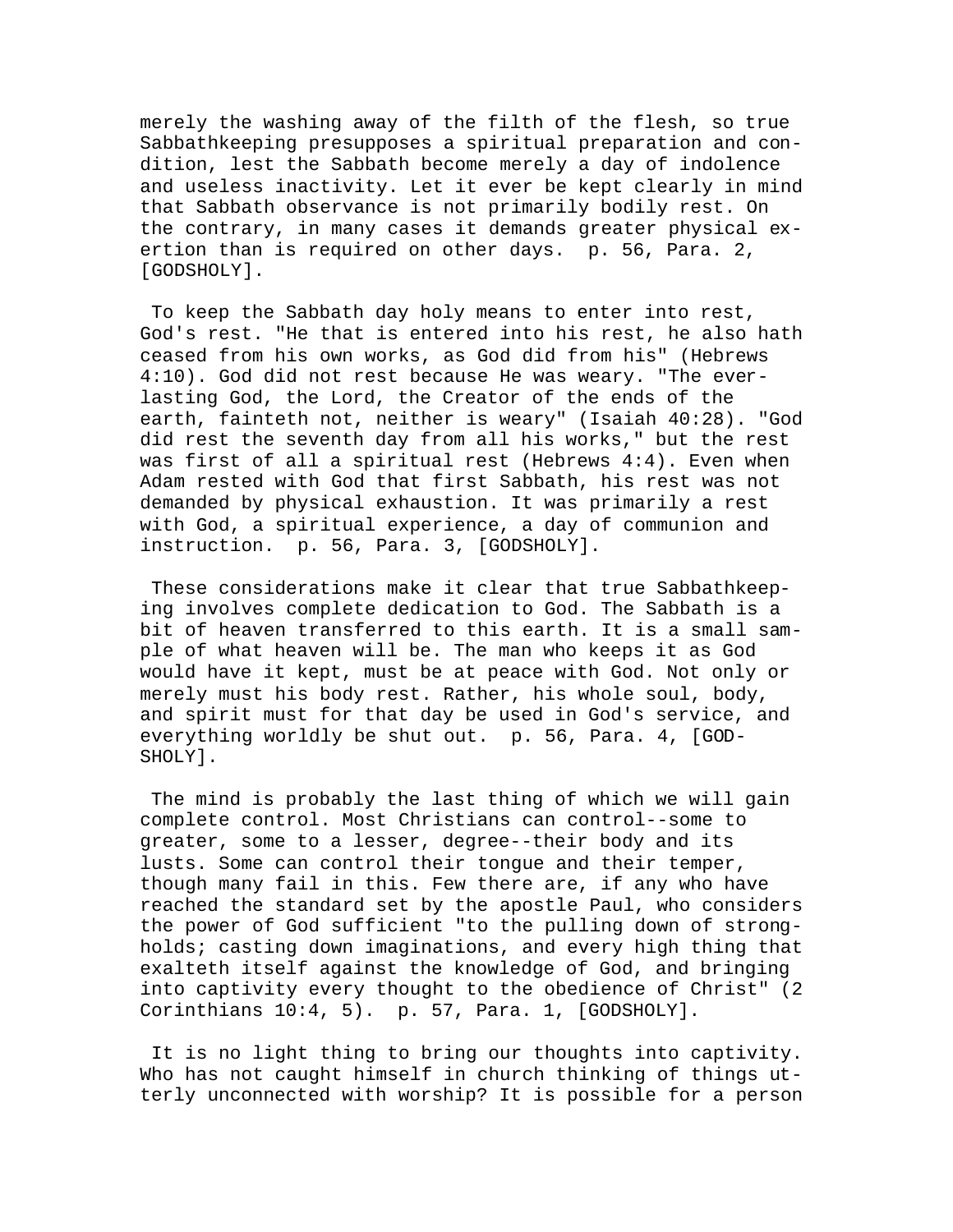to attend divine service on the Sabbath, but his real self, his heart, his mind, his thoughts, be far away. It takes tremendous control, greater than is possible for a human being in any strength he may have of himself, to control his mind. Yet Sabbathkeeping that does not include heart and mind is not Sabbathkeeping in the highest sense. p. 57, Para. 2, [GODSHOLY].

 In perplexity we may all ask, How can this form of Sabbathkeeping be brought about? Is this not an impossible standard? To this it may be answered that we have probably been satisfied with too low a standard of Sabbath observance. Some think that it is sufficient for them to go to church Sabbath morning, and when they have done this, they feel free to do as they please the rest of the day. Others are more conscientious. They would not desecrate the day either by unnecessary traveling and sight-seeing, or by sleeping the precious hours away. Despite this, they find that their minds wander, and that there is little Sabbath in the soul. At times their minds run wild and must be called back again, but even with the best of intentions, they are unable to bring their thoughts into captivity to Christ. Sabbathkeeping in its highest sense includes a mind *stayed* upon God, a *mind* that keeps the Sabbath as well as the *body.* p. 57, Para. 3, [GODSHOLY].

 To exercise the mind so that it will be stayed upon God is one purpose of the Sabbath. It is a day that should be used in the exercise of godliness, in communion with God, in practicing the presence of God. The man who succeeds in this, who really keeps the Sabbath with all there is of him, has reached the goal God has set for him. He is sanctified, he has reached God's standard. God can put His seal of approval upon him, place His name in his forehead, and exhibit him to the world as a finished product of what Christianity can do for a man. Such a man has used the Sabbath for its intended purpose; it has accomplished for him what God had in mind; it has become the sign and seal of sanctification, and God owns him as His. p. 57, Para. 4, [GODSHOLY].

 "I gave them my sabbaths, to be a sign between me and them, *that they might know* that I am the Lord that sanctify them" (Ezekiel 20:12). As men on the Sabbath are instructed in righteousness as they attend worship; as God graciously comes near on that day as on no other; as sins are revealed to them, that they might renounce them; as holiness is held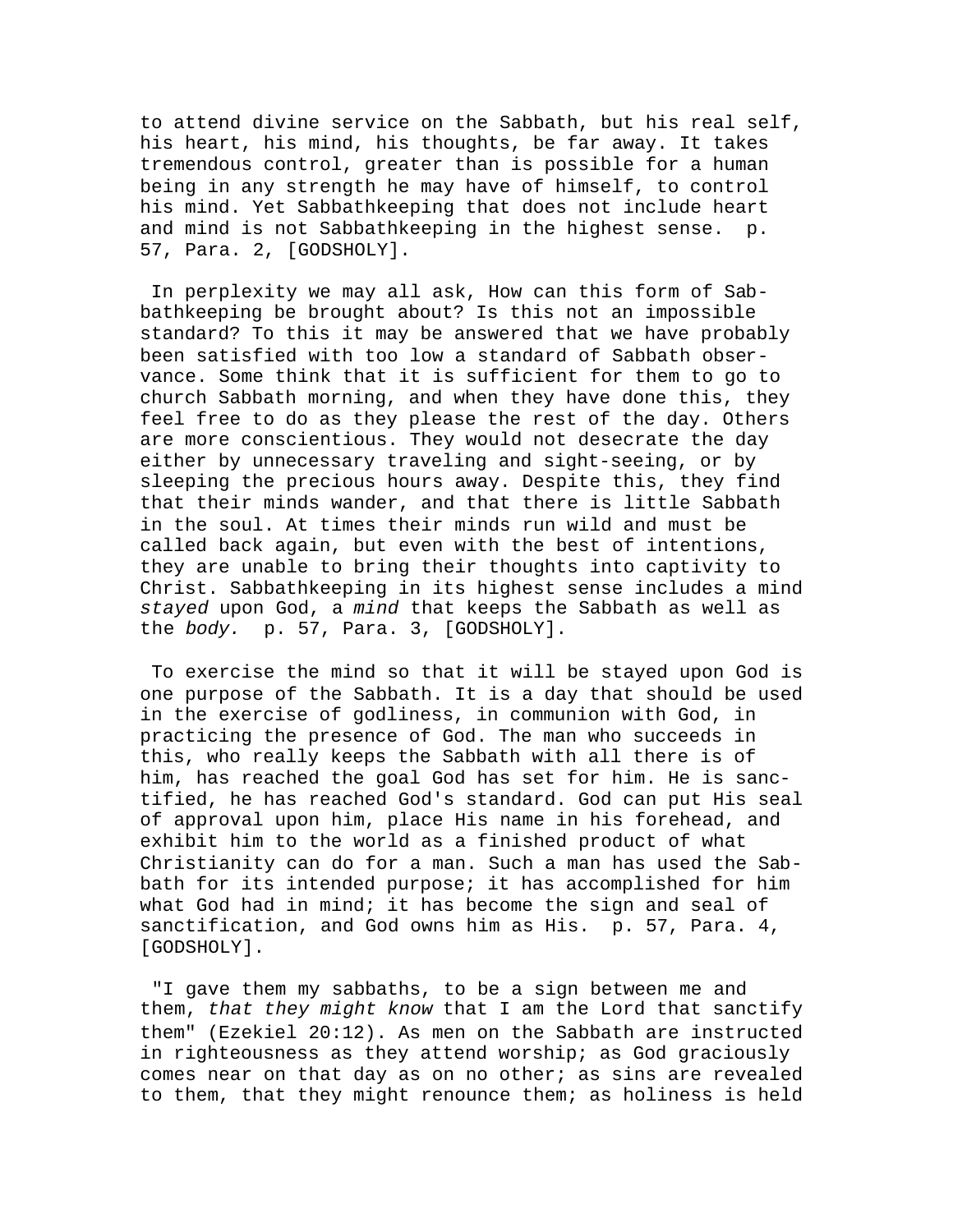up before them as possible of accomplishment; as the conviction comes to them that Sabbathkeeping must include heart, mind, and soul as well as body; as it suddenly dawns on them that every thought must be brought into captivity to Christ; as the standard is constantly lifted and they cry out unto God for help, men begin to realize the tremendous influence that Sabbathkeeping has upon Christianity. Soon they realize how closely sanctification is bound up with the Sabbath, and how the Sabbath can be a sign *that they might know* that the Lord is their sanctifier. To them Sabbathkeeping and sanctification become synonymous, for they realize that only the man who is completely sanctified can keep the Sabbath as God would have it kept. p. 58, Para. 1, [GODSHOLY].

 While we have stressed the spiritual aspect of the Sabbath, and that it is a sign between God and His people, from another viewpoint the Sabbath is a sign to the world. Between God and His people the Sabbath is a sign of sanctification; between God's people and the world the Sabbath is a sign of separation, a mark of distinction between those who obey God, who have come out of the world to enter the heavenly rest, and those who are careless and disobedient. As verily as God in olden times used the Sabbath to "prove them, whether they will walk in my law, or no," so God uses the Sabbath now (Exodus 16:4). This becomes evident from a study of the last church as it is characterized in the book of Revelation. p. 58, Para. 2, [GODSHOLY].

 *The Last Church.* p. 58, Para. 3, [GODSHOLY].

 The fourteenth chapter of Revelation brings to view a people who stand with the Lamb upon Mount Zion. They are without guile, they are without fault, they are wholly dedicated to God, they follow the Lamb whithersoever He goeth (verses 1-4). These same people are mentioned in chapter seven as having been sealed with the seal of the living God in their foreheads, and in chapter fourteen they are seen with the Father's name written there (Revelation 7:1-4). Evidently there is a close connection between the Father's name and the seal. p. 58, Para. 4, [GODSHOLY].

 The Holy Spirit is closely connected with the seal of God. "Ye were sealed with that holy Spirit of promise" (Ephesians 1:13). "Grieve not the holy Spirit of God, whereby ye are sealed unto the day of redemption" (Ephesians 4:30). p. 59, Para. 1, [GODSHOLY].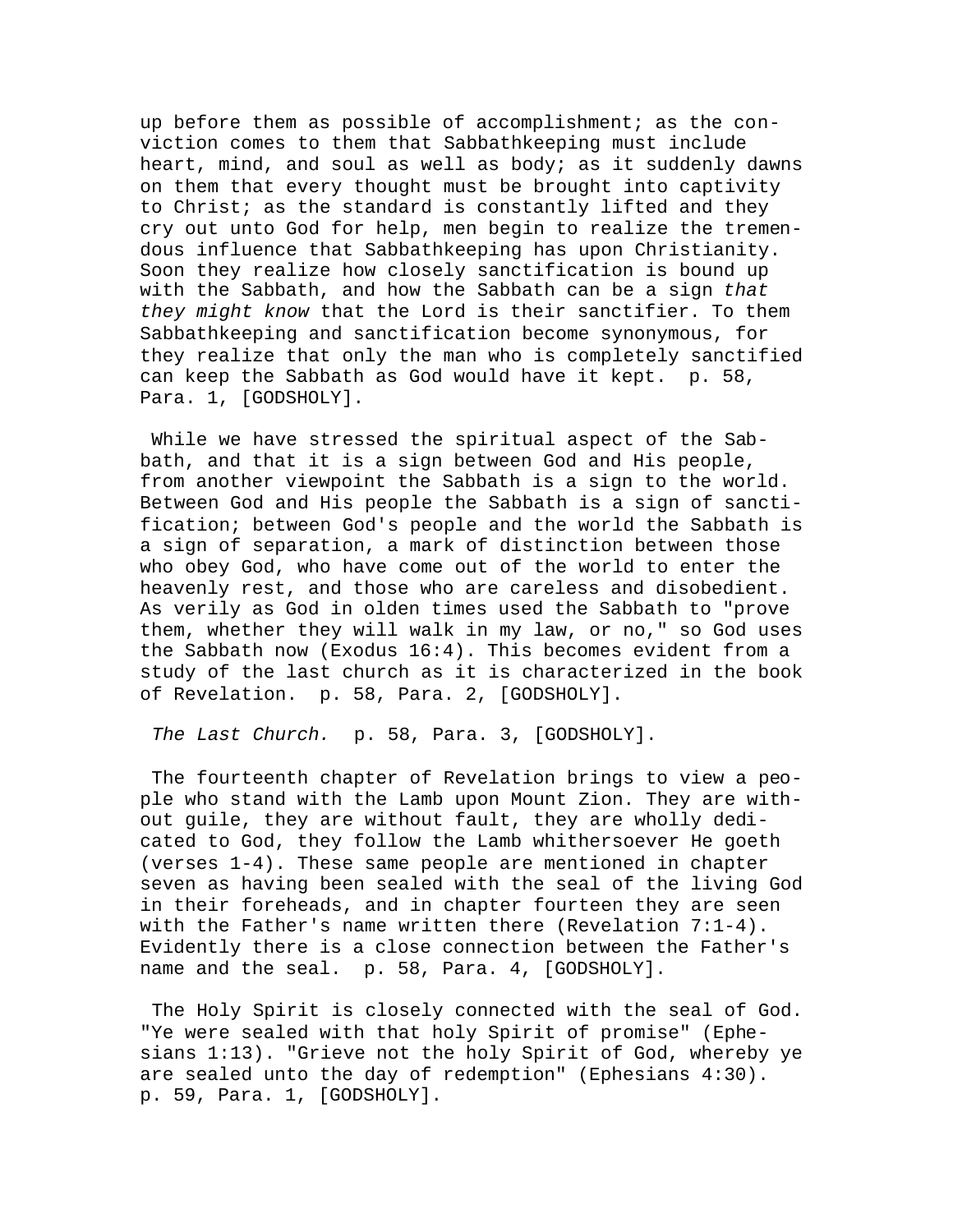It should be noted that while these passages do not state that the Holy Spirit Himself is the seal, they do assert that the Spirit is the means that God uses to impress the seal. We are sealed with and by the Spirit of God. p. 59, Para. 2, [GODSHOLY].

 The Greek noun translated "seal" and its verb have in their root meaning the idea of "fencing in," "enclosing," with the purpose of protecting from misappropriation, to keep secure, to preserve. Thus, when a seal is attached to any document, it serves to protect that document from falsification; it fences it in, as it were; attests to its genuineness; and makes fraud hazardous if not impossible. A seal is also a sign of approval, an attestation of truth and genuineness, a mark of authority and ownership. p. 59, Para. 3, [GODSHOLY].

 "Him hath God the Father sealed' (John 6:27). Christ is here speaking of Himself. He declares that He has been sealed by the Father. We understand this to mean that Christ had the approval of the Father, that whatever the Son did satisfied the Father and pleased Him, and that He endorsed Christ's work. p. 59, Para. 4, [GODSHOLY].

 In like manner we understand that the 144,000 mentioned in Revelation have the endorsement of the Father. They are sealed with the seal of the living God; they have the Father's name in their foreheads; they are approved of Him. They are without fault; they keep the commandments of God (Revelation 14:12). p. 59, Para. 5, [GODSHOLY].

 *The Commandments of God.* p. 59, Para. 6, [GODSHOLY].

 This last expression is taken from the book of Revelation, and describes exactly what is needed today. The whole text reads, "Here is the patience of the saints: here are they that keep the commandments of God, and the faith of Jesus" (Revelation 14:12). In this the complete gospel is revealed. Let us examine the statement. p. 59, Para. 7, [GODSHOLY].

 "Here is the patience of the saints." The word *saints* is the same word that is in other places translated "holy," the Greek *hagios.* It is used in such expressions as "Holy Father," "holy child Jesus," "temple of God is holy," "holy and without blemish," "present you holy and unblameable,'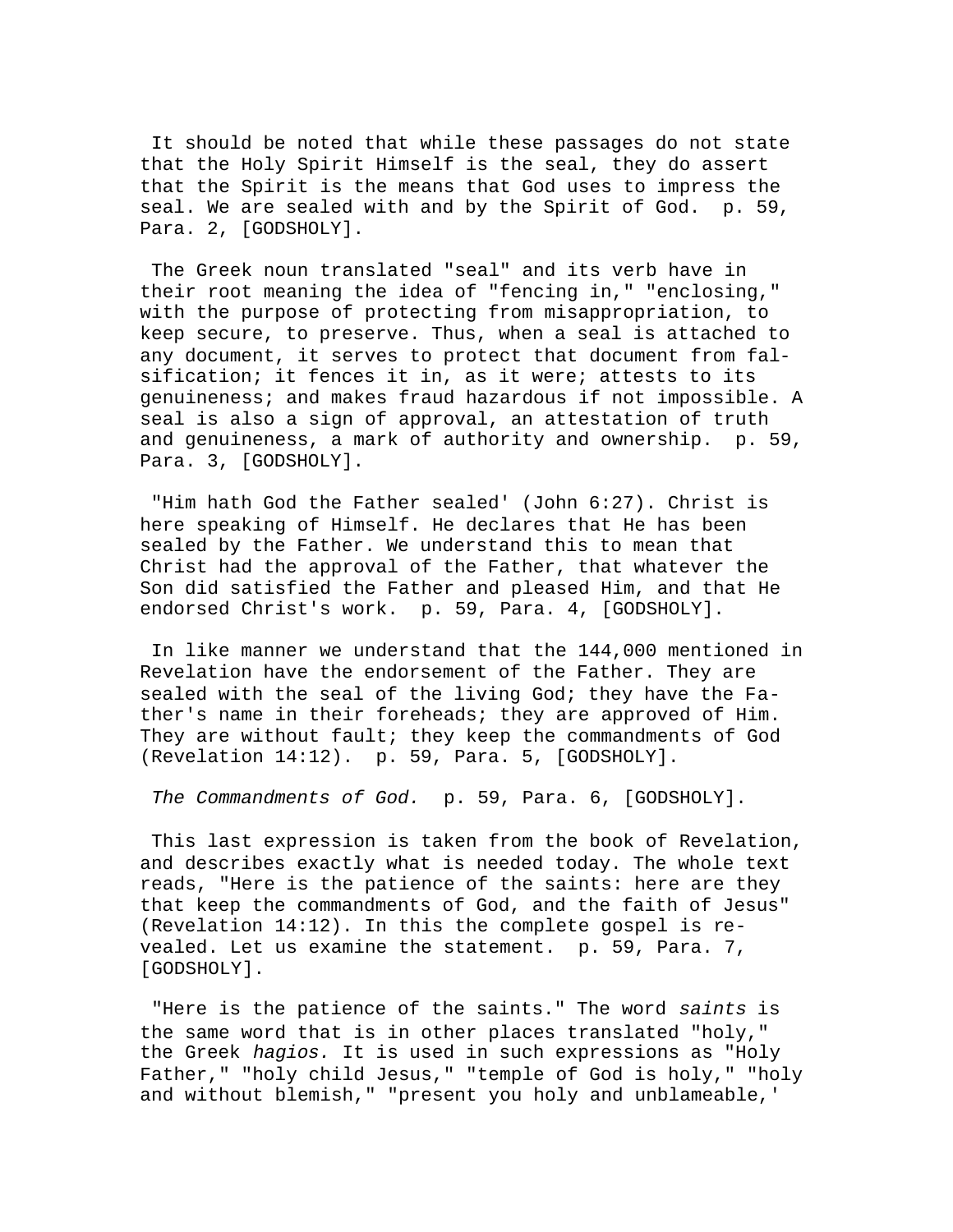"He which hath called you is holy," "holy men of God spake," "holy is his name." (John 17:11; Acts 4:27; 1 Corinthians 3:17; Ephesians 5:27; Colossians 1:22; 1 Peter 1:15; 2 Peter 1:21; Luke 1:49.) We are therefore safe in believing that the ones here spoken of are saints in the truest sense, that they are sanctified and holy, without spot, and blameless. p. 59, Para. 8, [GODSHOLY].

 The saints that are thus spoken of keep the commandments of God and the faith of Jesus. To some this may seem like a strange statement, because popular theology does not combine the keeping of the commandments with holiness. Rather, many who claim holiness repudiate utterly the commandments of God, and seem to hold themselves aloof from anything that savors of law. But not so God. When He wishes to define those who are truly holy, when He wishes to point out those who are really holy in the sight of Heaven, He says that they keep the commandments of God. True sanctification and the commandments belong together. p. 60, Para. 1, [GODSHOLY].

 The chapter from which we quote the text under consideration begins by giving a description of the Lamb of God standing on Mount Zion, "and with him an hundred forty and four thousand, having his Father's name written in their foreheads" (Revelation 14:1). They are spoken of as "they which were not defiled with women; for they are virgins. These are they which follow the Lamb whithersoever he goeth. These were redeemed from among men, being the first fruits unto God and to the Lamb. And in their mouth was found no guile: for they are without fault before the throne of God" (verses 4, 5). They are the same as those "that keep the commandments of God, and the faith of Jesus" (verse 12). They are doubtless also the same as those that are mentioned in Revelation 12:17 as "the remnant of her seed, which keep the commandments of God, and have the testimony of Jesus." p. 60, Para. 2, [GODSHOLY].

 This remnant is generally considered to be the last of God's people on earth, those who live just before the appearing of the Son of God in the clouds of heaven. The word *remnant* would seem to indicate this, though we are not dependent upon that expression alone for this view. The whole context gives the same impression. The messages of the three angels mentioned in Revelation 14 are the last messages sent to the earth before the coming of the Lord. Immediately following their proclamation, John says, "I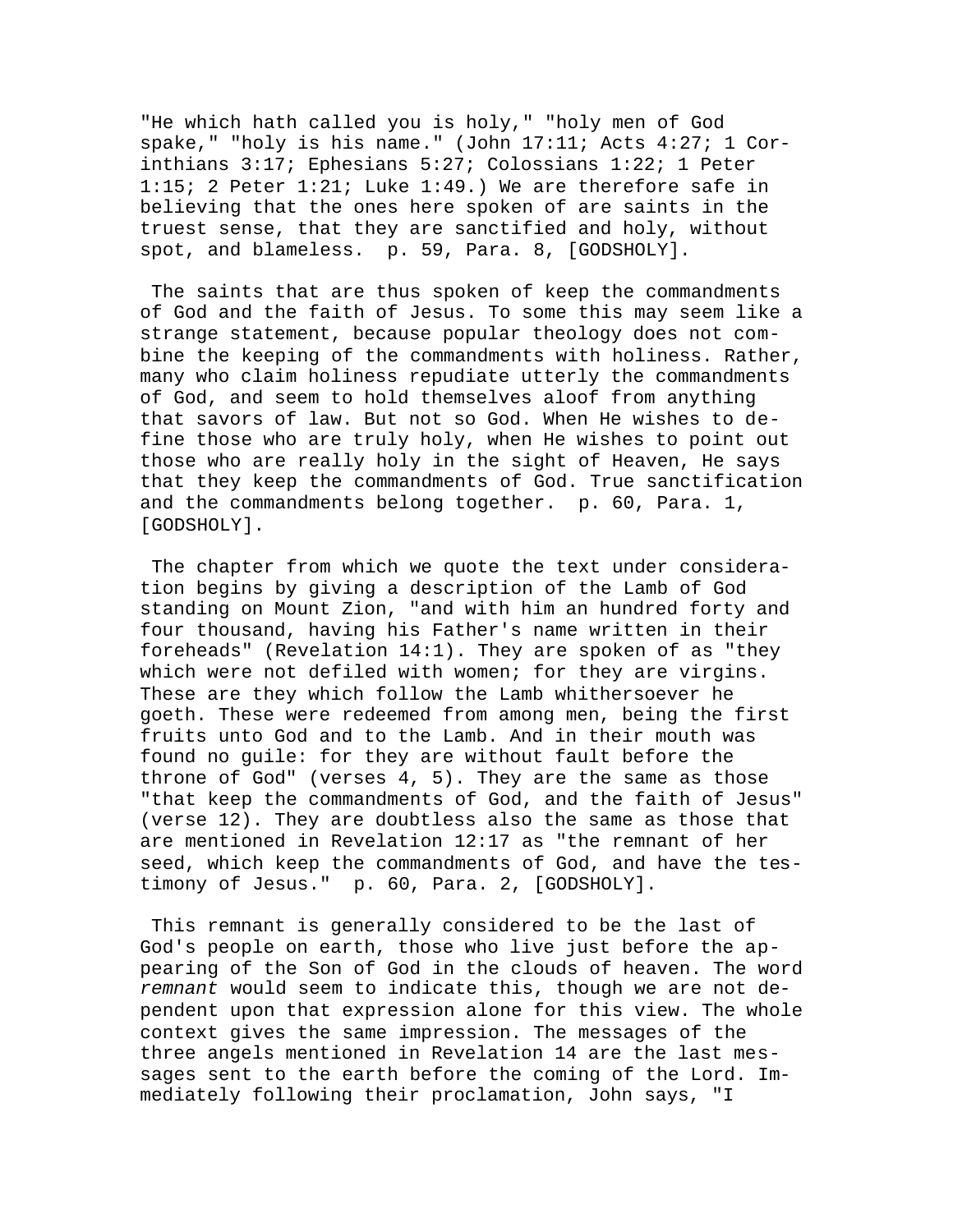looked, and behold a white cloud, and upon the cloud one sat like unto the Son of man, having on his head a golden crown, and in his hand a sharp sickle. . . . And he that sat on the cloud thrust in his sickle on the earth; and the earth was reaped" (verses 14-16). It is clear that the remnant of God's people, those who live just before the coming of the Son of man, the last generation on earth, will have attained unto holiness of life, and they will keep God's commandments. p. 60, Para. 3, [GODSHOLY].

 We believe that we are living near the time when we may expect to see the Son of man come in the clouds of heaven. It is at such a time that the distinguishing mark of those who are sanctified is that they keep the commandments. It is therefore evident that the law must come into its own again. Before a people can be produced who keep the commandments, there must be a preaching of the commandments, there must be a awakening on the part of the people to the binding claims of God's law. We may therefore rightly look for a revival of the study of the law before the coming of the Lord, and this revival will be so widespread as to take in all nations and peoples, out of which the remnant will be taken. p. 61, Para. 1, [GODSHOLY].

 We might expect more than this. As the people study the law, they will naturally have their attention called to the fact that they are not keeping holy the day which the commandment demands. This will lead them to a thorough search for truth, and this search will lead them to other truths which have been hidden for ages and generations. As the truth of the seventh-day Sabbath dawns upon them, they will naturally be led to consider the question of creation, which is closely bound up with it. Being believers in the Bible, they will take their stand upon the account given in Genesis in regard to creation, which is diametrically opposed to any doctrine that is evolutionary in origin or in tendency. p. 61, Para. 2, [GODSHOLY].

 Thus a people will be developed who are Bible Christians. p. 61, Para. 3, [GODSHOLY].

 *Martin Luther.* p. 61, Para. 4, [GODSHOLY].

 More than four hundred years ago a young monk decided to take his stand on the Word of God, whatever the cost. Tradition had been his guide, but henceforth the Word of God, and the Word of God only, would be his lodestar. Whether he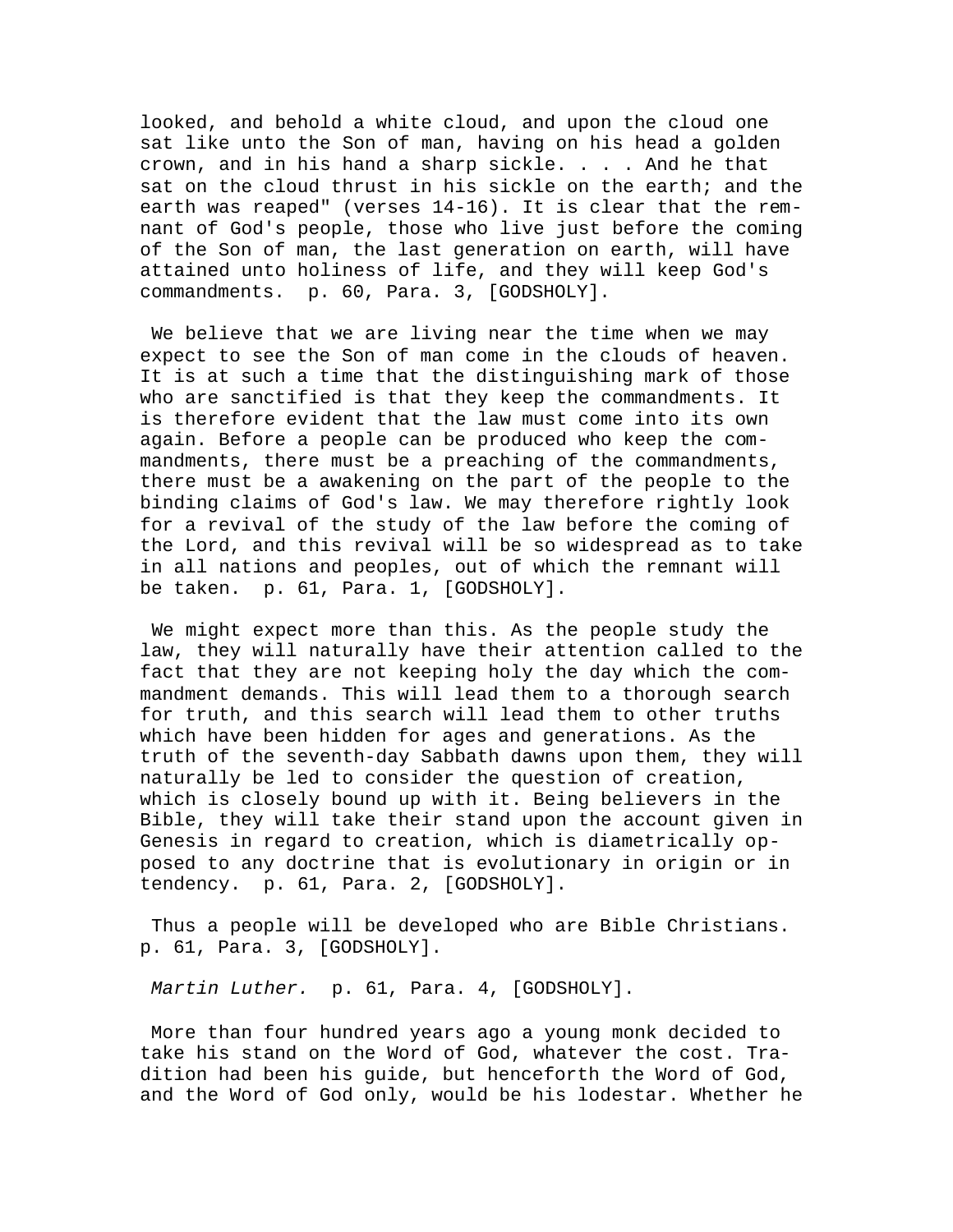ever said the words attributed to him or not, the sentiment is surely his, and that of a large body of Christians today: "Here I stand, I can do no other; may God help me." "Here I stand," he said, placing his hand on the Bible. And "the Bible, and the Bible only," has from that time been the rallying cry of true Protestants. p. 61, Para. 5, [GODSHOLY].

 Will the work so nobly begun a few hundred years ago come to nought? We believe not. God was in that movement. Its fault was that it was not continued beyond the lifetime of its founders. No man knows all truth. God's revelation is not communicated all at once. It is here a little, there a little, line upon line, precept upon precept. A steady walking in the light would have brought newer and greater revelations, and saved some from the pitfalls into which they fell. p. 61, Para. 6, [GODSHOLY].

 God has not left this world, nor is He satisfied with half measures. If the church fails in an hour such as this, God has means at hand that will restore the old faith. There are those who will build the old waste places, raise up the foundations of many generations, repair the breach, and restore the paths to dwell in. God does not leave Himself without a witness. Men may depart from the law, they may hew themselves cisterns that will hold no water, they may consider themselves wise above what is written, but God's arm is not shortened. He has in reserve instruments whom men may despise, but who nevertheless will cause God's name to be known to the ends of the earth. God knows what He is doing. p. 62, Para. 1, [GODSHOLY].

 *One Fold, One Shepherd.* p. 62, Para. 2, [GODSHOLY].

 We believe that the time has come for a new Protestant movement, one that will rally Bible believers in all churches and societies, and unite them in one body for the defense of the faith. Men have made void the law of God. It is time for Him to work. From one end of the earth to the other the call must sound. Protestantism has deserted its standards. A new Protestantism must arise. p. 62, Para. 3, [GODSHOLY].

 Christ's word, "There shall be one fold, and one shepherd," will yet be fulfilled before the end (John 10:16). There are now many folds, and honest believers in all of them. This shall not always thus continue. The call will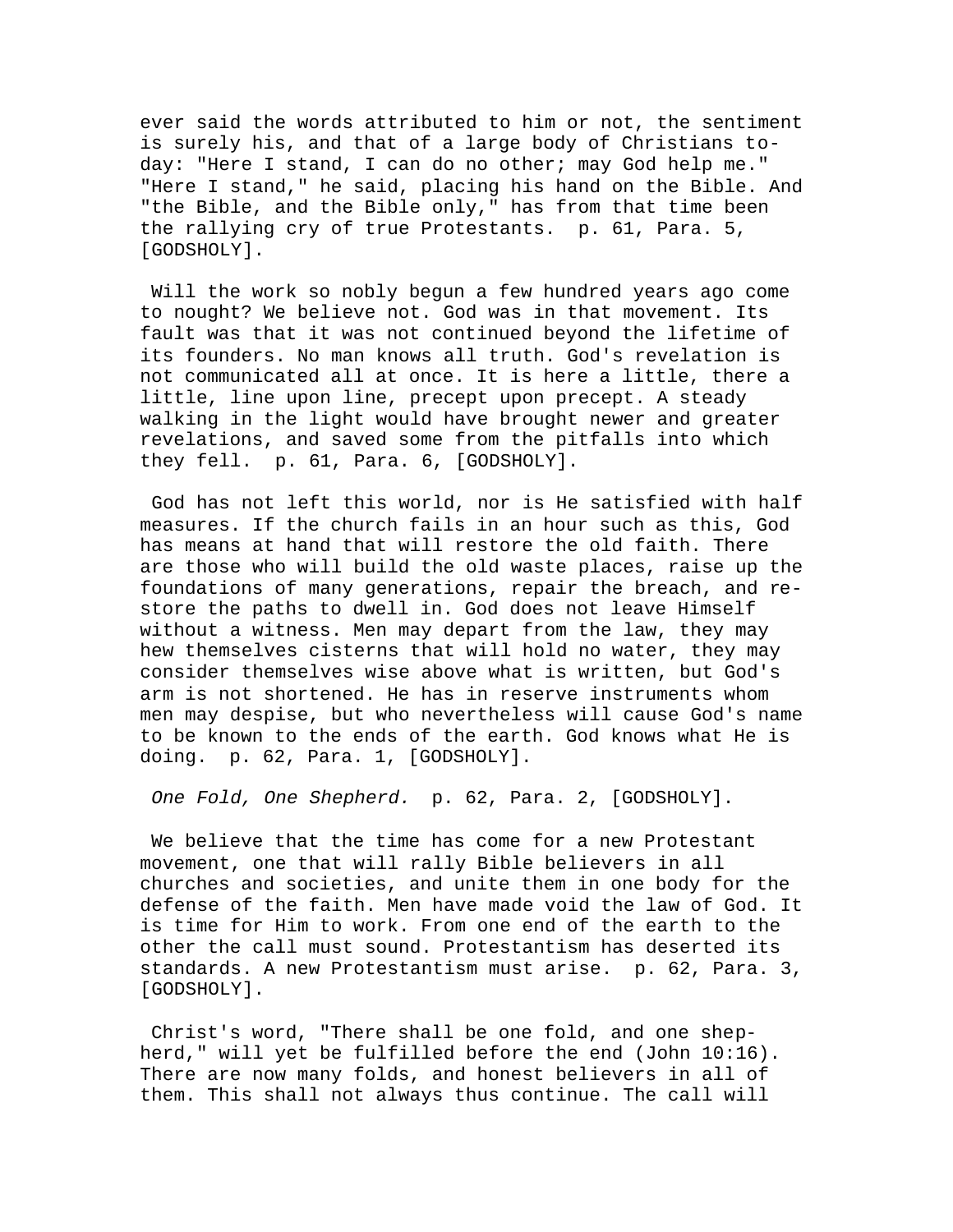sound: "Come out of her, my people, that ye be not partakers of her sins, and that ye receive not of her plagues" (Revelation 18:4). God will gather His own into one fold, and when the final struggle comes, there will be no doubt in regard to where each stands. The people thus called out will keep the commandments of God and the faith of Jesus (Revelation 14:12). p. 62, Para. 4, [GODSHOLY].

 The question may be asked whether it is possible to unite all the true saints of God in one body. Which creed will be accepted? What unifying factor is there to be to bind them together? With the many different denominations now in existence, is it not too much to believe that there could ever be a call sounded that would be strong enough to draw these diverse elements into one body? p. 62, Para. 5, [GODSHOLY].

 Says Christ, "Other sheep I have, which are not of this fold: them also I must bring, and they shall hear my voice; and there shall be one fold, and one shepherd" (John 10:16). Note: "They shall hear my voice." As the Good Shepherd, Christ goes before the sheep. They follow Him. In these few words Christianity is summed up. "He goeth before them, and the sheep follow him: for they know his voice" (verse 4). Christianity is just that simple. To follow Christ is all the theology anyone needs for salvation. On that platform all Christians can unite. And as one follows Christ, and another follows Him, the two will walk together. And as all follow Him, there will be one fold and one Shepherd. p. 62, Para. 6, [GODSHOLY].

 Will this ever come to fruition in this earth? I believe so. As the nominal churches depart more and more from the faith of the living God, there will be those in every communion who are longing for a consolation in Israel. They see hundreds of churches with thousands of believers, each church different in faith from the others, and yet with people in it who are truly trying to serve God. They will be perplexed, and will wonder what they are to do and what they are to believe. One great man of the church will say one thing, and another equally great will say something different. In his perplexity the true child of God will turn to the Word, and it will suddenly dawn upon him, as though it were a new revelation, that Christ is the way, the truth, and the light, and that all he needs to do is to follow Him, and every religious problem will be solved. Breaking with every earthly tie, men will set out to follow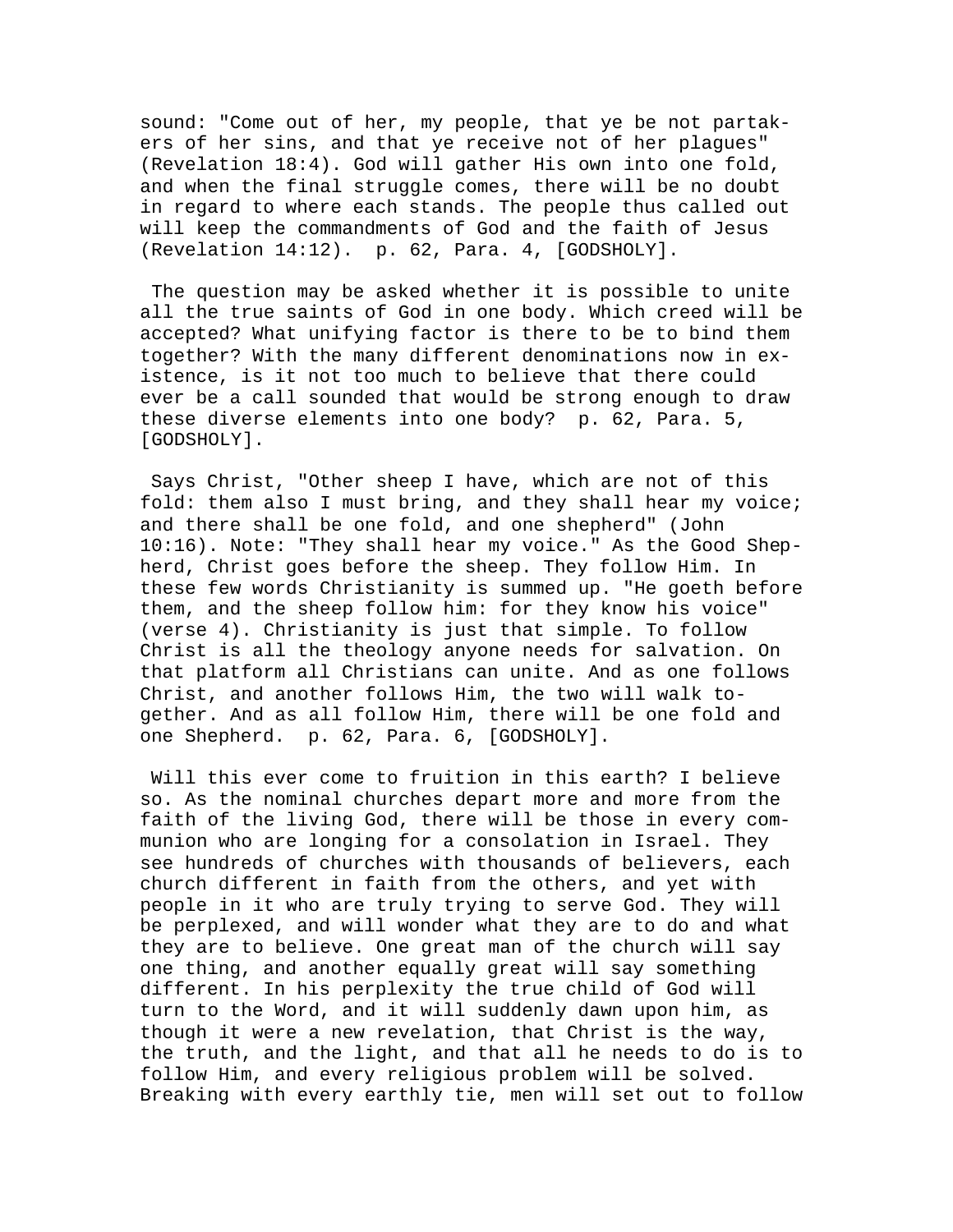the Lamb whithersoever He leadeth, and to their astonishment will find that others are pursuing the same course. On the simple program and creed of following the Lamb, they will unite in divine fellowship, and God will set His seal of approval upon them. They follow the Lamb; they have the Father's name written upon their foreheads; the Lord owns them as His; they are sealed for eternity. p. 63, Para. 1, [GODSHOLY].

 When men follow this simple program there will be developed a people who will keep the commandments of God, and the faith of Jesus. Jesus states definitely, "I have kept my Father's commandments (John 15:10). Those who follow Jesus will keep the commandments. If any do not, it shows that they do not follow Him. p. 63, Para. 2, [GODSHOLY].

 We are therefore safe in believing that there will be a return to primitive faith and godliness before the coming of the Son of man. Men will begin to follow the Master again, trustfully doing what He did. With apostolic faith will come apostolic power. The whole world will be arraigned in two camps: those who keep the commandments of God and the faith of Jesus, and those who do not. There will be no mistaking the saints. They will have the seal of the living God in their foreheads. p. 63, Para. 3, [GOD-SHOLY].

 Believing in the simple story of creation as recorded in the first chapters of Genesis, they naturally accept the account of the Sabbath. The two go together. Believing in Christ, they follow Him and accept Him as the way, the truth, and the life. Accepting Christ as their Lord, they accept Him also as the Lord of the Sabbath. As He rested, so they rest. They follow Him whithersoever He goeth. p. 63, Para. 4, [GODSHOLY].

 It is against this company that the wrath of Satan will be directed. It is against them that he will make war. And the struggle will be fierce in its intensity. The decree will at last be issued that whoever will not worship according to the command of the "beast" shall be killed (Revelation 13:15). Then comes the time of Jacob's trouble. Satan is determined to test the people of God to the utmost, and if possible, to make them sin. If he succeeds, he has gained an important point, for God has determined to show His power in this very people. In and through them He intends to give a demonstration to the world of what the gospel can